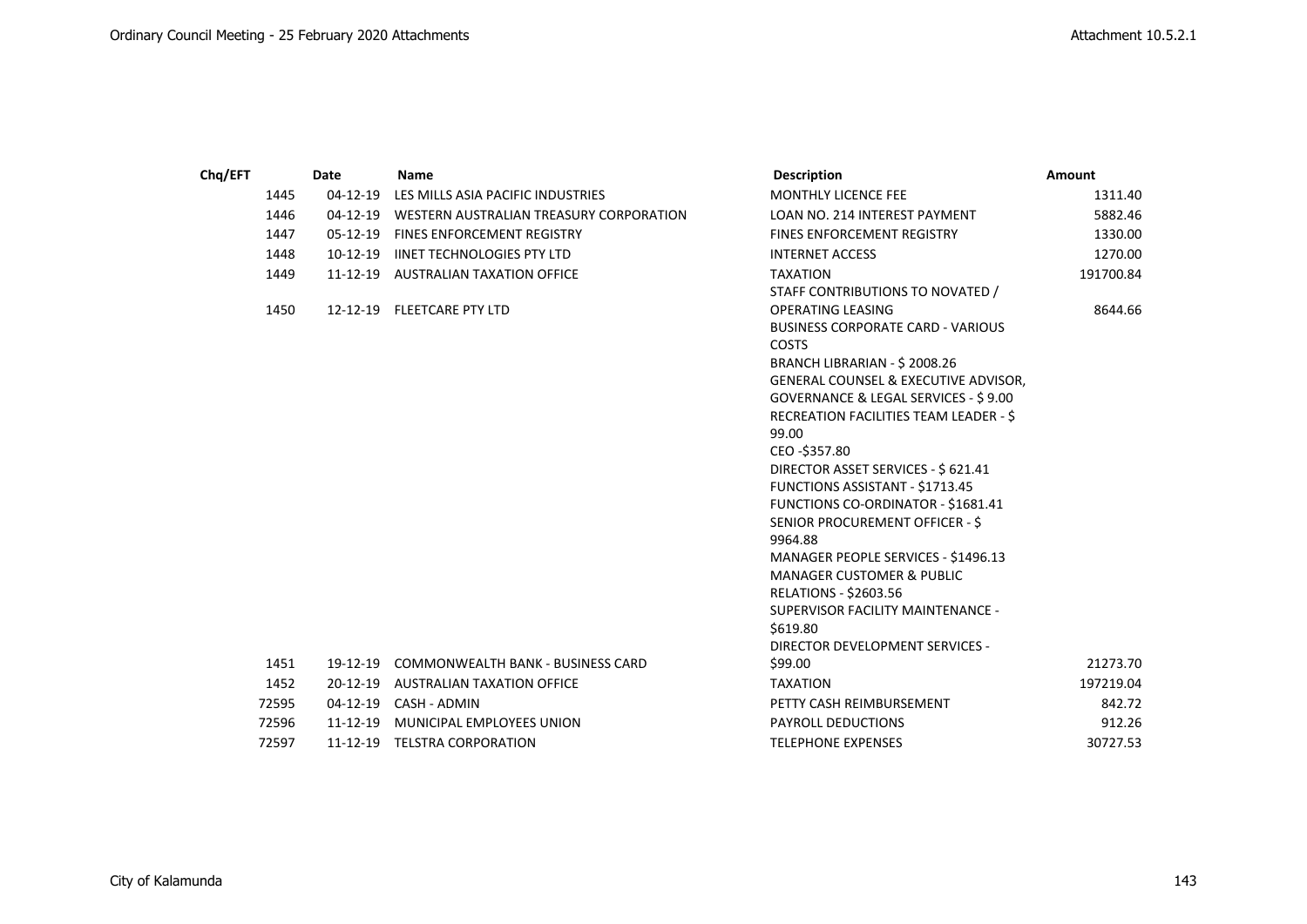| 72598    |          | 11-12-19 WATER CORPORATION                                                                     | WATER USE AND SERVICE CHARGE FEES                                                                                    | 3406.62  |
|----------|----------|------------------------------------------------------------------------------------------------|----------------------------------------------------------------------------------------------------------------------|----------|
| 72599    |          | 11-12-19 CASH - HARTFIELD PARK                                                                 | PETTY CASH REIMBURSEMENT                                                                                             | 229.63   |
| 72600    |          | 11-12-19 CASH - LESMURDIE LIBRARY                                                              | PETTY CASH REIMBURSEMENT                                                                                             | 99.40    |
| 72601    | 11-12-19 | CASH - KPAC                                                                                    | PETTY CASH REIMBURSEMENT                                                                                             | 147.67   |
| 72602    |          | 20-12-19 MUNICIPAL EMPLOYEES UNION                                                             | PAYROLL DEDUCTIONS                                                                                                   | 932.76   |
| 72603    |          | 20-12-19 TELSTRA CORPORATION                                                                   | <b>TELEPHONE EXPENSES</b>                                                                                            | 68.41    |
| 72604    |          | 20-12-19 WATER CORPORATION                                                                     | WATER USE AND SERVICE CHARGE FEES                                                                                    | 17.63    |
| 72605    | 20-12-19 | CASH - ADMIN                                                                                   | PETTY CASH REIMBURSEMENT                                                                                             | 1262.82  |
| 72606    |          | 20-12-19 CASH - KALAMUNDA LIBRARY                                                              | PETTY CASH REIMBURSEMENT                                                                                             | 113.65   |
| 72607    |          | 20-12-19 CASH - FORRESTFIELD LIBRARY                                                           | PETTY CASH REIMBURSEMENT                                                                                             | 243.86   |
| 72608    |          | 20-12-19 CASH - LESMURDIE LIBRARY                                                              | PETTY CASH REIMBURSEMENT<br><b>INSURANCE EXCESS FOR REPAIRS TO 2</b>                                                 | 99.35    |
| EFT73264 |          | 12-12-19 KALAMUNDA ACCIDENT REPAIR CENTRE<br>WEX AUSTRALIA PTY LTD - WRIGHT EXPRESS FUEL CARDS | <b>VEHICLES</b><br><b>FUEL - PERIOD ENDING 9TH DECEMBER</b>                                                          | 1071.55  |
| EFT73265 |          | 12-12-19 AUSTRALIA LTD                                                                         | 2019<br>BOTTLED WATER SUPPLIES /                                                                                     | 1507.30  |
| EFT73266 |          | 12-12-19 NEVERFAIL SPRINGWATER LTD (KALA LIB)                                                  | MAINTENANCE FOR KALAMUNDA LIBRARY<br><b>GLASS REPLACEMENT TO SQUASH COURTS</b>                                       | 46.80    |
| EFT73267 |          | 12-12-19 KALAMUNDA GLASS & WINDSCREENS ON WHEELS                                               | AT HARTFIELD PARK RECREATION CENTRE<br>KIOSK SUPPLIES FOR HARTFIELD PARK                                             | 26939.74 |
| EFT73268 |          | 12-12-19 PFD FOOD SERVICES - HOLLIER DICKSONS                                                  | <b>RECREATION CENTRE</b><br>CABCHARGE FEES PERIOD 04/11/19 -                                                         | 274.05   |
| EFT73269 |          | 12-12-19 CABCHARGE AUSTRALIA LIMITED                                                           | 01/12/19<br><b>CONSIGNMENT SUPPLIER - ZIG ZAG</b>                                                                    | 51.30    |
| EFT73270 |          | 12-12-19 DOT ULIJN (DOT BLASZCZAK)                                                             | CULTURAL CENTRE - 01/11/19 - 30/11/19<br><b>SCREENING APPROVAL FOR 2019</b><br>CHRISTMAS FESTIVAL - CAROLS AND MOVIE | 31.50    |
| EFT73271 |          | 12-12-19 THE JAFFA ROOM/ ARTISTRALIA                                                           | <b>NIGHT</b>                                                                                                         | 825.00   |
| EFT73272 |          | 12-12-19 PERFORMING ARTS CONNECTIONS AUSTRALIA (PACA)                                          | 2020 PAC AUSTRALIA MEMBERSHIP                                                                                        | 780.00   |
| EFT73273 |          | 12-12-19 GERALDINE SUSAN SMAILES                                                               | CAKES FOR THANK A VOLUNTEER DAY<br><b>CONSIGNMENT SUPPLIER - ZIG ZAG</b>                                             | 200.00   |
| EFT73274 |          | 12-12-19 WENDY ANNE PEARCE                                                                     | CULTURAL CENTRE - 01/11/19 - 30/11/19                                                                                | 9.80     |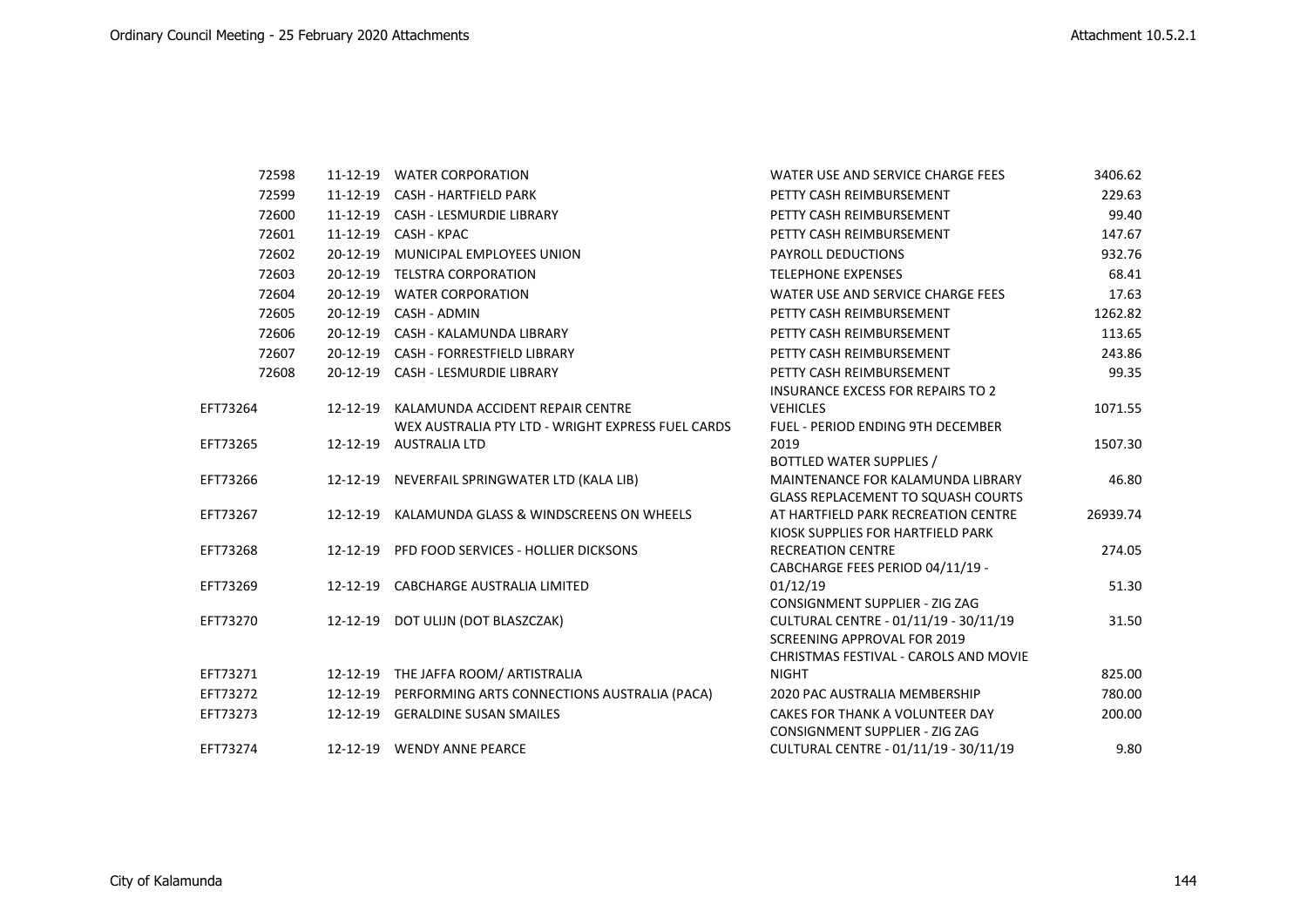|          |          |                                               | <b>CONSIGNMENT SUPPLIER - ZIG ZAG</b>     |          |
|----------|----------|-----------------------------------------------|-------------------------------------------|----------|
| EFT73275 |          | 12-12-19 ROBYN BEARDSELL                      | CULTURAL CENTRE - 01/11/19 - 30/11/19     | 42.00    |
|          |          |                                               | CONSIGNMENT SUPPLIER - ZIG ZAG            |          |
| EFT73276 |          | 12-12-19 CAROL A CRUTE                        | CULTURAL CENTRE - 01/11/19 - 30/11/19     | 8.40     |
| EFT73277 | 12-12-19 | <b>BRIAN &amp; KERRY-ELLEN LOGAN</b>          | <b>RATES REFUND</b>                       | 423.92   |
| EFT73278 |          | 12-12-19 JULIANNE HIGGOTT                     | PART DOG STERILISATION REFUND             | 15.00    |
| EFT73279 |          | 12-12-19 VICKI LEAVER - AUSKEL                | <b>FOOTPATH DEPOSIT REFUND</b>            | 950.00   |
|          |          |                                               | CONSIGNMENT SUPPLIER - ZIG ZAG            |          |
| EFT73280 |          | 12-12-19 AVERIL ANNE BAKER                    | CULTURAL CENTRE - 01/11/19 - 30/11/19     | 52.50    |
| EFT73281 |          | 12-12-19 ALAN HAYDEN                          | DRIVEWAY BOND REFUND                      | 22126.50 |
|          |          |                                               | CONSIGNMENT SUPPLIER - ZIG ZAG            |          |
| EFT73282 |          | 12-12-19 BEVERLEY C MORRIS                    | CULTURAL CENTRE - 01/11/19 - 30/11/19     | 52.50    |
|          |          |                                               | CONSIGNMENT SUPPLIER - ZIG ZAG            |          |
| EFT73283 |          | 12-12-19 GILL BAXTER                          | CULTURAL CENTRE - 01/11/19 - 30/11/19     | 54.60    |
|          |          |                                               | SENIOR COMMUNITY LOCAL HERO OF THE        |          |
| EFT73284 |          | 12-12-19 ANTHONY A FOWLER                     | YEAR AWARD 2019                           | 500.00   |
|          |          |                                               | <b>DESIGN ADVISORY COMMITTEE</b>          |          |
|          |          |                                               | <b>CONSULTANT SERVICE JURG HUNZIKER -</b> |          |
|          |          |                                               | FEE CLAIM 11 - WORK COMPLETED             |          |
| EFT73285 |          | 12-12-19 JURG KONRAD HUNZIKER                 | 14/11/19                                  | 1300.00  |
| EFT73286 |          | 12-12-19 AUSTRALIAN SERVICES UNION            | <b>PAYROLL DEDUCTIONS</b>                 | 65.70    |
| EFT73287 |          | 12-12-19 CITY OF KALAMUNDA STAFF SOCIAL CLUB  | PAYROLL DEDUCTIONS                        | 124.00   |
| EFT73288 |          | 12-12-19 CHILD SUPPORT AGENCY                 | PAYROLL DEDUCTIONS                        | 935.72   |
|          |          |                                               | POSTAL EXPENSES / COUNTER BILLPAY         |          |
| EFT73289 |          | 12-12-19 AUSTRALIA POST                       | <b>TRANSACTION FEES</b>                   | 1160.18  |
|          |          |                                               | <b>HARDWARE SUPPLIES FOR VARIOUS</b>      |          |
| EFT73290 |          | 12-12-19 BUNNINGS BUILDING SUPPLIES           | <b>LOCATIONS</b>                          | 177.42   |
| EFT73291 | 12-12-19 | NAPA - A DIVISION OF GPC ASIA PACIFIC PTY LTD | PLANT / VEHICLE PARTS                     | 477.41   |
| EFT73292 | 12-12-19 | LANDGATE                                      | LAND ENQUIRIES FOR VARIOUS LOCATIONS      | 209.60   |
| EFT73293 |          | 12-12-19 KALAMUNDA AUTO ELECTRICS             | PLANT / VEHICLE PARTS                     | 3731.70  |
| EFT73294 |          | 12-12-19 MCLEODS BARRISTERS & SOLICITORS      | <b>LEGAL EXPENSES</b>                     | 5651.08  |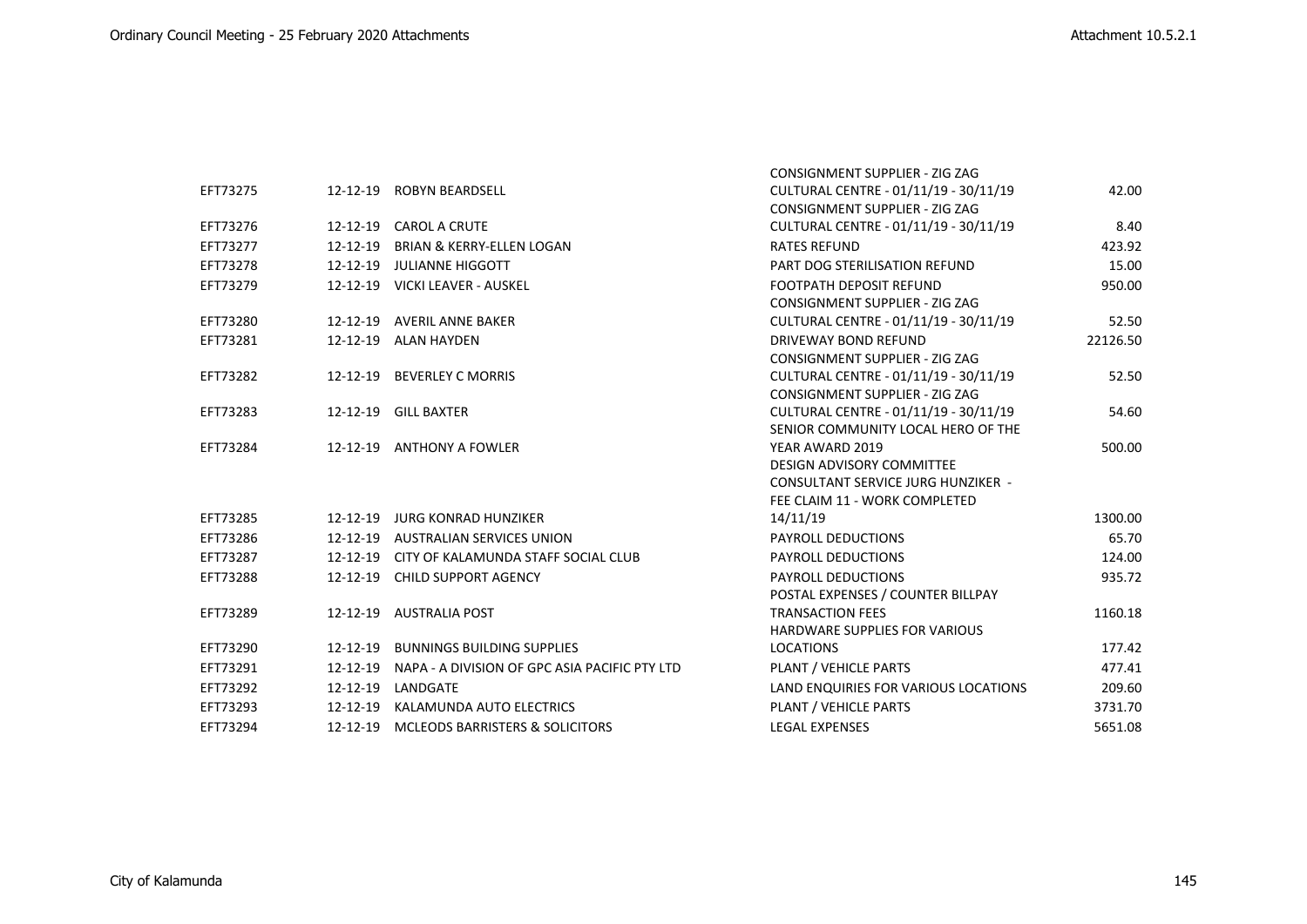|          |                                               | WASTE / RECYCLING & BULK BIN DISPOSAL     |          |
|----------|-----------------------------------------------|-------------------------------------------|----------|
| EFT73295 | 12-12-19 CLEANAWAY                            | <b>SERVICES FEES</b>                      | 326.77   |
|          |                                               | <b>GROSS RENTAL VALUATION FEES FOR</b>    |          |
| EFT73296 | 12-12-19 LANDGATE - VALUATIONS                | <b>VARIOUS LOCATIONS</b>                  | 3869.79  |
| EFT73297 | 12-12-19 WALKERS HARDWARE (MITRE 10)          | <b>HARDWARE SUPPLIES</b>                  | 132.73   |
|          |                                               | PLANT EQUIPMENT AND OPERATOR HIRE         |          |
| EFT73298 | 12-12-19 MCKAY EARTHMOVING PTY LTD            | <b>FOR VARIOUS LOCATIONS</b>              | 5069.90  |
|          |                                               | <b>ROAD MATERIALS FOR VARIOUS</b>         |          |
| EFT73299 | 12-12-19 BORAL CONSTRUCTION MATERIALS GROUP   | <b>LOCATIONS</b>                          | 362.78   |
| EFT73300 | 12-12-19 KEEP AUSTRALIA BEAUTIFUL COUNCIL     | SUPPLY OF ROADSIDE LITTER BAGS            | 400.00   |
|          |                                               | PRODUCTION OF 3RD INSTALMENT              |          |
| EFT73301 | 12-12-19 ZIPFORM PTY LTD                      | NOTICES FOR 2019/20 RATES                 | 3591.50  |
|          |                                               | <b>COMMUNICATION EXPENSES FOR</b>         |          |
| EFT73302 | 12-12-19 VODAFONE HUTCHISON AUSTRALIA PTY LTD | <b>EMERGENCY SERVICES - DECEMBER 2019</b> | 401.74   |
| EFT73303 | 12-12-19 FASTA COURIERS                       | COURIER FEES - PERIOD ENDING 30/11/19     | 170.00   |
|          |                                               | <b>RETICULATION PARTS FOR VARIOUS</b>     |          |
| EFT73304 | 12-12-19 THE WATERSHED WATER SYSTEMS          | <b>RESERVES</b>                           | 4535.52  |
|          |                                               | LINEN HIRE / LAUNDRY SERVICES /           |          |
| EFT73305 | 12-12-19 ALSCO LINEN SERVICE                  | <b>CLEANING SUPPLIES</b>                  | 1208.58  |
|          |                                               | PODIATRY SERVICES AT JACK HEALEY          |          |
| EFT73306 | 12-12-19 BRADOCK PODIATRY SERVICES PTY LTD    | <b>CENTRE</b>                             | 1323.69  |
|          |                                               | PLUMBING REPAIRS / MAINTENANCE FOR        |          |
| EFT73307 | 12-12-19 LINDLEY CONTRACTING                  | <b>JACK HEALEY CENTRE</b>                 | 3190.00  |
|          |                                               | PLANT EQUIPMENT AND OPERATOR HIRE         |          |
| EFT73308 | 12-12-19 KALA BOB KATS PTY LTD                | <b>FOR VARIOUS LOCATIONS</b>              | 5725.50  |
| EFT73309 | 12-12-19 SYNERGY                              | <b>POWER CHARGES</b>                      | 35984.33 |
| EFT73310 | 12-12-19 STEWART & HEATON CLOTHING CO PTY LTD | FIRE PROTECTION WEAR / SUPPLIES           | 3366.57  |
|          |                                               | SECURITY KEY SERVICES TO VARIOUS          |          |
| EFT73311 | 12-12-19 GRONBEK SECURITY                     | <b>LOCATIONS</b>                          | 1257.78  |
|          |                                               | <b>CONTRACTOR BUILDING MAINTENANCE</b>    |          |
|          |                                               | FOR VARIOUS BUILDINGS - SUPPLY &          |          |
|          |                                               | <b>INSTALL FENCING FOR ALAN FERNIE</b>    |          |
| EFT73312 | 12-12-19 GRIMES CONTRACTING PTY LTD           | <b>PAVILION</b>                           | 2623.50  |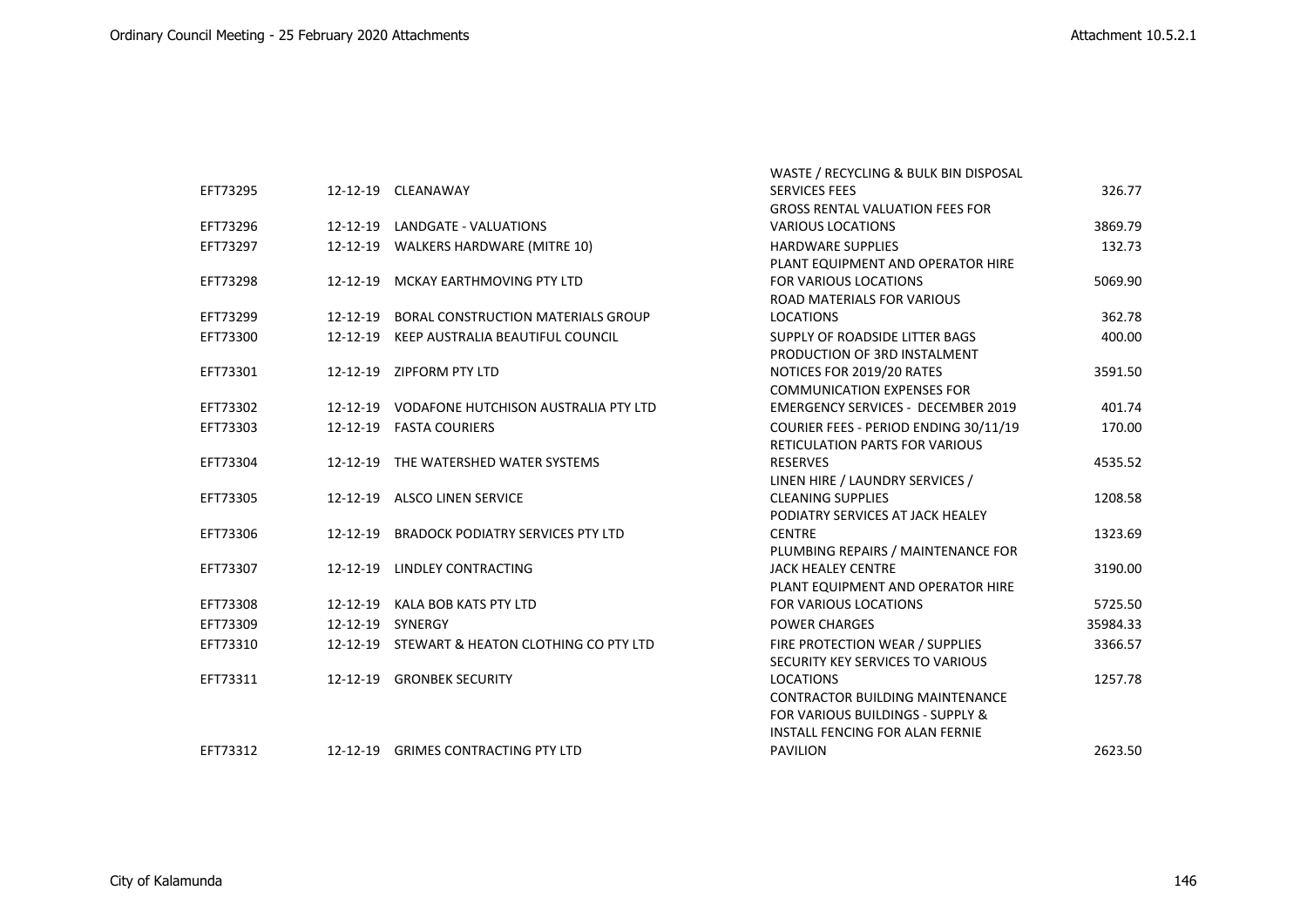|          |                |                                                 | TREE REMOVAL / MAINTENANCE PRUNING         |           |
|----------|----------------|-------------------------------------------------|--------------------------------------------|-----------|
| EFT73313 |                | 12-12-19 KENNEDYS TREE SERVICES                 | <b>FOR VARIOUS LOCATIONS</b>               | 1754.50   |
|          |                |                                                 | TESTING AND INSPECTION OF FIRE             |           |
| EFT73314 |                | 12-12-19 WESTSIDE FIRE SERVICES                 | EQUIPMENT / SUPPLIES                       | 442.01    |
| EFT73315 | 12-12-19       | WINC AUSTRALIA PTY LTD                          | STATIONERY / OFFICE SUPPLIES               | 43.10     |
|          |                |                                                 | SUPPLY OF NAME BADGES FOR VARIOUS          |           |
| EFT73316 | 12-12-19       | MILPRO WA (INCORPORATING HILL TOP TROPHIES)     | <b>STAFF</b>                               | 30.25     |
|          |                |                                                 | CROSSOVER MAINTENANCE / REPAIRS FOR        |           |
| EFT73317 | 12-12-19       | <b>BRICK CONCEPTS</b>                           | <b>VARIOUS LOCATIONS</b>                   | 935.00    |
|          |                |                                                 | LOCAL GOVERNMENT ORDINARY ELECTION         |           |
| EFT73318 | $12 - 12 - 19$ | WESTERN AUSTRALIAN ELECTORAL COMMISSION         | 2019                                       | 142741.02 |
| EFT73319 | 12-12-19       | <b>MARKETFORCE PTY LTD</b>                      | ADVERTISING FOR VARIOUS JOBS / EVENTS      | 627.64    |
| EFT73320 | $12 - 12 - 19$ | KALAMUNDA YOUTH SWING BAND                      | HALL & GRAND PAINO BOND REFUND             | 910.00    |
|          |                |                                                 | HIRE OF TEMPORARY STAFF FOR DEPOT /        |           |
| EFT73321 | 12-12-19       | <b>LO-GO APPOINTMENTS</b>                       | <b>ADMIN</b>                               | 3680.07   |
| EFT73322 | 12-12-19       | <b>GREEN SKILLS (ECOJOBS)</b>                   | LABOUR ASSISTANCE FOR TREE PLANTING        | 1097.80   |
|          |                |                                                 | RENEWAL OF MEMBERSHIP TO                   |           |
|          |                |                                                 | AUSTRALIAN MAYORAL AVIATION COUNCIL        |           |
| EFT73323 | $12 - 12 - 19$ | AUSTRALIAN MAYORAL AVIATION COUNCIL             | (AMAC) - 2019/2020                         | 4636.28   |
|          |                |                                                 | CONSIGNMENT SUPPLIER - ZIG ZAG             |           |
| EFT73324 | 12-12-19       | KALAMUNDA & DISTRICTS HISTORICAL SOCIETY        | CULTURAL CENTRE - 01/11/19 - 30/11/19      | 118.30    |
|          |                |                                                 | <b>GROCERY SUPPLIES FOR VARIOUS</b>        |           |
| EFT73325 | 12-12-19       | CRABBS KALAMUNDA (IGA)                          | <b>FUNCTIONS</b>                           | 359.26    |
|          |                |                                                 | REIMBURSEMENT COSTS FOR VOLUNTEER          |           |
| EFT73326 | 12-12-19       | KALAMUNDA VOLUNTEER BUSHFIRE BRIGADE            | <b>BUSHFIRE BRIGADE</b>                    | 11348.33  |
|          |                |                                                 | <b>CLEANING SERVICES / CONSUMABLES FOR</b> |           |
| EFT73327 | $12 - 12 - 19$ | OCE CORPORATE PTY LTD - OFFICE CLEANING EXPERTS | <b>VARIOUS LOCATIONS</b>                   | 37913.16  |
| EFT73328 | 12-12-19       | HILLS BMX CLUB (INC)                            | <b>RAY OWEN TRACK MAINTENANCE</b>          | 5502.31   |
| EFT73329 | $12 - 12 - 19$ | KALAMUNDA CAROLS BY CANDLELIGHT INC             | <b>KEY BOND REFUND</b>                     | 50.00     |
|          |                |                                                 | EVENT MEDICAL OFFICER AT SENIORS           |           |
| EFT73330 |                | 12-12-19 ST JOHN AMBULANCE AUSTRALIA (WA) INC   | <b>WEEK EVENTS</b>                         | 1020.80   |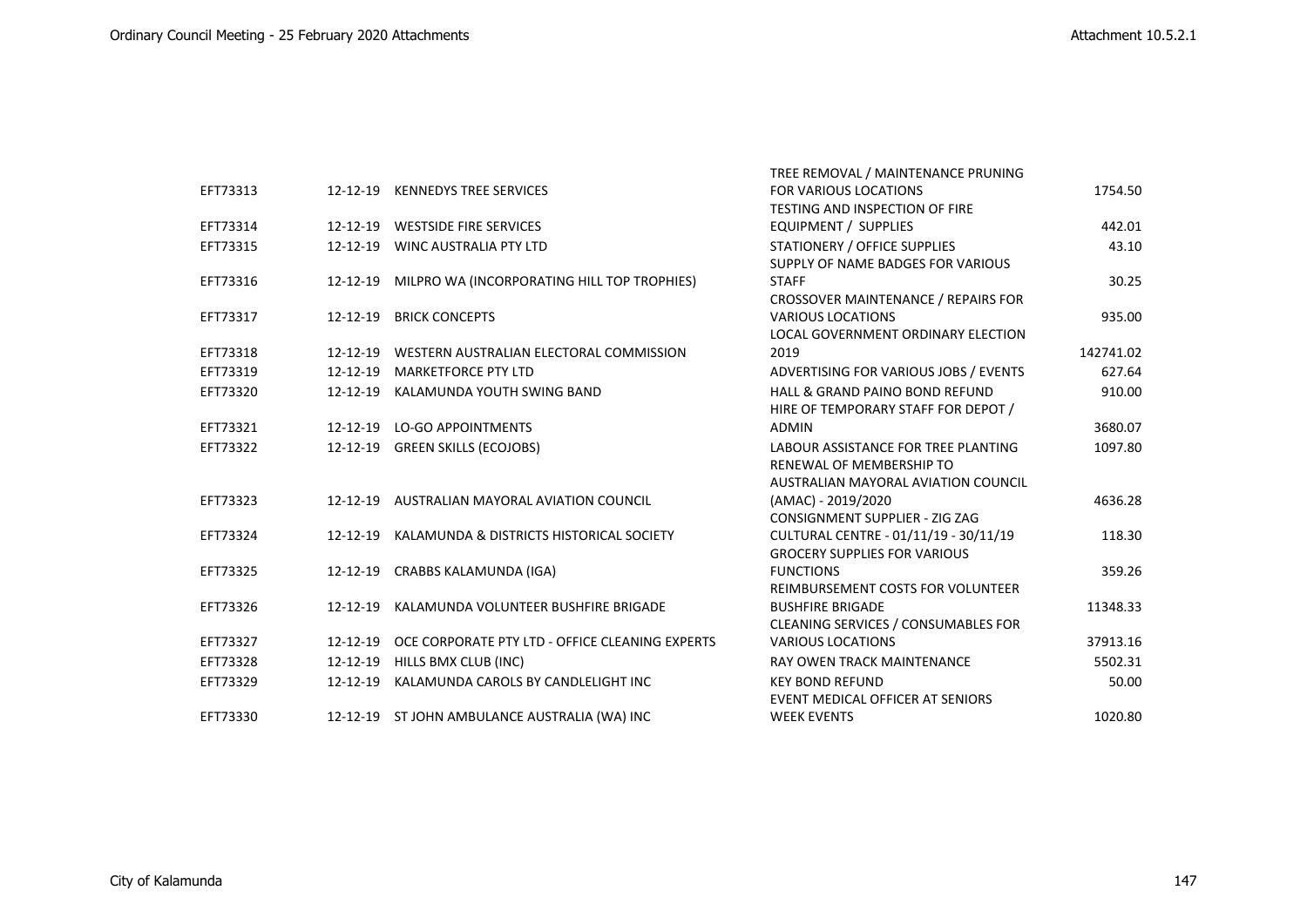|          |          | HELEN ARMSTRONG & ASSOCIATES (T/AS WAXING LYRICAL        | <b>CONSIGNMENT SUPPLIER - ZIG ZAG</b>      |          |
|----------|----------|----------------------------------------------------------|--------------------------------------------|----------|
| EFT73331 |          | 12-12-19 CANDLES)                                        | CULTURAL CENTRE - 01/11/19 - 30/11/19      | 158.90   |
|          |          |                                                          | PLUMBING REPAIRS / MAINTENANC FOR          |          |
| EFT73332 | 12-12-19 | KALAMUNDA PLUMBING                                       | <b>VARIOUS LOCATIONS</b>                   | 396.00   |
|          |          |                                                          | COSTS ASSOCIATED WITH REMOVAL OF           |          |
| EFT73333 |          | 12-12-19 TOTAL EDEN PTY LTD                              | MATERIALS AND SUPPLY OF LAND SAND          | 5857.61  |
|          |          |                                                          | PLANT EQUIPMENT AND OPERATOR HIRE          |          |
| EFT73334 |          | 12-12-19 HAWLEY'S BOBCAT SERVICE                         | <b>FOR VARIOUS LOCATIONS</b>               | 5936.25  |
|          |          |                                                          | <b>BENTLEY MICROSTATION SELECT</b>         |          |
| EFT73335 | 12-12-19 | <b>BENTLEY SYSTEMS INTERNATIONAL LTD</b>                 | <b>SUBCRIPTION YEARLY RENEWAL</b>          | 1681.00  |
|          |          |                                                          | <b>REGISTRATION FOR A STAFF MEMBER TP</b>  |          |
| EFT73336 |          | 12-12-19 LPNLC PTY LTD T/A KELYN TRAINING SERVICES       | ATTEND CHAIN SAW TRAINING COURSE           | 230.00   |
|          |          |                                                          | SURVEYING CONSULTING SERVICES -            |          |
| EFT73337 |          | 12-12-19 SCANLAN SURVEYS PTY LTD                         | <b>EASEMENT AT HALE RD FORRESTFIELD</b>    | 1190.20  |
|          |          |                                                          | <b>CONTRACTOR BUILDING MAINTENANCE</b>     |          |
|          |          |                                                          | FOR HARTFIELD PARK RECREATION CENTRE       |          |
| EFT73338 |          | 12-12-19 HILL TOP GROUP PTY                              | & HISTORY VILLAGE                          | 1554.30  |
|          |          | BUILDING COMMISSION - DEPARTMENT OF MINES,               | <b>BUILDING LEVY FOR NOVEMBER &amp; AN</b> |          |
| EFT73339 | 12-12-19 | <b>INDUSTRY REGULATION &amp; SAFETY</b>                  | ADMENDMENT FOR OCTOBER 2019                | 17109.94 |
|          |          |                                                          | <b>CONSIGNMENT SUPPLIER - ZIG ZAG</b>      |          |
| EFT73340 | 12-12-19 | MOIRA A COURT                                            | CULTURAL CENTRE - 01/11/19 - 30/11/19      | 3.50     |
|          |          |                                                          | HIRE OF TEMPORARY STAFF FOR ADMIN /        |          |
| EFT73341 |          | 12-12-19 HAYS SPECIALIST RECRUITMENT (AUSTRALIA) PTY LTD | <b>DEPOT</b>                               | 9512.95  |
|          |          |                                                          | AIRCONDITIONING MAINTENANCE /              |          |
| EFT73342 |          | 12-12-19 ENGIE MECHANICAL SERVICES AUSTRALIA PTY LTD     | <b>REPAIRS FOR ADMINISTRATION CENTRE</b>   | 3278.00  |
|          |          |                                                          | HALF YEAR PROMOTION OF ZIG ZAG             |          |
|          |          |                                                          | <b>GALLERY PROGRAM - WEST AUSTRALIAN</b>   |          |
|          |          |                                                          | <b>NEWSPAPERS WHATS ON &amp; ARTS</b>      |          |
| EFT73343 |          | 12-12-19 WEST AUSTRALIAN NEWSPAPERS HOLDINGS LTD         | <b>DIRECTORY</b>                           | 494.65   |
|          |          |                                                          | <b>CONSIGNMENT SUPPLIER - ZIG ZAG</b>      |          |
| EFT73344 |          | 12-12-19 KANYANA WILDLIFE REHABILITION CENTRE INC        | CULTURAL CENTRE - 01/11/19 - 30/11/19      | 529.60   |
|          |          |                                                          | SUPPLY OF VARIOUS GOODS FOR                |          |
| EFT73345 |          | 12-12-19 BIG W (AR W1.C3.U.07)                           | <b>FORRESTFIELD LIBRARY</b>                | 427.60   |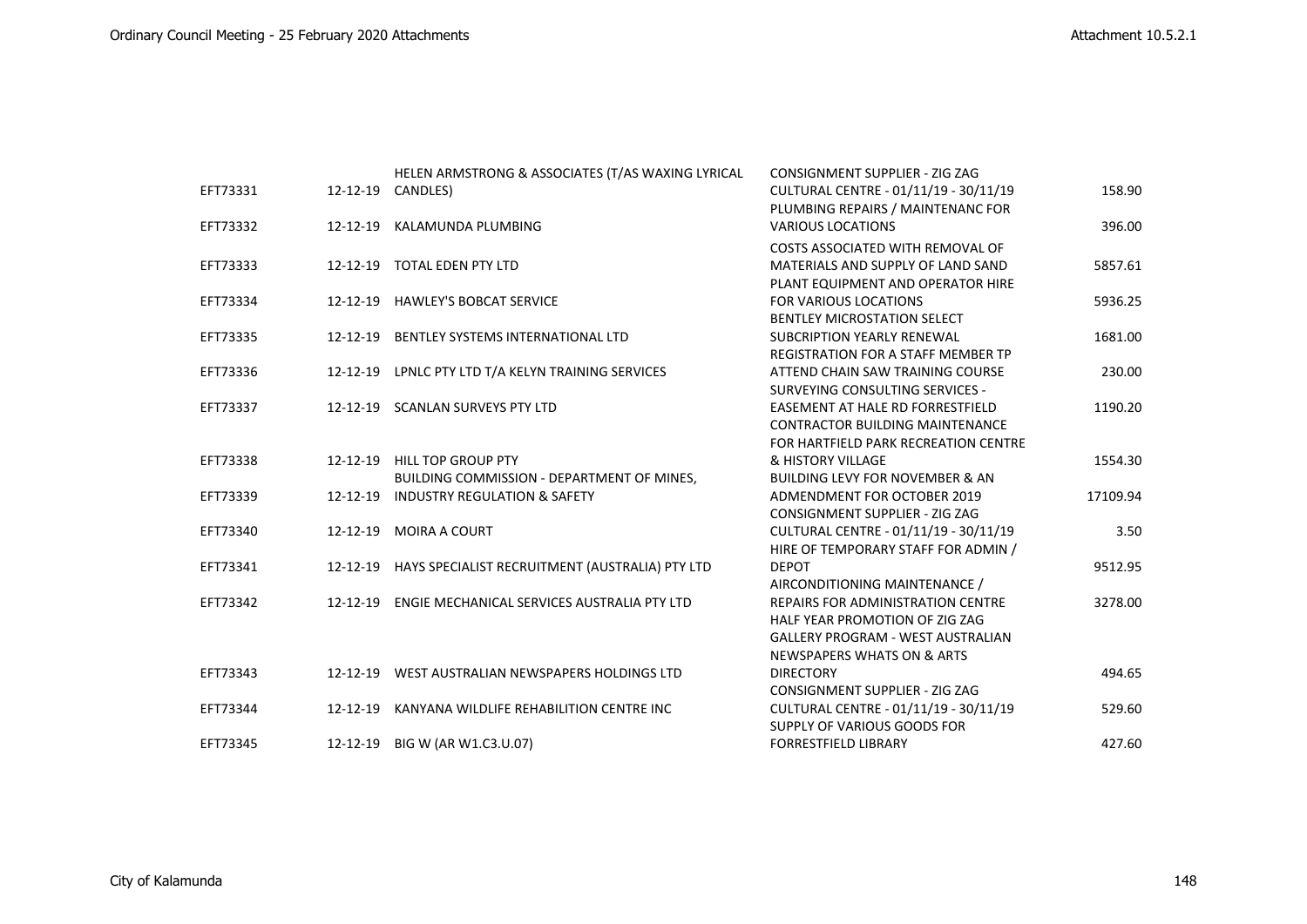PRIVATE WORKS BOND REFUND 527 & 528

|          |                 |                                                      | <b>BERKSHIRE RD FORRESTFIELD - STAGE 2 -</b>                              |          |
|----------|-----------------|------------------------------------------------------|---------------------------------------------------------------------------|----------|
| EFT73346 |                 | 12-12-19 MILUC PTY LTD                               | WAPC 142710                                                               | 69608.00 |
| EFT73347 | 12-12-19        | DIEBACK TREATMENT SERVICES                           | DIEBACK TREATMENT SERVICES                                                | 9130.00  |
|          |                 |                                                      | CONSIGNMENT SUPPLIER - ZIG ZAG                                            |          |
| EFT73348 |                 | 12-12-19 PICKERING BROOK HERITAGE GROUP              | CULTURAL CENTRE - 01/11/19 - 30/11/19                                     | 70.00    |
| EFT73349 | 12-12-19 T-QUIP |                                                      | PLANT / VEHICLE PARTS                                                     | 311.35   |
|          |                 |                                                      | PLAYGROUND REPAIRS & MAINTENANCE                                          |          |
|          |                 |                                                      | AT VARIOUS LOCATIONS                                                      |          |
|          |                 |                                                      | REMOVE & RELOCATE PLAYGROUND                                              |          |
| EFT73350 |                 | 12-12-19 MIRACLE RECREATION EQUIPMENT                | <b>EQUIPMENT</b>                                                          | 3465.00  |
|          |                 |                                                      | <b>REGISTERATION FOR A STAFF MEMBER TO</b>                                |          |
|          |                 |                                                      | ATTEND MICROSOFT 20703-1                                                  |          |
|          |                 |                                                      | ADMINISTERING SYSTEM CENTER                                               |          |
| EFT73351 |                 | 12-12-19 DDLS AUSTRALIA PTY LTD                      | <b>CONFIGURATION MANAGER COURSE</b>                                       | 1716.00  |
| EFT73352 | 12-12-19        | OFFICEWORKS SUPERSTORES PTY LTD                      | <b>OFFICE SUPPLIES / STATIONERY</b>                                       | 646.47   |
|          |                 |                                                      | CIVIL DESIGN SERVICES OF MILNER,                                          |          |
| EFT73353 |                 | 12-12-19 PORTER CONSULTING ENGINEERS                 | <b>SULTANA &amp; BERKSHIRE ROADS</b>                                      | 3561.80  |
|          |                 |                                                      | STREET LIGHTING SERVICES FOR ADDED                                        |          |
|          |                 |                                                      | SECURITY AND LIGHTING FOR CNR                                             |          |
|          |                 |                                                      | BOUGAINVILLEA AVE AND CALLIANDRA                                          |          |
| EFT73354 |                 | 12-12-19 ELECTRICITY NETWORKS CORP T/A WESTERN POWER | WAY, FORRESTFIELD                                                         | 2716.00  |
|          |                 |                                                      | <b>GROCERY SUPPLIES FOR VARIOUS</b>                                       |          |
| EFT73355 |                 | 12-12-19 WOOLWORTHS GROUP LIMITED                    | <b>FUNCTIONS</b>                                                          | 2329.48  |
|          |                 |                                                      | REIMBURSEMENT OF PORTION OF CLUB                                          |          |
|          |                 |                                                      | <b>CONTRIBUTION PAID TOWARDS</b><br><b>RESURFACING OF SIX HARD TENNIS</b> |          |
| EFT73356 |                 | 12-12-19 FORRESTFIELD TENNIS CLUB (INC)              | <b>COURTS &amp; HIRE FEES NOVEMBER 2019</b>                               | 3284.00  |
|          |                 |                                                      | SECURITY SERVICES TO VARIOUS                                              |          |
| EFT73357 |                 | 12-12-19 EASTERN REGION SECURITY                     | <b>LOCATIONS</b>                                                          | 5180.25  |
|          |                 |                                                      | PODIATRY SERVICES AT JACK HEALEY                                          |          |
| EFT73358 |                 | 12-12-19 GLENDA DAWN CHARLTON (PODIATRY)             | <b>CENTRE</b>                                                             | 668.52   |
| EFT73359 |                 | 12-12-19 JACKSON MCDONALD LAWYERS                    | <b>LEGAL EXPENSES</b>                                                     | 962.79   |
|          |                 |                                                      |                                                                           |          |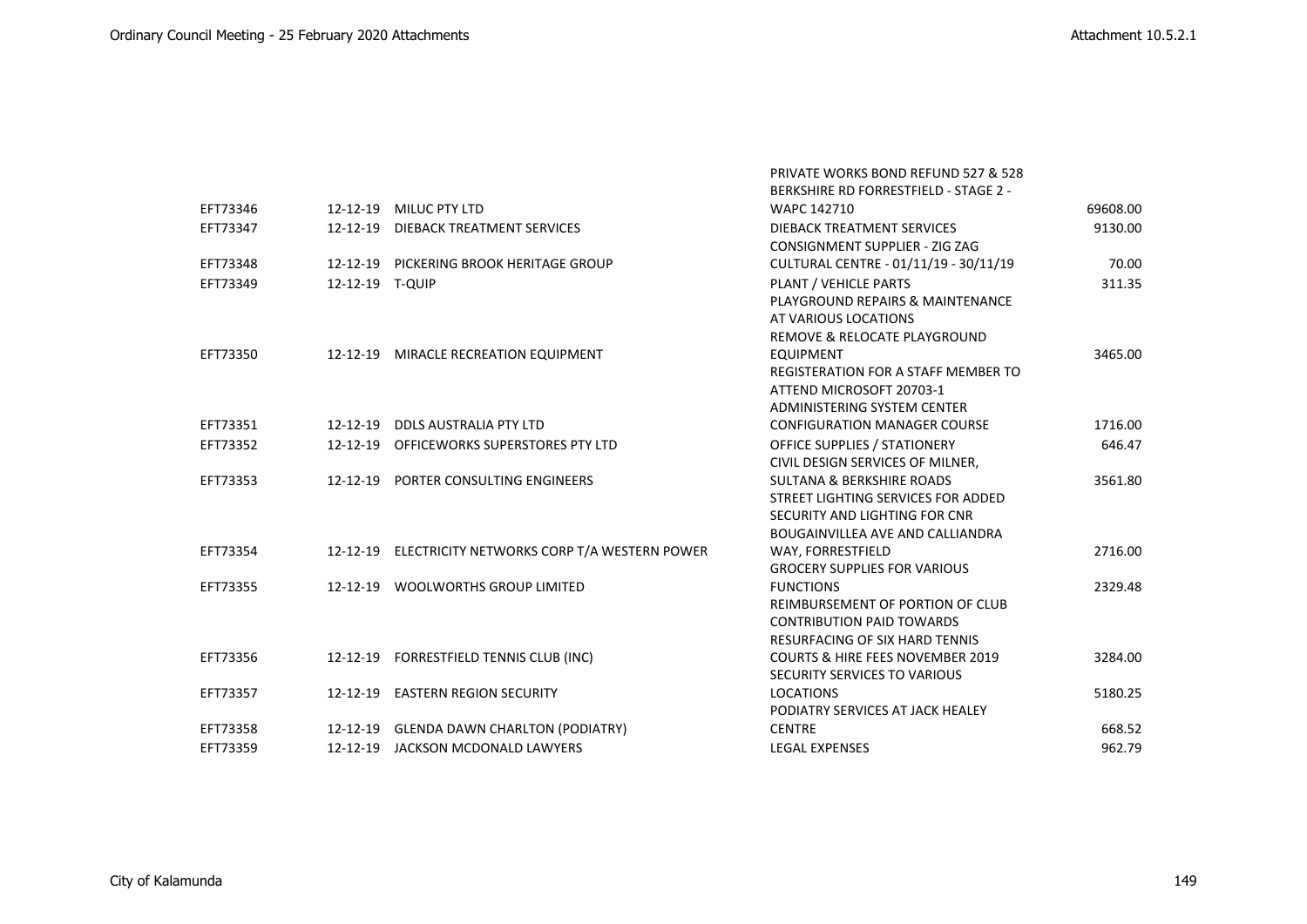|          |                                           | STAFF CONTRIBUTIONS TO NOVATED /       |          |
|----------|-------------------------------------------|----------------------------------------|----------|
| EFT73360 | 12-12-19 EASIFLEET MANAGEMENT             | <b>OPERATING LEASES</b>                | 6995.75  |
| EFT73361 | 12-12-19 VIEDE CLOHESSY                   | <b>HALL BOND REFUND</b>                | 200.00   |
|          |                                           | <b>CONSIGNMENT SUPPLIER - ZIG ZAG</b>  |          |
| EFT73362 | 12-12-19 TOM CAIRNS                       | CULTURAL CENTRE - 01/11/19 - 30/11/19  | 14.00    |
|          |                                           | <b>OVEN CLEANING SERVICES FOR HIGH</b> |          |
| EFT73363 | 12-12-19 OVEN SPARKLE PTY LTD             | <b>WYCOMBE RECREATION CENTRE</b>       | 250.00   |
|          |                                           | <b>CONSIGNMENT SUPPLIER - ZIG ZAG</b>  |          |
| EFT73364 | 12-12-19 SHIRLEY SPENCER                  | CULTURAL CENTRE - 01/11/19 - 30/11/19  | 284.90   |
|          |                                           | <b>MAINTAIN ROSE BEDS AT VARIOUS</b>   |          |
| EFT73365 | 12-12-19 ROSE SMART                       | <b>LOCATIONS</b>                       | 1507.50  |
|          |                                           | CLEANING / MAINTAINING STORM WATER     |          |
| EFT73366 | 12-12-19 DRAINFLOW SERVICES PTY LTD       | <b>DRAINS</b>                          | 6216.10  |
|          |                                           | <b>CONSIGNMENT SUPPLIER - ZIG ZAG</b>  |          |
| EFT73367 | 12-12-19 ANNE O'LEARY                     | CULTURAL CENTRE - 01/11/19 - 30/11/19  | 26.60    |
| EFT73368 | 12-12-19 KAREN BRIEDUMS                   | <b>HALL &amp; KEY BOND REFUND</b>      | 450.00   |
|          |                                           | <b>CONSIGNMENT SUPPLIER - ZIG ZAG</b>  |          |
| EFT73369 | 12-12-19 GUMNUTS & LAVENDER               | CULTURAL CENTRE - 01/11/19 - 30/11/19  | 24.50    |
|          |                                           | SUPPLY AND INSTAL REPLACEMENT CARPET   |          |
| EFT73370 | 12-12-19 GUNDRY'S CARPET CHOICE           | AT VARIOUS LOCATIONS                   | 29491.00 |
| EFT73371 | 12-12-19 OFFICEWORKS MIDLAND              | <b>OFFICE / STATIONERY SUPPLIES</b>    | 33.90    |
|          |                                           | <b>CONSIGNMENT SUPPLIER - ZIG ZAG</b>  |          |
| EFT73372 | 12-12-19 CHRISTINE VITLER                 | CULTURAL CENTRE - 01/11/19 - 30/11/19  | 48.30    |
|          |                                           | CONSIGNMENT SUPPLIER - ZIG ZAG         |          |
| EFT73373 | 12-12-19 DONNA JEBB                       | CULTURAL CENTRE - 01/11/19 - 30/11/19  | 6.30     |
|          |                                           | <b>CONSIGNMENT SUPPLIER - ZIG ZAG</b>  |          |
| EFT73374 | 12-12-19 ALISON MULCAHY                   | CULTURAL CENTRE - 01/11/19 - 30/11/19  | 10.50    |
|          |                                           | SUPPLY OF OFFICE FURNTIURE AND         |          |
| EFT73375 | 12-12-19 BUSINESS BASE                    | EQUIPMENT FOR VARIOUS LOCATIONS        | 330.00   |
|          |                                           | <b>CONSIGNMENT SUPPLIER - ZIG ZAG</b>  |          |
| EFT73376 | 12-12-19 THE PETAL PRESS                  | CULTURAL CENTRE - 01/11/19 - 30/11/19  | 73.22    |
| EFT73377 | 12-12-19 SSB PTY LTD T/A DREAMSTART HOMES | <b>FOOTPATH DEPOSIT REFUND</b>         | 2500.00  |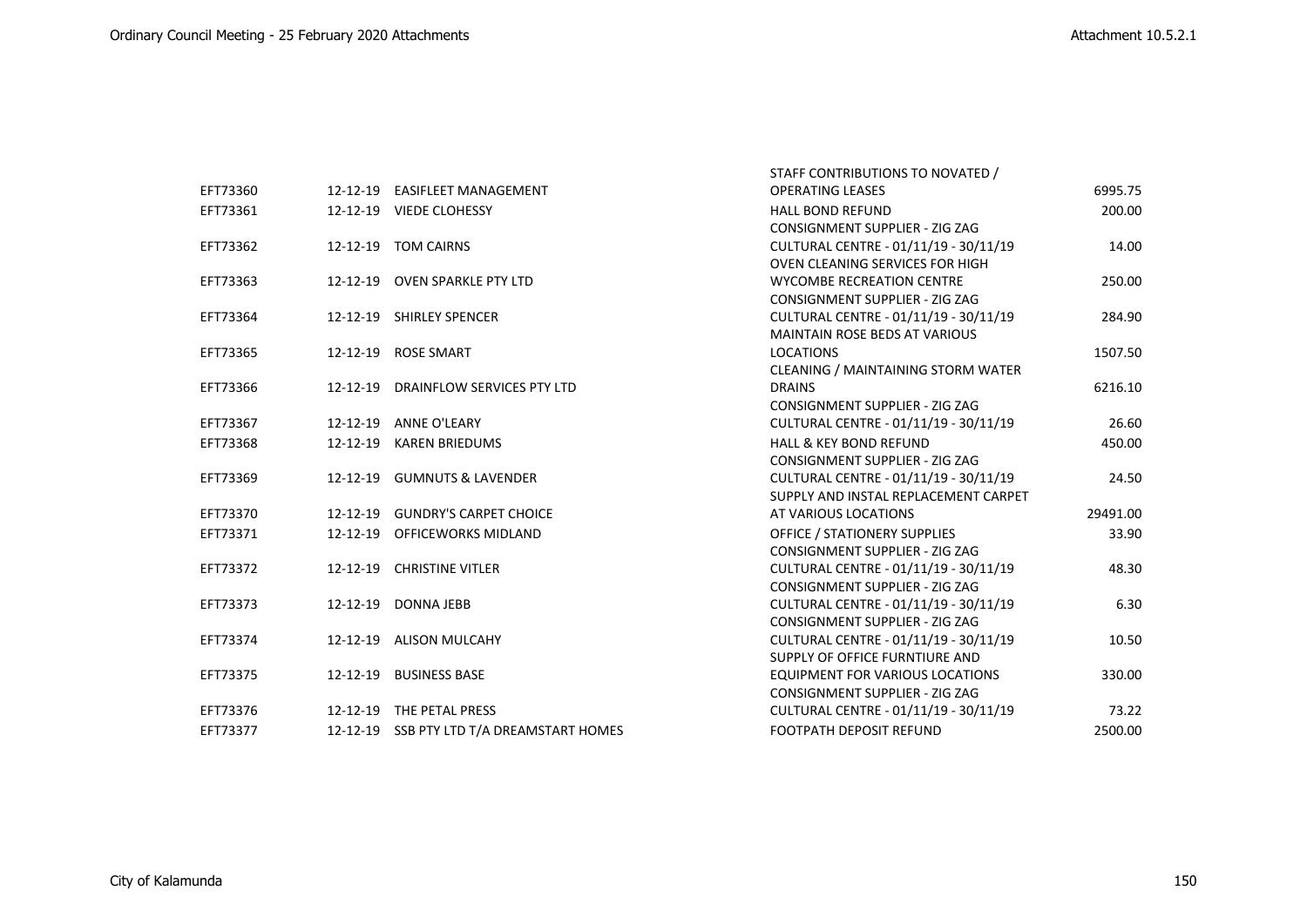|          |                |                                                | CONSIGNMENT SUPPLIER - ZIG ZAG        |           |
|----------|----------------|------------------------------------------------|---------------------------------------|-----------|
| EFT73378 |                | 12-12-19 BOONADOO                              | CULTURAL CENTRE - 01/11/19 - 30/11/19 | 28.00     |
|          |                |                                                | <b>CONSIGNMENT SUPPLIER - ZIG ZAG</b> |           |
| EFT73379 |                | 12-12-19 CLAIRE O'NEILL - CLAIRE'S EMBROIDERY  | CULTURAL CENTRE - 01/11/19 - 30/11/19 | 142.45    |
|          |                |                                                | CONSIGNMENT SUPPLIER - ZIG ZAG        |           |
| EFT73380 |                | 12-12-19 LINDA STONES                          | CULTURAL CENTRE - 01/11/19 - 30/11/19 | 237.30    |
|          |                |                                                | CONSIGNMENT SUPPLIER - ZIG ZAG        |           |
| EFT73381 |                | 12-12-19 IAN MOSS                              | CULTURAL CENTRE - 01/11/19 - 30/11/19 | 70.00     |
|          |                |                                                | <b>VERGE / GARDEN MAINTENANCE FOR</b> |           |
| EFT73382 |                | 12-12-19 AROUNDABOUT GARDENING SERVICES        | <b>VARIOUS LOCATIONS</b>              | 4012.80   |
| EFT73383 | 12-12-19       | REBECCA J JOHNSON                              | CAT REGISTRATION FEE REFUND           | 42.50     |
|          |                |                                                | <b>CONSIGNMENT SUPPLIER - ZIG ZAG</b> |           |
| EFT73384 |                | 12-12-19 PETER FALCONER                        | CULTURAL CENTRE - 01/11/19 - 30/11/19 | 41.30     |
|          |                |                                                | <b>CONSIGNMENT SUPPLIER - ZIG ZAG</b> |           |
| EFT73385 |                | 12-12-19 JANICE PITTMAN                        | CULTURAL CENTRE - 01/11/19 - 30/11/19 | 84.70     |
|          |                |                                                | MONTHLY MONITORING CHARGES FOR        |           |
| EFT73386 |                | 12-12-19 SAFE T CARD AUSTRALIA PTY LTD         | <b>VARIOUS LOCATIONS</b>              | 419.10    |
|          |                |                                                | <b>CONSIGNMENT SUPPLIER - ZIG ZAG</b> |           |
| EFT73387 | 12-12-19       | <b>MARY FORWARD</b>                            | CULTURAL CENTRE - 01/11/19 - 30/11/19 | 92.40     |
| EFT73388 | $12 - 12 - 19$ | NEOPOST PTY LTD                                | NEOPOST SERVICE RENEWAL               | 1746.64   |
|          |                |                                                | ELECTRICAL REPAIRS / MAINTENANCE FOR  |           |
| EFT73389 | 12-12-19       | KALAMUNDA ELECTRICS                            | <b>VARIOUS LOCATIONS</b>              | 5246.77   |
|          |                |                                                | CONSIGNMENT SUPPLIER - ZIG ZAG        |           |
| EFT73390 |                | 12-12-19 THE ARTFUL FLOWE - FELICIA LOWE       | CULTURAL CENTRE - 01/11/19 - 30/11/19 | 98.00     |
| EFT73391 | 12-12-19       | KAZI JAVED                                     | <b>HALL &amp; KEY BOND REFUND</b>     | 450.00    |
|          |                |                                                | CONSIGNMENT SUPPLIER - ZIG ZAG        |           |
| EFT73392 |                | 12-12-19 SILK ON SILK (ROSEMARY LONSDALE)      | CULTURAL CENTRE - 01/11/19 - 30/11/19 | 84.00     |
|          |                |                                                | MILK SUPPLY FOR ADMINISTRATION        |           |
| EFT73393 |                | 12-12-19 ASHJAD PTY LTD T/A CUROST MILK SUPPLY | <b>CENTRE AND OPERATIONS CENTRE</b>   | 494.71    |
|          |                |                                                | FORRESTFIELD INDUSTRIAL AREA          |           |
|          |                |                                                | INTERSECTION UPGRADES & MUNDARING     |           |
| EFT73394 |                | 12-12-19 HAS EARTHMOVING                       | WEIR ROAD WIDENING WORKS              | 380163.69 |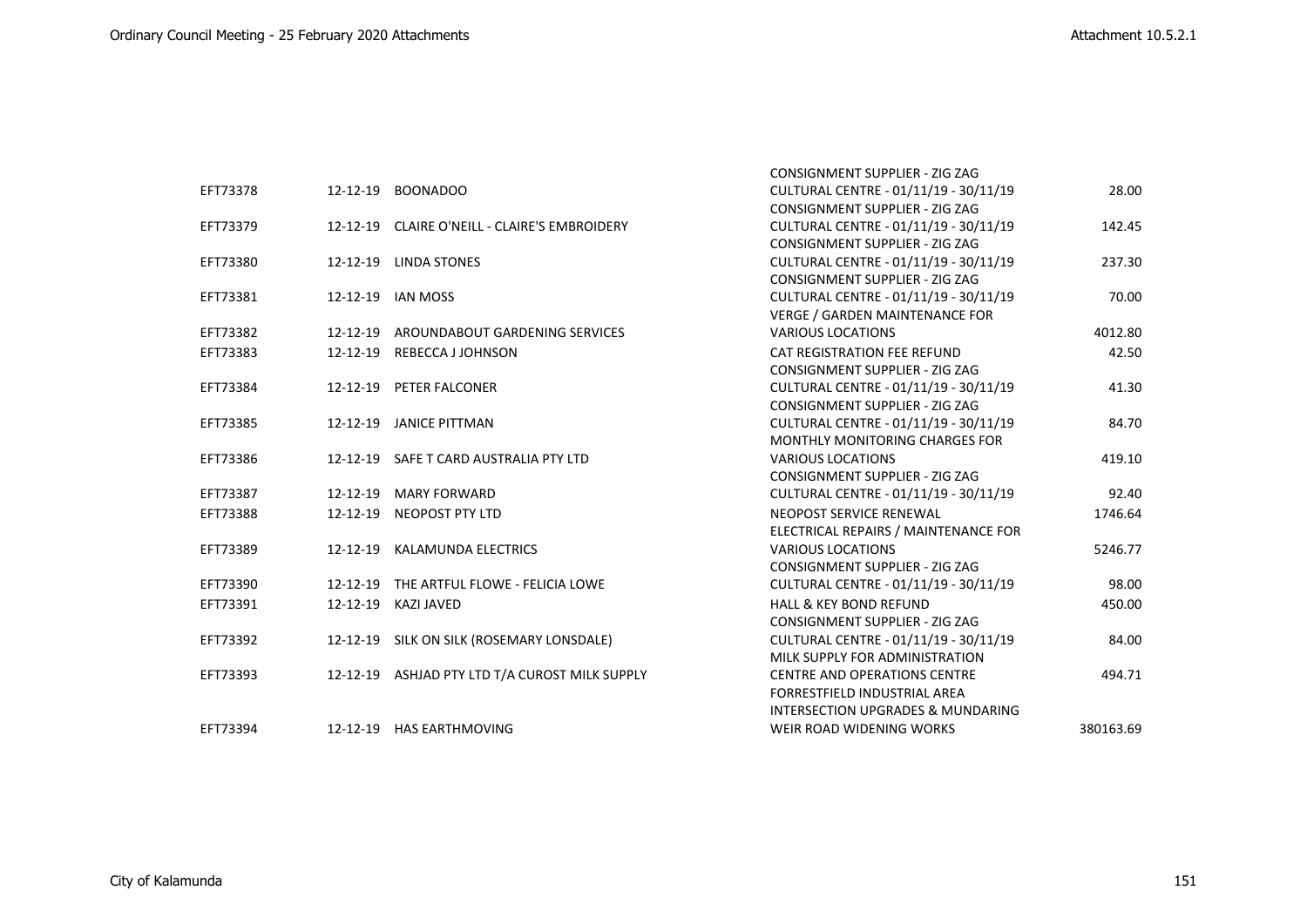|          |                                                     | <b>CONSIGNMENT SUPPLIER - ZIG ZAG</b>       |         |
|----------|-----------------------------------------------------|---------------------------------------------|---------|
| EFT73395 | 12-12-19 MAVIS PASKULICH                            | CULTURAL CENTRE - 01/11/19 - 30/11/19       | 60.90   |
| EFT73396 | 12-12-19 RIA BELISARIO                              | <b>HALL BOND REFUND</b>                     | 200.00  |
|          |                                                     | PEST CONTROL SERVICES FOR VARIOUS           |         |
| EFT73397 | 12-12-19 A1 TROJAN PEST CONTROL                     | <b>LOCATIONS</b>                            | 618.00  |
|          |                                                     | <b>CONSIGNMENT SUPPLIER - ZIG ZAG</b>       |         |
| EFT73398 | 12-12-19 OFF PEN PUBLISHING - BETH BAKER            | CULTURAL CENTRE - 01/11/19 - 30/11/19       | 42.14   |
| EFT73399 | 12-12-19 STAN THE TYRE MAN (STAN'S TYRE SERVICE WA) | PLANT / VEHICLE PARTS                       | 594.00  |
|          |                                                     | REIMBURSEMENT OF GOODS FOR ASSET            |         |
| EFT73400 | 12-12-19 CRAIG FITZGERALD                           | PLANNING TEAM MEETING                       | 110.00  |
|          |                                                     | HIRE FEES FOR 2X BARTCO VISUAL              |         |
|          |                                                     | MESSAGE BOARDS - PERIOD OF 01/12/20-        |         |
| EFT73401 | 12-12-19 MAIA FINANCIAL PTY LIMITED                 | 31/03/20                                    | 3295.57 |
|          |                                                     | <b>REGISTRATION FOR A STAFF MEMBER TO</b>   |         |
|          |                                                     | ATTEND FRONT END LOADER TRAINING            |         |
| EFT73402 | 12-12-19 PERTH TRAINING CENTRE                      | <b>COURSE</b>                               | 510.00  |
|          |                                                     | CONSIGNMENT SUPPLIER - ZIG ZAG              |         |
| EFT73403 | 12-12-19 GRAHAM STIMSON                             | CULTURAL CENTRE - 01/11/19 - 30/11/19       | 38.50   |
|          |                                                     | <b>CONSIGNMENT SUPPLIER - ZIG ZAG</b>       |         |
| EFT73404 | 12-12-19 BALLIGART - HELEN LOCK                     | CULTURAL CENTRE - 01/11/19 - 30/11/19       | 47.60   |
|          |                                                     | STAFF CONTRIBUTIONS TO NOVATED /            |         |
| EFT73405 | 12-12-19 FLEETCARE PTY LTD                          | <b>OPERATING LEASING</b>                    | 6412.92 |
| EFT73406 | 12-12-19 ZIRCODATA PTY LTD                          | MONTHLY OFFSITE STORAGE FEES                | 1961.69 |
| EFT73407 | 12-12-19 GARAGE SALE TRAIL FOUNDATION               | <b>GARAGE SALE TRAIL ANNUAL RENEWAL FEE</b> | 6306.30 |
|          |                                                     | CONSIGNMENT SUPPLIER - ZIG ZAG              |         |
| EFT73408 | 12-12-19 PETER WEBB                                 | CULTURAL CENTRE - 01/11/19 - 30/11/19       | 59.92   |
| EFT73409 | 12-12-19 BOLLYWOOD DANCE STUDIO                     | <b>HALL BOND REFUND</b>                     | 400.00  |
|          |                                                     | CONSIGNMENT SUPPLIER - ZIG ZAG              |         |
| EFT73410 | 12-12-19 LINDAS BOOKS / ROLEYSTONE COURIER          | CULTURAL CENTRE - 01/11/19 - 30/11/19       | 37.80   |
|          |                                                     | CONSIGNMENT SUPPLIER - ZIG ZAG              |         |
| EFT73411 | 12-12-19 BRENDAS CLAY CRAFT                         | CULTURAL CENTRE - 01/11/19 - 30/11/19       | 15.05   |
|          |                                                     | CONSIGNMENT SUPPLIER - ZIG ZAG              |         |
| EFT73412 | 12-12-19 IRENE YOUNG                                | CULTURAL CENTRE - 01/11/19 - 30/11/19       | 28.00   |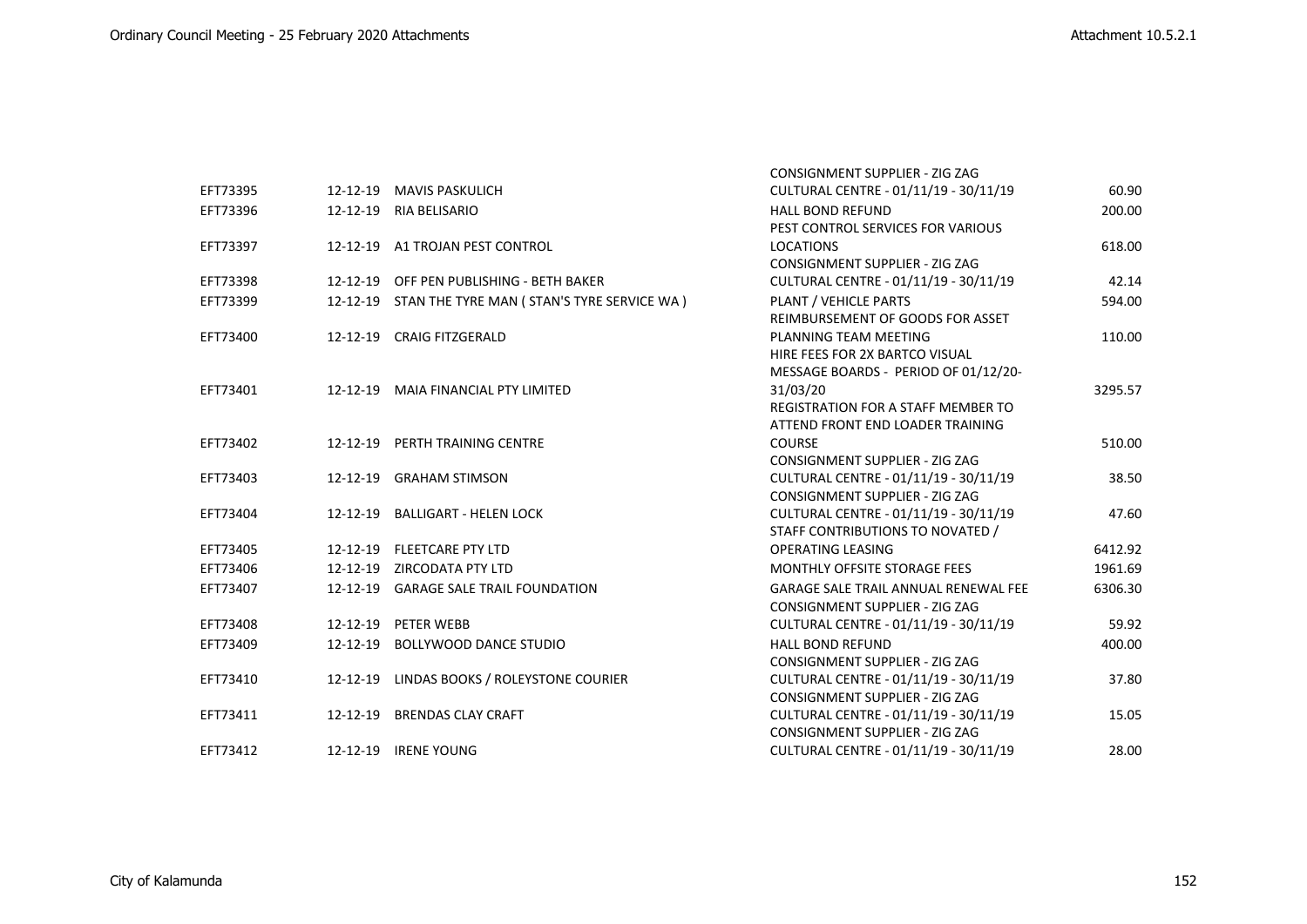|          |          |                                                             | <b>CONSIGNMENT SUPPLIER - ZIG ZAG</b>          |          |
|----------|----------|-------------------------------------------------------------|------------------------------------------------|----------|
| EFT73413 |          | 12-12-19 NICKY WINTER - KASZAZZ IN KALAMUNDA                | CULTURAL CENTRE - 01/11/19 - 30/11/19          | 108.15   |
|          |          |                                                             | <b>CONSIGNMENT SUPPLIER - ZIG ZAG</b>          |          |
| EFT73414 |          | 12-12-19 HERB & ESSENCE                                     | CULTURAL CENTRE - 01/11/19 - 30/11/19          | 18.90    |
|          |          |                                                             | <b>CONSIGNMENT SUPPLIER - ZIG ZAG</b>          |          |
| EFT73415 | 12-12-19 | <b>FRAMES OF THE FOREST</b>                                 | CULTURAL CENTRE - 01/11/19 - 30/11/19          | 27.30    |
| EFT73416 | 12-12-19 | CHRISTIAN HOME SCHOOL SUPPORT GROUP                         | <b>HALL BOND REFUND</b>                        | 400.00   |
| EFT73417 |          | 12-12-19 SECURE PAY                                         | <b>TICKET TRANSACTION FEES</b>                 | 9.25     |
|          |          |                                                             | STAFF CONTRIBUTIONS TO NOVATED /               |          |
| EFT73418 |          | 12-12-19 SG FLEET AUSTRALIA PTY LTD                         | <b>OPERATING LEASES</b>                        | 2686.76  |
| EFT73419 |          | 12-12-19 MICHAEL GARTSIDE                                   | <b>CROSSOVER CONTRIBUTION</b>                  | 428.00   |
|          |          |                                                             | CONSIGNMENT SUPPLIER - ZIG ZAG                 |          |
| EFT73420 |          | 12-12-19 ROSEMARY (ROSE) HANCOCK                            | CULTURAL CENTRE - 01/11/19 - 30/11/19          | 3.43     |
|          |          |                                                             | SUPPLY AIR CONDITIONING REPAIRS AND            |          |
|          |          |                                                             | INSTALLATION TO KALAMUNDA CLUB &               |          |
| EFT73421 |          | 12-12-19 AUS CHILL TECHNICAL SERVICES PTY LTD               | ADMINISTRATION                                 | 2184.13  |
|          |          |                                                             | <b>MARKETING &amp; TECHNOLOGY SERVICE FEES</b> |          |
| EFT73422 |          | 12-12-19 MARKET CREATIONS                                   | & MONTHLY CLOUD HOSTING SERVICES               | 28133.74 |
|          |          |                                                             | PLUMBING REPAIRS / MAINTENANCE FOR             |          |
| EFT73423 |          | 12-12-19 FAIRVIEW PLUMBING & GAS PTY LTD                    | <b>OPERATIONS CENTRE</b>                       | 495.00   |
|          |          |                                                             | REIMBURSEMENT FOR BRICKS FROM WA               |          |
| EFT73424 |          | 12-12-19 ROBERT J HAROLD                                    | <b>BRICK MATCH</b>                             | 206.40   |
|          |          |                                                             | <b>BUIDING SURVEYING SERVICES RE:</b>          |          |
|          |          |                                                             | CERTIFIACTE OF DESIGN COMPLIANCE FOR           |          |
|          |          |                                                             | PROJECT #4931 KALAMUNDA LIBRARY RE-            |          |
| EFT73425 |          | 12-12-19 ANDREW GRIFFITHS T/AS METROCERT BUILDING APPROVALS | <b>ROOF</b>                                    | 350.00   |
|          |          |                                                             | PERFORMANCE FOR CHRISTMAS MORNING              |          |
| EFT73426 |          | 12-12-19 7TH HEAVEN VOCAL DUO                               | <b>MUSIC</b>                                   | 500.00   |
|          |          |                                                             | <b>CONSIGNMENT SUPPLIER - ZIG ZAG</b>          |          |
| EFT73427 |          | 12-12-19 BICKLEY VALLEY COTTAGE                             | CULTURAL CENTRE - 01/11/19 - 30/11/19          | 34.30    |
|          |          |                                                             | <b>CONSIGNMENT SUPPLIER - ZIG ZAG</b>          | 254.80   |
| EFT73428 |          | 12-12-19 UNWINED T/A POSSUM CREEK LODGE                     | CULTURAL CENTRE - 01/11/19 - 30/11/19          |          |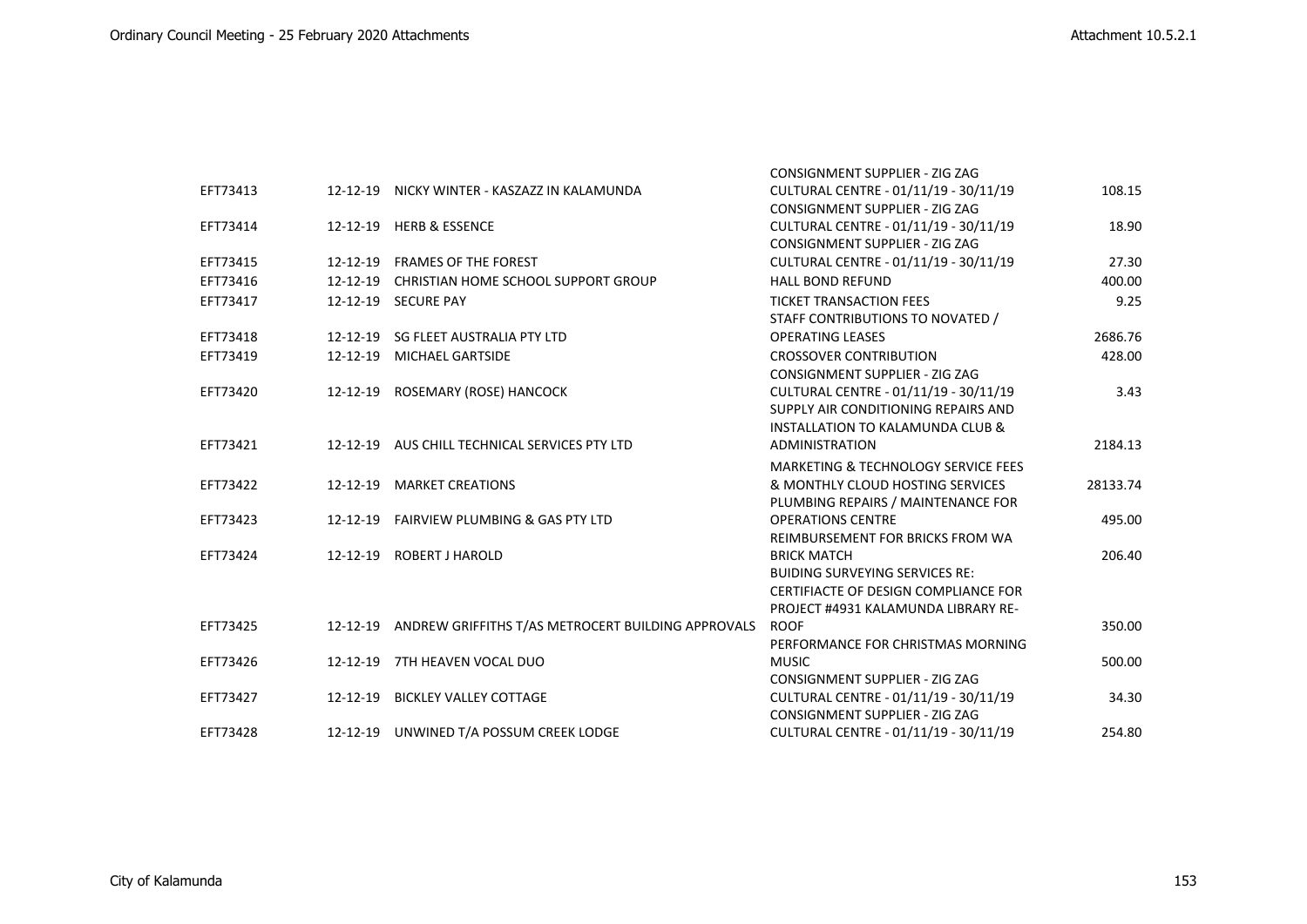|          |                  |                                                | <b>CONSIGNMENT SUPPLIER - ZIG ZAG</b>          |          |
|----------|------------------|------------------------------------------------|------------------------------------------------|----------|
| EFT73429 |                  | 12-12-19 TREASURES OF AUSTRALIA                | CULTURAL CENTRE - 01/11/19 - 30/11/19          | 118.16   |
|          |                  |                                                | STAFF CONTRIBUTIONS TO NOVATED /               |          |
| EFT73430 |                  | 12-12-19 ALLCREDIT PTY LTD                     | <b>OPERATING LEASES</b>                        | 490.00   |
|          |                  |                                                | SUPPLY AND LAY EXTRUDED CONCRETE               |          |
| EFT73431 |                  | 12-12-19 KERB DIRECT KERBING PTY LTD           | <b>KERB FOR VARIOUS LOCATIONS</b>              | 4342.49  |
|          |                  | SPICK AND SPAN COMMERCIAL PROPERTY MAINTENANCE | <b>CLEANING SERVICES &amp; CONSUMABLES FOR</b> |          |
| EFT73432 | 12-12-19 PTY LTD |                                                | <b>VARIOUS LOCATIONS</b>                       | 6390.03  |
|          |                  |                                                | DETAILED DESIGN ROAD SAFETY AUDIT OF           |          |
|          |                  |                                                | THE ROE HWY OFF-RAMP/ MAIDA VALE               |          |
| EFT73433 |                  | 12-12-19 I3 CONSULTANTS WA                     | PROPOSED ROUNDABOUT                            | 2744.50  |
|          |                  |                                                | FIREBREAK MAINTENANCE AT VARIOUS               |          |
| EFT73434 |                  | 12-12-19 ENTIRE FIRE MANAGEMENT                | <b>LOCATIONS</b>                               | 1870.00  |
|          |                  |                                                | <b>CONSIGNMENT SUPPLIER - ZIG ZAG</b>          |          |
| EFT73435 |                  | 12-12-19 SALLY EDMONDS ART                     | CULTURAL CENTRE - 01/11/19 - 30/11/19          | 117.60   |
|          |                  |                                                | <b>CONSIGNMENT SUPPLIER - ZIG ZAG</b>          |          |
| EFT73436 |                  | 12-12-19 TERRI HILL T/A ABLAZE GLASS STUDIO    | CULTURAL CENTRE - 01/11/19 - 30/11/19          | 28.00    |
|          |                  |                                                | SUPPLY AND INSTALL NEW CONCRETE                |          |
| EFT73437 |                  | 12-12-19 DOWSING GROUP PTY LTD                 | PATHWAYS TO VARIOUS LOCATIONS                  | 82676.21 |
|          |                  |                                                | PROVIDE PUAVEHOO1B DRIVE VEHICLES              |          |
|          |                  |                                                | UNDER OPERATIONAL CONDITIONS FROM              |          |
| EFT73438 |                  | 12-12-19 SETS ENTERPRISES                      | <b>8 STUDENTS</b>                              | 2920.00  |
|          |                  |                                                | <b>CONSIGNMENT SUPPLIER - ZIG ZAG</b>          |          |
| EFT73439 |                  | 12-12-19 ALASTAIR TAYLOR                       | CULTURAL CENTRE - 01/11/19 - 30/11/19          | 20.30    |
|          |                  |                                                | <b>CONSIGNMENT SUPPLIER - ZIG ZAG</b>          |          |
| EFT73440 |                  | 12-12-19 SYLVANA DOUGLAS                       | CULTURAL CENTRE - 01/11/19 - 30/11/19          | 25.20    |
|          |                  |                                                | <b>DESIGN ADVISORY COMMITTEE</b>               |          |
|          |                  |                                                | CONSULTANT SERVICE FEE CLAIM - WORK            |          |
| EFT73441 |                  | 12-12-19 DAVID BARR                            | COMPLETED 14/11/19                             | 800.00   |
|          |                  |                                                | FORRESTFIELD CAROLS AND MOVIE NIGHT            |          |
|          |                  |                                                | 2019 - SANTA CLAUSE APPEARANCE WITH            |          |
| EFT73442 |                  | 12-12-19 FLY BY FUN                            | <b>ROVING ELF</b>                              | 715.00   |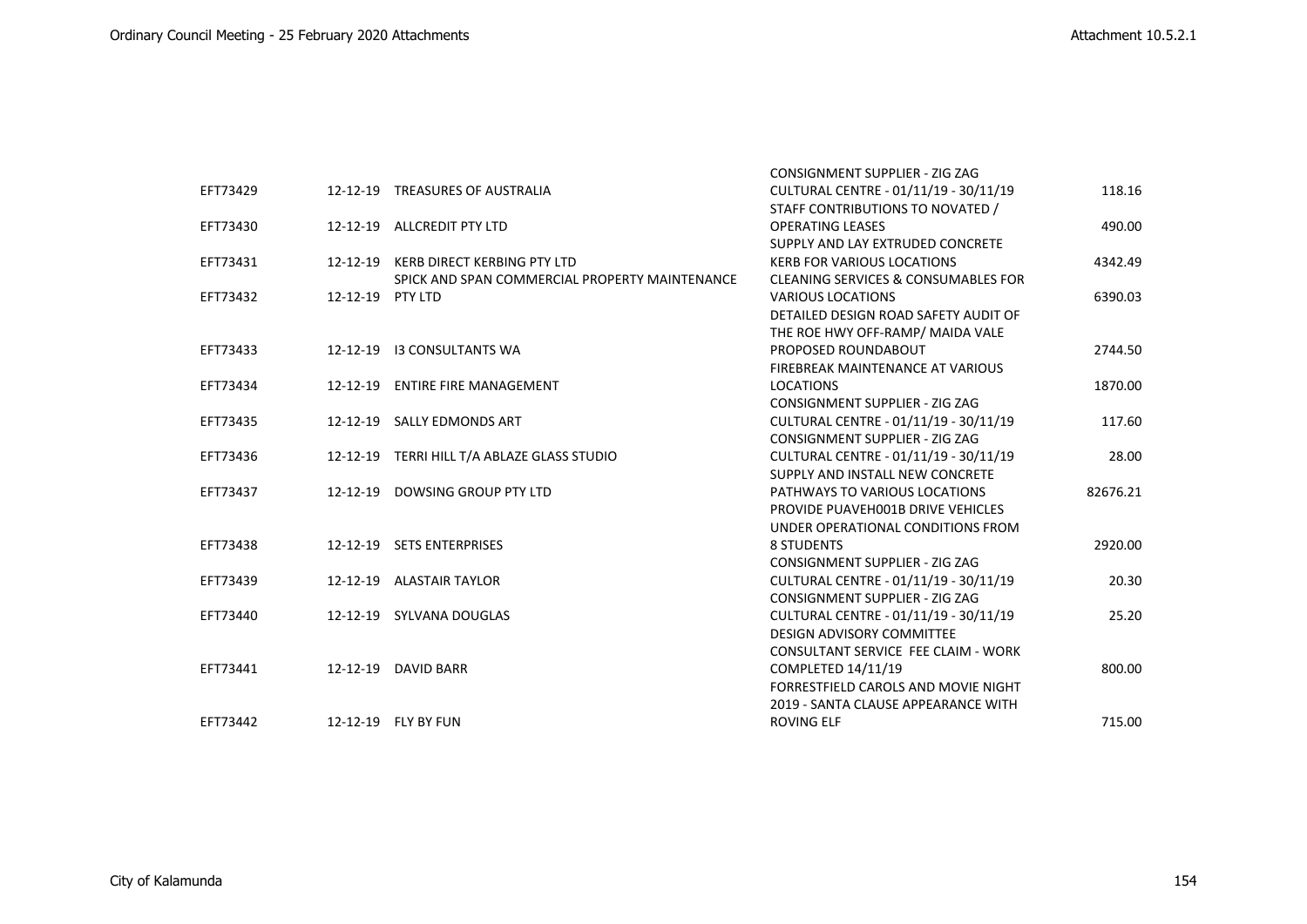|          |                 |                                                        | REIMBURSEMENT OF SUPPLIES FOR           |          |
|----------|-----------------|--------------------------------------------------------|-----------------------------------------|----------|
|          |                 |                                                        | CHRISTMAS CRAFTERNOON AT                |          |
| EFT73443 |                 | 12-12-19 AMBERLEY BRADLEY                              | <b>FORRESTFIELD LIBRARY</b>             | 498.12   |
|          |                 |                                                        | SUPPLY AND INSTALL PUMP AT              |          |
| EFT73444 |                 | 12-12-19 AQUATIC SERVICES WA PTY LTD                   | KALAMUNDA WATER PARK                    | 1676.40  |
|          |                 |                                                        | <b>CAMBRIDGE RESERVE ENVIRONMENTAL</b>  |          |
| EFT73445 |                 | 12-12-19 PGV ENVIRONMENTAL                             | REPORT FOLLOWING DBCA COMMENTS          | 1518.00  |
|          |                 |                                                        | HIGH WYCOMBE STUDIO PACKAGE FOR         |          |
| EFT73446 |                 | 12-12-19 GYMMASTER SOFTWARE - TRESHNA ENTERPRISES LTD  | THE 24/7 GYM MONTHLY CHARGE             | 80.00    |
|          |                 |                                                        | KAMBARANG ACTIVITIES FOR 2019 PERTH     |          |
| EFT73447 | 12-12-19        | <b>BOORLOO ABORIGINAL CULTURAL EXPERIENCE</b>          | HILLS SPRING FESTIVAL 2019              | 4070.00  |
|          |                 |                                                        | <b>EMPLOYEE CONNECT COSTS NOVEMBER</b>  |          |
| EFT73448 | 12-12-19        | <b>EMPLOYEECONNECT PTY LTD</b>                         | 2019                                    | 3146.59  |
|          |                 |                                                        | SPRING WATER SUPPLIES FOR ZIG ZAG       |          |
| EFT73449 |                 | 12-12-19 SERPENTINE SPRING WATER                       | <b>CULTURAL CENTRE</b>                  | 42.00    |
|          |                 |                                                        | <b>INTERNAL AUDIT - ICT GOVNERNANCE</b> |          |
| EFT73450 | 12-12-19 CROWE  |                                                        | <b>REVIEW</b>                           | 19800.00 |
|          |                 |                                                        | CAROB TREE PLACE DRAINAGE               |          |
| EFT73451 |                 | 12-12-19 LYCOPODIUM INFRASTRUCTURE PTY LTD             | INVESTIGATION                           | 9984.48  |
|          |                 |                                                        | CONSIGNMENT SUPPLIER - ZIG ZAG          |          |
| EFT73452 | 12-12-19        | <b>RICHARD BARKMAN</b>                                 | CULTURAL CENTRE - 01/11/19 - 30/11/19   | 132.93   |
| EFT73453 |                 | 12-12-19 CRYSTAL LEONG                                 | <b>CROSSOVER CONTRIBUTION</b>           | 451.00   |
|          |                 |                                                        | HALF DAY SAFETY LEADERSHIP PROGRAM      |          |
| EFT73454 |                 | 12-12-19 ASPIRE PERFORMANCE TRAINING                   | INCLUDING SUPERVISORS & TEAM LEADERS    | 1485.00  |
|          |                 |                                                        | <b>CONSIGNMENT SUPPLIER - ZIG ZAG</b>   |          |
| EFT73455 | 12-12-19 MAHARI |                                                        | CULTURAL CENTRE - 01/11/19 - 30/11/19   | 44.80    |
|          |                 | NEWHAWK CORPORATION PTY LTD T/AS EJAN                  | RENTAL FEES - 01/12/19-29/02/20         |          |
| EFT73456 | 12-12-19        | <b>COMMUNICATIONS</b>                                  | (QUARTERLY) RADIOS/MOBILES              | 1518.00  |
|          |                 |                                                        | HIRE OF TEMPORARY STAFF FOR DEPOT /     |          |
| EFT73457 |                 | 12-12-19 INDUSTRIAL RECRUITMENT PARTNERS (IRP) PTY LTD | <b>ADMIN</b>                            | 21384.61 |
| EFT73458 | 12-12-19        | KUMON WATTLE GROVE EDUCATION CENTRE                    | <b>HALL &amp; KEY BOND REFUND</b>       | 450.00   |
|          |                 |                                                        | <b>CONSIGNMENT SUPPLIER - ZIG ZAG</b>   |          |
| EFT73459 |                 | 12-12-19 BATSHEVA BERNSTEIN                            | CULTURAL CENTRE - 01/11/19 - 30/11/19   | 147.70   |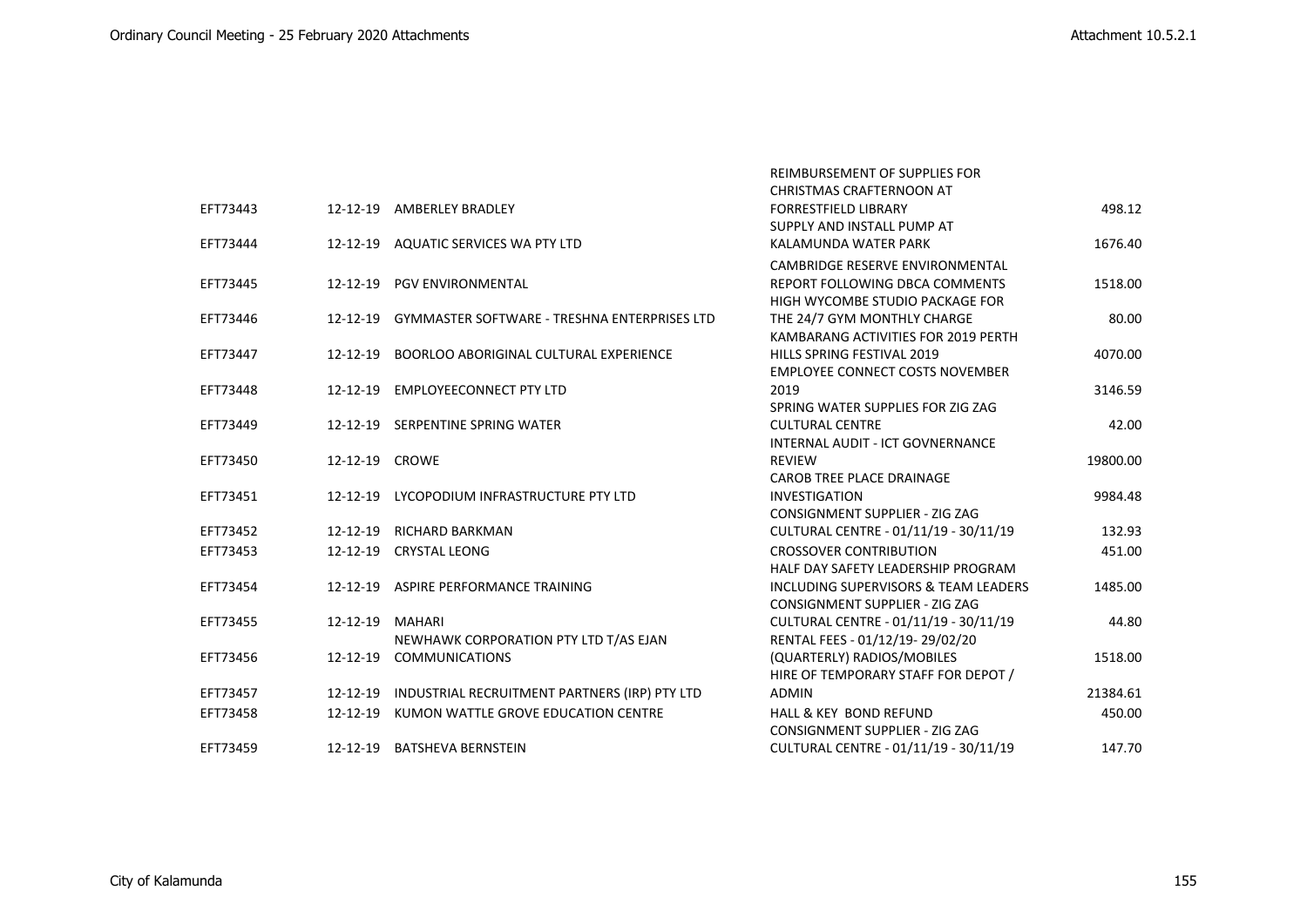LANDSCAPE DESIGN OF KALAMUNDA ROAD

|          |                  |                                                       | VERGE, STREETSCAPE KALAMUNDA TOWN     |         |
|----------|------------------|-------------------------------------------------------|---------------------------------------|---------|
|          |                  |                                                       | CENTRE, STIRK PARK PLAYGROUND DESIGN  |         |
| EFT73460 |                  | 12-12-19 GLEN FLOOD GROUP PTY LTD T/A GFG TEMP ASSIST | & WOODLUPINE BROOKK DESIGN            | 9456.35 |
|          |                  |                                                       | <b>CONSIGNMENT SUPPLIER - ZIG ZAG</b> |         |
| EFT73461 |                  | 12-12-19 PAULINE NICE PHOTOGRAPHY                     | CULTURAL CENTRE - 01/11/19 - 30/11/19 | 240.80  |
|          |                  |                                                       | SERVICING OF WATER AND BOILER UNITS   |         |
|          |                  |                                                       | TO ADMINISTRATION & OPERATIONS        |         |
| EFT73462 |                  | 12-12-19 WATERLOGIC AUSTRALIA PTY LTD                 | <b>CENTRE</b>                         | 607.20  |
|          |                  |                                                       | CONSIGNMENT SUPPLIER - ZIG ZAG        |         |
| EFT73463 |                  | 12-12-19 SARAH CARLTON ART                            | CULTURAL CENTRE - 01/11/19 - 30/11/19 | 31.50   |
|          |                  |                                                       | CONSIGNMENT SUPPLIER - ZIG ZAG        |         |
| EFT73464 |                  | 12-12-19 NATURE PHOTOGRAPHY BY NATHAN                 | CULTURAL CENTRE - 01/11/19 - 30/11/19 | 192.15  |
|          |                  |                                                       | HIRE OF 1 COOL ROOM FOR THANK A       |         |
| EFT73465 |                  | 12-12-19 AUSWEST COOLROOM HIRE                        | <b>VOLUNTEER DAY</b>                  | 376.00  |
|          |                  |                                                       | HIRE OF GIANT ITAB 42 TABLET WITH     |         |
|          |                  |                                                       | FLOOR STNAD FOR IOS OR ANDROID -      |         |
| EFT73466 |                  | 12-12-19 HIRE INTELLIGENCE INTERNATIONAL LTD          | DECEMBER 2019                         | 1785.96 |
| EFT73467 | 12-12-19 HA HIRE |                                                       | HIRE EQUIPMENT FEES                   | 11.00   |
|          |                  |                                                       | <b>CONSIGNMENT SUPPLIER - ZIG ZAG</b> |         |
| EFT73468 |                  | 12-12-19 WIMMITY'S WOODEN TOYS                        | CULTURAL CENTRE - 01/11/19 - 30/11/19 | 35.00   |
|          |                  |                                                       | SUPPLY OF SIGN & BROCHURE HOLDERS     |         |
| EFT73469 |                  | 12-12-19 SHOP FITTINGS STORE                          | FOR HEALTH DEPARTMENT                 | 146.74  |
| EFT73470 |                  | 12-12-19 PEOPLESENSE BY ALTIUS                        | EMPLOYEE ASSISTANCE PROGRAM           | 1500.00 |
|          |                  |                                                       | REFUND OF MEMBERSHIP FEE              |         |
| EFT73471 |                  | 12-12-19 JULEANE PREECE                               | OVERPAYMENT                           | 94.00   |
|          |                  |                                                       | PERFORMANCE AT PERTH HILLS SPRING     |         |
| EFT73472 |                  | 12-12-19 ETS MUSIC - ETS TRIO                         | FESTIVAL POP-UP MARQUEE               | 250.00  |
| EFT73473 | 12-12-19         | <b>ANNETTE FOOTER</b>                                 | <b>HALL &amp; KEY BOND REFUND</b>     | 550.00  |
| EFT73474 |                  | EFT PAYMENT CANCELLED                                 |                                       |         |
| EFT73475 |                  | 12-12-19 BUILDING FRIENDSHIPS - DIANNE OWEN           | <b>HALL &amp; KEY BOND REFUND</b>     | 455.00  |
|          |                  |                                                       | <b>CONSIGNMENT SUPPLIER - ZIG ZAG</b> |         |
| EFT73476 |                  | 12-12-19 BANKSIA CREATIVE                             | CULTURAL CENTRE - 01/11/19 - 30/11/19 | 4.20    |
|          |                  |                                                       |                                       |         |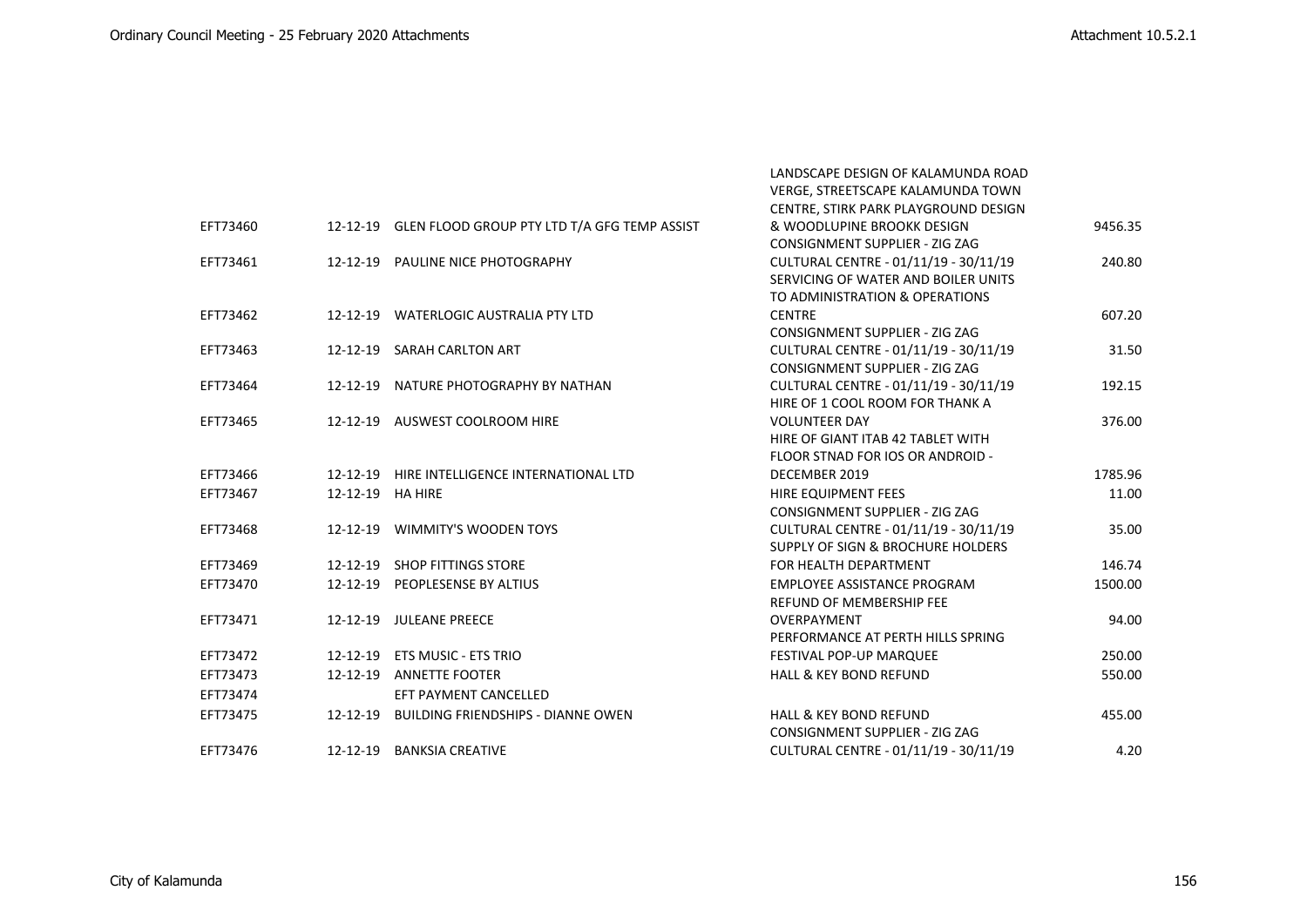|          |                |                                                         | <b>CONSIGNMENT SUPPLIER - ZIG ZAG</b>       |          |
|----------|----------------|---------------------------------------------------------|---------------------------------------------|----------|
| EFT73477 |                | 12-12-19 MADE BY MABEL                                  | CULTURAL CENTRE - 01/11/19 - 30/11/19       | 28.00    |
|          |                |                                                         | YOUNG LOCAL HERO OF THE YEAR AWARD          |          |
| EFT73478 |                | 12-12-19 TOMAS KERSLAKE-SWEENEY                         | 2019                                        | 500.00   |
|          |                |                                                         | COMMUNITY LOCAL HERO OF THE YEAR            |          |
| EFT73479 | 12-12-19       | <b>COLIN ROBINSON</b>                                   | <b>AWARD 2019</b>                           | 500.00   |
| EFT73480 | 12-12-19       | LYNNE MITCHELL                                          | <b>HALL BOND REFUND</b>                     | 500.00   |
| EFT73481 | 12-12-19       | KACHIN ASSOCIATION OF WA (KAAWA)                        | <b>HALL &amp; KEY BOND REFUND</b>           | 450.00   |
| EFT73482 | $20 - 12 - 19$ | <b>CAPITAL RECYCLING</b>                                | SUPPLY OF ROAD BASE MATERIALS               | 323.42   |
|          |                |                                                         | <b>GYM EQUIPMENT SUPPLIES FOR HARTFIELD</b> |          |
| EFT73483 |                | 20-12-19 HART SPORT                                     | <b>PARK RECREATION CENTRE</b>               | 1887.30  |
|          |                |                                                         | SUPPLY OF UNIFORM FOR VARIOUS STAFF         |          |
| EFT73484 |                | 20-12-19 THE WORKWEAR GROUP PTY LTD                     | <b>MEMBERS</b>                              | 1827.09  |
|          |                |                                                         | ANNUAL MEMBERSHIP SUBSCRIPTION FEE -        |          |
|          |                |                                                         | PERTH AIRPORTS MUNICALITIES GROUP           |          |
| EFT73485 |                | 20-12-19 PERTH AIRPORTS MUNICIPALITIES GROUP INC        | INC FOR 2019/2020                           | 500.00   |
|          |                |                                                         | <b>VARIOUS FIRST AID SUPPLIES FOR</b>       |          |
| EFT73486 | 20-12-19       | NIGHTINGALES PHARMACY & NEWSAGENCY KALAMUNDA            | <b>OPERATIONS CENTRE</b>                    | 181.83   |
|          |                |                                                         | PROGRESS CLASIM 5 - FORRESTFIELD            |          |
|          |                |                                                         | INDUSTRIAL AREA - INTERSECTION              |          |
| EFT73487 |                | 20-12-19 SHAWMAC PTY LTD                                | <b>UPGRADE</b>                              | 13250.60 |
|          |                |                                                         | DISTRIBUTION OF FLYERS FOR EVENTS           |          |
| EFT73488 |                | 20-12-19 SALMAT MEDIAFORCE PTY LTD                      | <b>WITHIN THE CITY</b>                      | 1246.34  |
|          |                |                                                         | <b>BOTTLED WATER SUPPLIES /</b>             |          |
| EFT73489 |                | 20-12-19 NEVERFAIL SPRINGWATER LTD (KALA LIB)           | MAINTENANCE FOR KALAMUNDA LIBRARY           | 31.20    |
|          |                |                                                         | PHOTOCOPYING CHARGES FOR VARIOUS            |          |
| EFT73490 | $20-12-19$     | <b>RICOH AUSTRALIA PTY LTD</b>                          | <b>LOCATIONS</b>                            | 5966.03  |
|          |                |                                                         | INSPECTION AND SERVICING OF TWO             |          |
|          |                |                                                         | <b>WORKSHOP VECTOR 1 TONNE POST</b>         |          |
| EFT73491 |                | 20-12-19 SPECIALISED LIFTING SERVICE                    | <b>CRANES</b>                               | 711.15   |
|          |                |                                                         | SUPPLY OF FORESTRY TUBESTOCK FOR RAY        |          |
| EFT73492 |                | 20-12-19 PLANT FORCE INVESTMENTS PTY LTD T/AS PLANTRITE | <b>OWEN CARPARK</b>                         | 335.50   |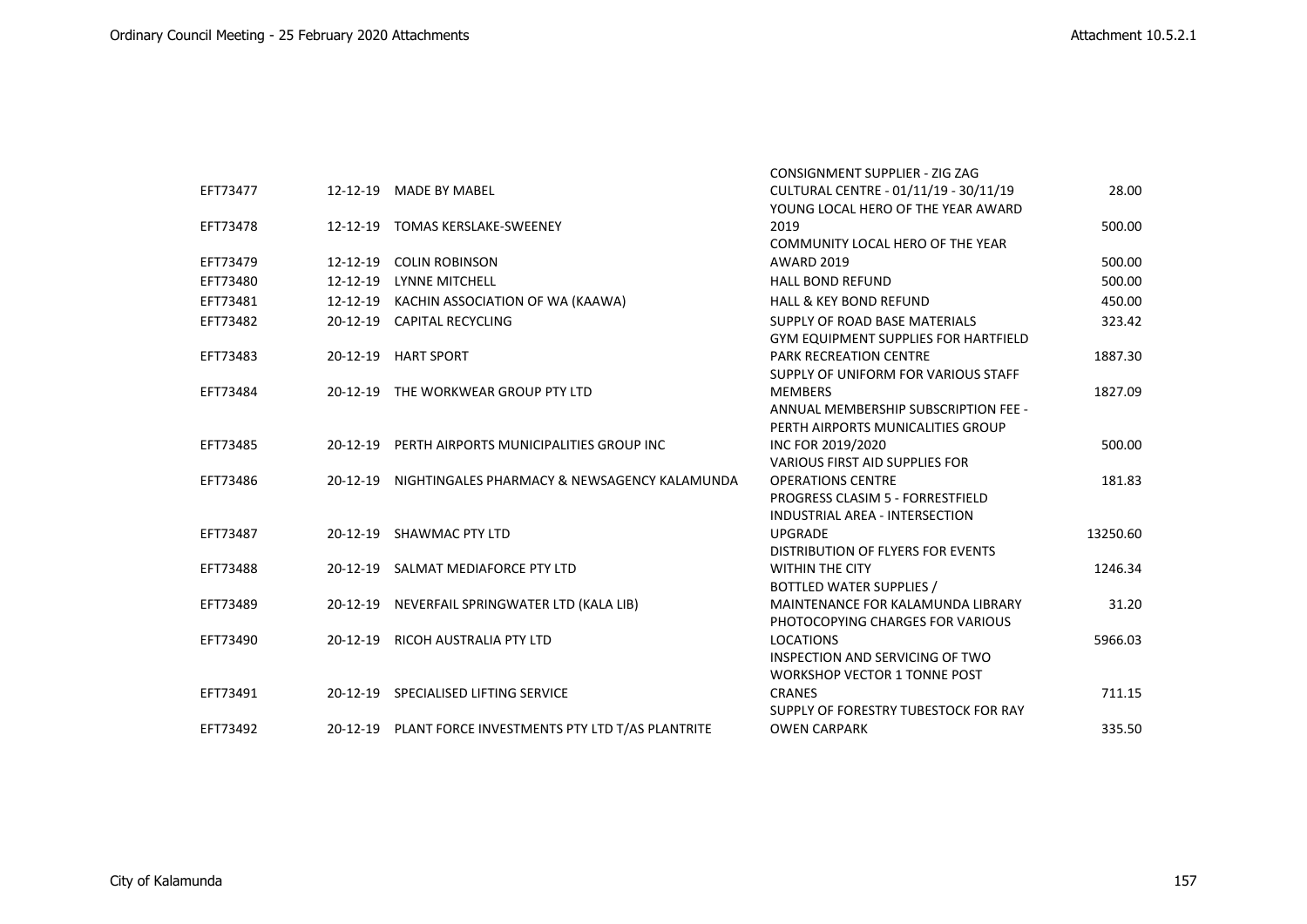|          |            |                                                     | SERVICES FOR THE KALAMUNDA ROAD                |          |
|----------|------------|-----------------------------------------------------|------------------------------------------------|----------|
| EFT73493 |            | 20-12-19 CARDNO (WA) PTY LTD                        | FUNCTIONAL REVIEW AND UPGRADE PLAN             | 16976.30 |
|          |            |                                                     | SUPPLY OF UNIFORM FOR VARIOUS STAFF            |          |
| EFT73494 |            | 20-12-19 IMAGE EMBROIDERY                           | <b>MEMBERS</b>                                 | 92.40    |
|          |            |                                                     | UPDATES AND SUPPORT FOR DRAINS                 |          |
|          |            |                                                     | SOFTWARE FOR PERIOD 1/12/2019 TO               |          |
| EFT73495 |            | 20-12-19 WATERCOM PTY LTD                           | 1/12/2020                                      | 1210.00  |
|          |            |                                                     | PROFESSIONAL PLANNING SERVICES FOR             |          |
|          |            |                                                     | <b>FORRESTFIELD NORTH STRUCTURE PLAN &amp;</b> |          |
|          |            |                                                     | FORRESTFIELD, MODIFICATION TO                  |          |
|          |            |                                                     | FORRESTFIELD / HIGH WYCOMBE                    |          |
| EFT73496 |            | 20-12-19 ELEMENT ADVISORY PTY LTD                   | <b>INDUSTRIAL AREA STRUCTURE PLAN</b>          | 18656.00 |
|          |            |                                                     | INFLATABLE 'OBSTACLE CHALLENGE' FOR            |          |
| EFT73497 | 20-12-19   | MONSTERBALL AMUSEMENTS & HIRE                       | SCHOOLS OUT! POOL PARTY 2019                   | 680.00   |
| EFT73498 |            | 20-12-19 VIP CARPET AND UPHOLSTERY CLEANING SERVICE | CARPET CLEANING AT KPAC                        | 375.00   |
| EFT73499 |            | 20-12-19 TOTALLY WORKWEAR                           | SUPPLY OF PROTECTIVE CLOTHING                  | 1043.59  |
|          |            |                                                     | PRINTING OF SURVEY AND PROMOTIONAL             |          |
|          |            |                                                     | MATERIAL FOR CITY OF KALAMUNDA                 |          |
| EFT73500 |            | 20-12-19 SCOTT PRINT                                | <b>AQUATIC STUDY</b>                           | 1581.80  |
|          |            |                                                     | HIRE EQUIPMENT FOR 2019 FORRESTFIELD           |          |
| EFT73501 |            | 20-12-19 CARLISLE EVENTS HIRE PTY LTD               | <b>CAROLS AND MOVIE NIGHT</b>                  | 1760.00  |
|          |            |                                                     | COUNCILLOR ALLOWANCE - 01/12/19 -              |          |
| EFT73502 |            | 20-12-19 LESLEY BOYD                                | 31/12/19                                       | 2289.99  |
| EFT73503 | 20-12-19   | <b>DUNCAN WILSON</b>                                | <b>REIMBURSEMENT OF VARIOUS COSTS</b>          | 468.20   |
|          |            |                                                     | COUNCILLOR ALLOWANCE - 01/12/19 -              |          |
| EFT73504 |            | 20-12-19 KATHLEEN (KATHY) RITCHIE                   | 31/12/19                                       | 2289.99  |
| EFT73505 | 20-12-19   | ANDREW D STUBBS & RUTH LEWIS                        | <b>RATES REFUND</b>                            | 2444.71  |
|          |            |                                                     | COUNCILLOR ALLOWANCE - 01/12/19 -              |          |
| EFT73506 | 20-12-19   | LISA COOPER                                         | 31/12/19                                       | 2289.99  |
| EFT73507 | 20-12-19   | <b>AUSTRALIAN SERVICES UNION</b>                    | PAYROLL DEDUCTIONS                             | 91.60    |
| EFT73508 | $20-12-19$ | CITY OF KALAMUNDA STAFF SOCIAL CLUB                 | <b>PAYROLL DEDUCTIONS</b>                      | 130.00   |
| EFT73509 |            | 20-12-19 CHILD SUPPORT AGENCY                       | <b>PAYROLL DEDUCTIONS</b>                      | 935.72   |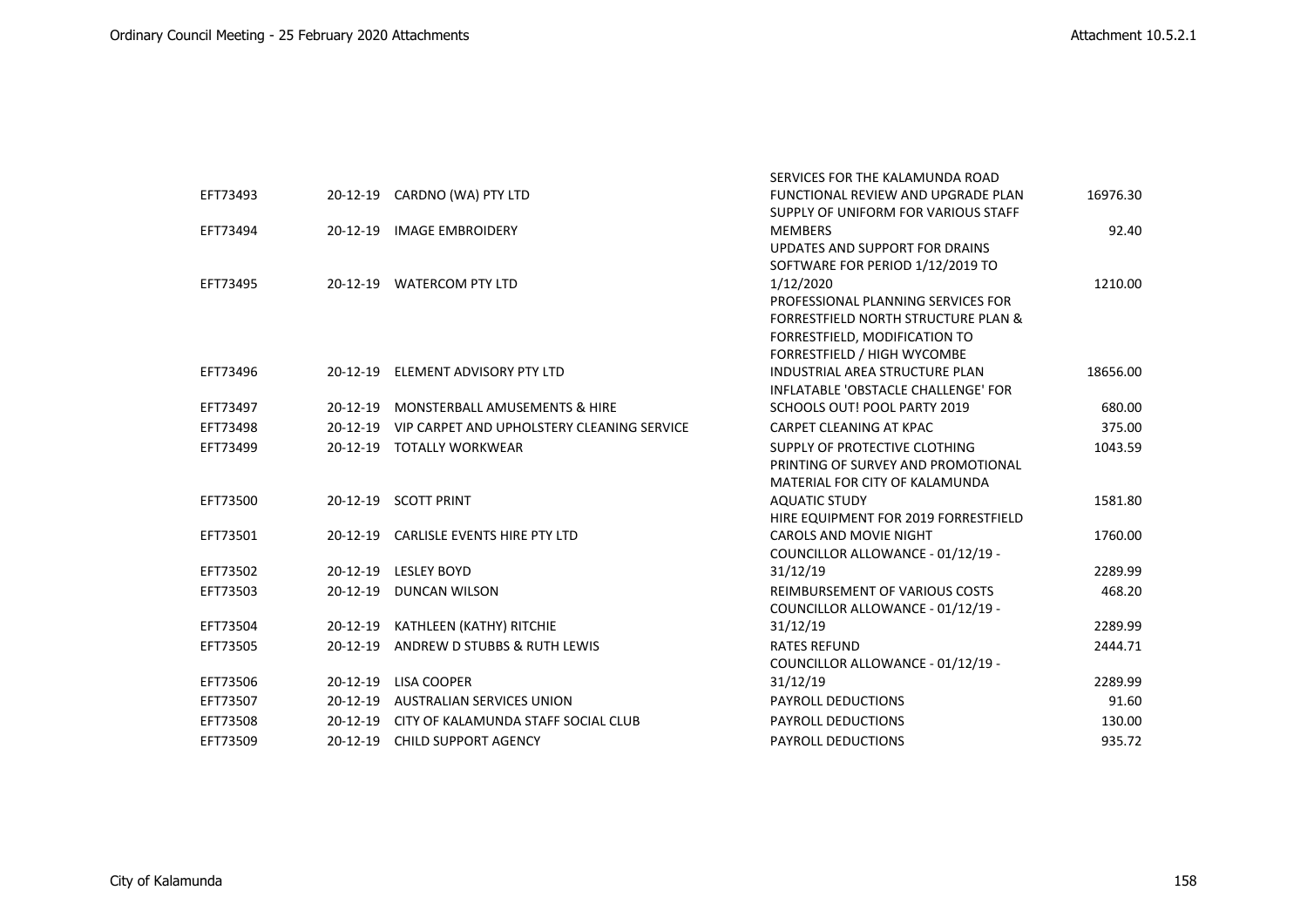| EFT73510 |          | 20-12-19 AUSTRALIA POST                               | POSTAL EXPENSES FEES                   | 12529.94  |
|----------|----------|-------------------------------------------------------|----------------------------------------|-----------|
|          |          |                                                       | <b>HARDWARE SUPPLIES FOR VARIOUS</b>   |           |
| EFT73511 |          | 20-12-19 BUNNINGS BUILDING SUPPLIES                   | <b>LOCATIONS</b>                       | 590.57    |
| EFT73512 |          | 20-12-19 COATES HIRE OPERATIONS PTY LTD               | PLANT / EQUIPMENT HIRE                 | 556.90    |
|          |          |                                                       | PLAY GROUND EQUIPMENT REPAIRS /        |           |
| EFT73513 |          | 20-12-19 FORPARK PTY LTD                              | MAINTENANCE AT RAY OWEN                | 2889.70   |
| EFT73514 |          | 20-12-19 MCLEODS BARRISTERS & SOLICITORS              | <b>LEGAL EXPENSES</b>                  | 12029.48  |
|          |          |                                                       | WASTE / RECYCLING & BULK BIN DISPOSAL  |           |
| EFT73515 |          | 20-12-19 CLEANAWAY                                    | <b>SERVICES FEES</b>                   | 254976.58 |
|          |          |                                                       | <b>GROSS RENTAL VALUATION FEES FOR</b> |           |
| EFT73516 |          | 20-12-19 LANDGATE - VALUATIONS                        | VARIOUS LOCATIONS                      | 583.97    |
| EFT73517 |          | 20-12-19 WALKERS HARDWARE (MITRE 10)                  | <b>HARDWARE SUPPLIES</b>               | 34.95     |
| EFT73518 |          | 20-12-19 WESFARMERS KLEENHEAT GAS PTY LTD             | <b>GAS BOTTLES SUPPLIES</b>            | 79.20     |
| EFT73519 |          | 20-12-19 ECHO NEWSPAPER                               | ADVERTISING FOR VARIOUS JOBS / EVENTS  | 6545.00   |
|          |          |                                                       | PLANT EQUIPMENT AND OPERATOR HIRE      |           |
| EFT73520 |          | 20-12-19 MCKAY EARTHMOVING PTY LTD                    | <b>FOR VARIOUS LOCATIONS</b>           | 35163.18  |
| EFT73521 |          | 20-12-19 K-LINE FENCING GROUP                         | FENCING SUPPLIES / REPAIRS             | 95.98     |
|          |          |                                                       | DOMESTIC / WASTE CHARGES - RED HILL    |           |
| EFT73522 |          | 20-12-19 EASTERN METROPOLITAN REGIONAL COUNCIL (EMRC) | TIP, MATTRESS & TIMBER DISPOSAL FEES   | 395042.01 |
|          |          |                                                       | <b>ROAD MATERIALS FOR VARIOUS</b>      |           |
| EFT73523 |          | 20-12-19 BORAL CONSTRUCTION MATERIALS GROUP           | <b>LOCATIONS</b>                       | 615.12    |
|          |          |                                                       | <b>GARDEN SUPPLIES FOR VARIOUS</b>     |           |
| EFT73524 |          | 20-12-19 DOMUS NURSERY                                | <b>LOCATIONS</b>                       | 440.82    |
| EFT73525 |          | 20-12-19 STATEWIDE BEARINGS                           | PLANT / VEHICLE PARTS                  | 147.62    |
| EFT73526 |          | 20-12-19 FASTA COURIERS                               | <b>COURIER FEES</b>                    | 295.71    |
| EFT73527 | 20-12-19 | <b>BCITF</b>                                          | LEVY FEE - NOVEMBER 2019               | 8668.28   |
|          |          |                                                       | RETICULATION PARTS FOR VARIOUS         |           |
| EFT73528 |          | 20-12-19 THE WATERSHED WATER SYSTEMS                  | <b>RESERVES</b>                        | 2742.81   |
| EFT73529 |          | 20-12-19 MCINTOSH & SON                               | PLANT / VEHICLE PARTS                  | 1087.20   |
|          |          |                                                       | PREPLACEMENT MEDICALS / BASELINE       |           |
| EFT73530 |          | 20-12-19 SONIC HEALTHPLUS (KINETIC HEALTH GROUP LTD)  | <b>HEARING TESTS</b>                   | 662.20    |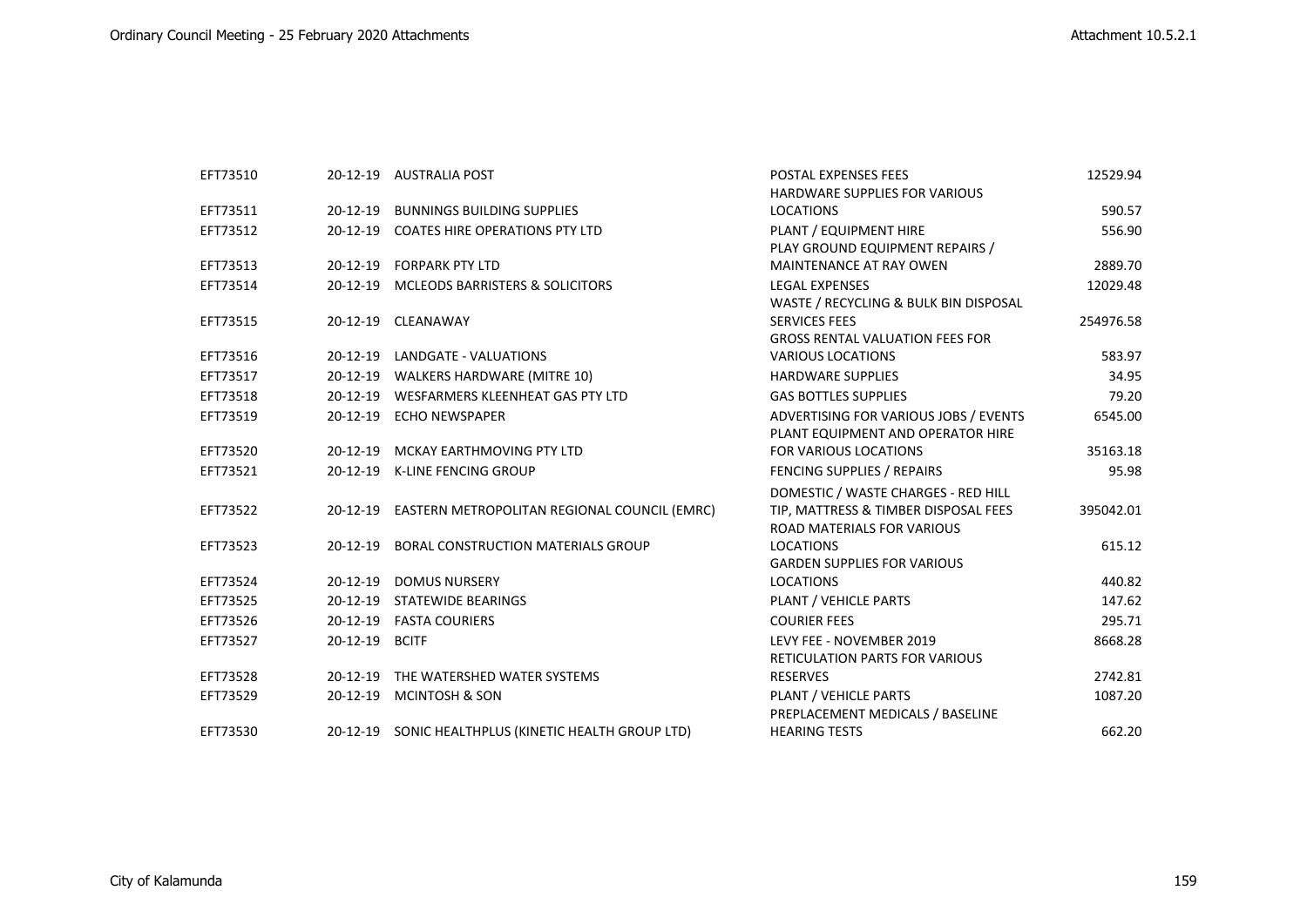|          |          |                                                            | LINEN HIRE / LAUNDRY SERVICES /        |           |
|----------|----------|------------------------------------------------------------|----------------------------------------|-----------|
| EFT73531 |          | 20-12-19 ALSCO LINEN SERVICE                               | <b>CLEANING SUPPLIES</b>               | 467.53    |
|          |          |                                                            | PODIATRY SERVICES AT JACK HEALEY       |           |
| EFT73532 |          | 20-12-19 BRADOCK PODIATRY SERVICES PTY LTD                 | <b>CENTRE</b>                          | 815.61    |
|          |          |                                                            | PLUMBING REPAIRS / MAINTENANCE FOR     |           |
| EFT73533 | 20-12-19 | <b>LINDLEY CONTRACTING</b>                                 | <b>VARIOUS LOCATIONS</b>               | 2651.00   |
|          |          |                                                            | PLANT EQUIPMENT AND OPERATOR HIRE      |           |
| EFT73534 |          | 20-12-19 KALA BOB KATS PTY LTD                             | FOR VARIOUS LOCATIONS                  | 6182.00   |
| EFT73535 |          | 20-12-19 SYNERGY                                           | <b>POWER CHARGES</b>                   | 135999.16 |
| EFT73536 |          | 20-12-19 STEWART & HEATON CLOTHING CO PTY LTD              | FIRE PROTECTION WEAR / SUPPLIES        | 366.34    |
| EFT73537 |          | 20-12-19 ACTIMED AUSTRALIA PTY LTD                         | MEDICAL SUPPLIES FOR PODIARTIST        | 61.60     |
| EFT73538 |          | 20-12-19 SPLENDID ENTERPRISES PTY LTD T/A SOILS AINT SOILS | <b>GARDEN / RESERVE SUPPLIES</b>       | 837.60    |
|          |          |                                                            | <b>CONTRACTOR BUILDING MAINTENANCE</b> |           |
| EFT73539 |          | 20-12-19 GRIMES CONTRACTING PTY LTD                        | <b>FOR VARIOUS BUILDINGS</b>           | 7892.50   |
|          |          |                                                            | ROAD MATERIALS FOR VARIOUS             |           |
| EFT73540 |          | 20-12-19 BGC ASPHALT                                       | <b>LOCATIONS</b>                       | 1046.42   |
|          |          |                                                            | TREE REMOVAL / UNDER POWERLINE         |           |
| EFT73541 | 20-12-19 | <b>KENNEDYS TREE SERVICES</b>                              | PRUNING FOR VARIOUS LOCATIONS          | 2824.25   |
|          |          |                                                            | <b>ROAD MATERIALS FOR VARIOUS</b>      |           |
| EFT73542 |          | 20-12-19 WA LIMESTONE COMPANY                              | <b>LOCATIONS</b>                       | 596.12    |
| EFT73543 |          | 20-12-19 WINC AUSTRALIA PTY LTD                            | STATIONERY / OFFICE SUPPLIES           | 270.12    |
|          |          |                                                            | SUPPLY OF NAME BADGES FOR VARIOUS      |           |
| EFT73544 |          | 20-12-19 MILPRO WA (INCORPORATING HILL TOP TROPHIES)       | <b>STAFF</b>                           | 676.50    |
|          |          |                                                            | SERVICE / MAINTENANCE ON STAFF CLOCK   |           |
| EFT73545 |          | 20-12-19 SIMPLEX INTERNATIONAL                             | ON MACHINE AT OPERATION                | 356.40    |
|          |          |                                                            | COUNCILLOR ALLOWANCE - 01/12/19 -      |           |
| EFT73546 |          | 20-12-19 JOHN GIARDINA                                     | 31/12/19                               | 2289.99   |
|          |          |                                                            | COUNCILLOR ALLOWANCE - 01/12/19 -      |           |
| EFT73547 |          | 20-12-19 GEOFF STALLARD                                    | 31/12/19                               | 2289.99   |
|          |          |                                                            | <b>CONFLUENCE USER LICENCES FOR</b>    |           |
| EFT73548 |          | 20-12-19 IT VISION AUSTRALIA PTY LTD                       | NOVEMBER 2019                          | 99.00     |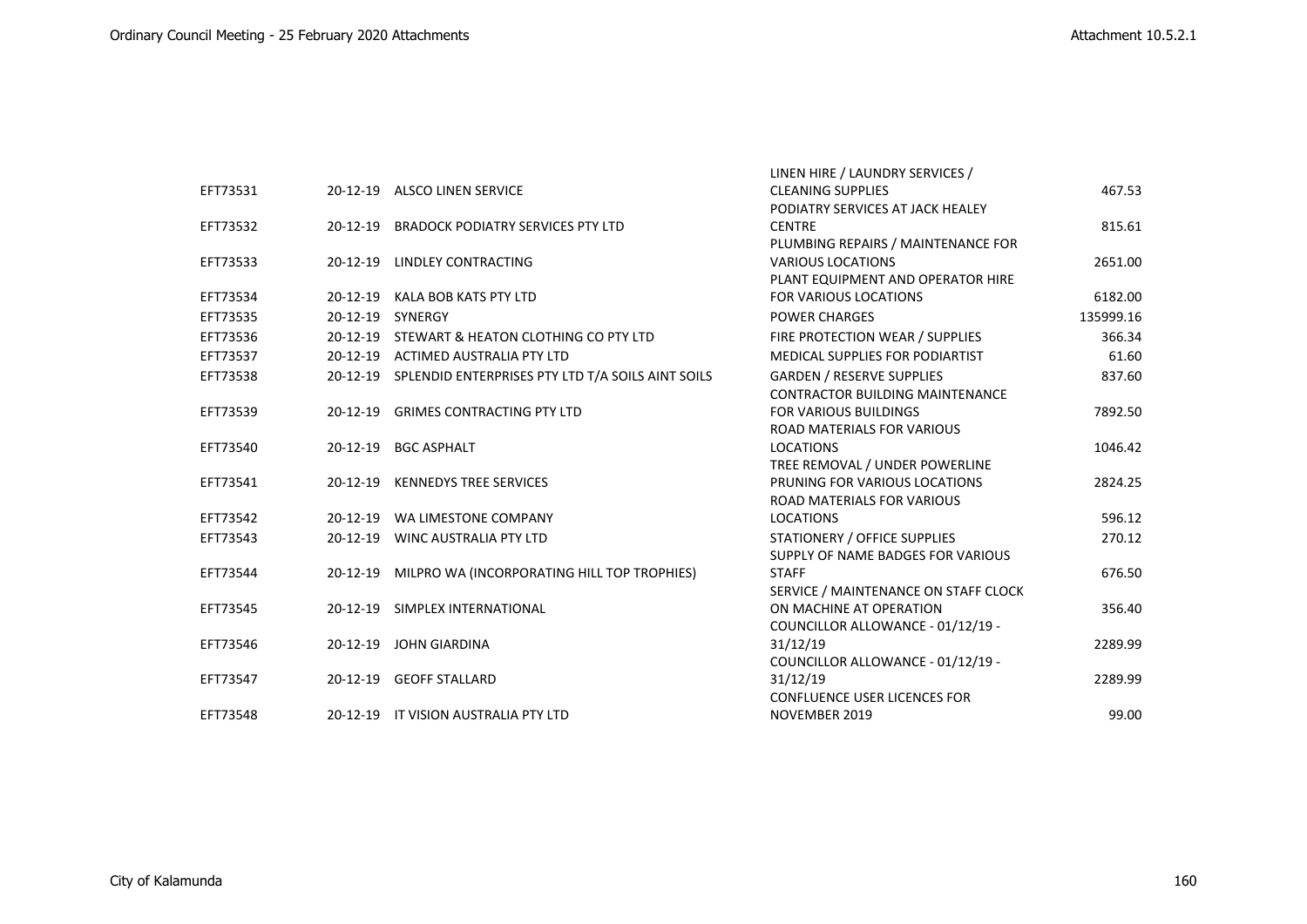|          |                |                                                            | SEMINAR ROOM AT THE ZIG ZAG         |         |
|----------|----------------|------------------------------------------------------------|-------------------------------------|---------|
| EFT73549 | 20-12-19       | LESMURDIE SENIOR HIGH SCHOOL                               | <b>CULTURAL CENTRE</b>              | 200.00  |
| EFT73550 |                | 20-12-19 BUCHER MUNICIPAL PTY LTD                          | PLANT / VEHICLE PARTS               | 1091.15 |
|          |                |                                                            | HIRE OF TEMPORARY STAFF FOR DEPOT / |         |
| EFT73551 |                | 20-12-19 LO-GO APPOINTMENTS                                | <b>ADMIN</b>                        | 3474.29 |
| EFT73552 | $20 - 12 - 19$ | <b>BRIDGESTONE AUSTRALIA LTD</b>                           | PLANT / VEHICLE PARTS               | 708.75  |
| EFT73553 |                | 20-12-19 HOSEMASTERS                                       | PLANT / VEHICLE PARTS               | 106.13  |
|          |                |                                                            | CHRISTMAS STORY TELLING EVENT WITH  |         |
|          |                |                                                            | GLENN SWIFT AND KIRA THE HARPIST AT |         |
| EFT73554 |                | 20-12-19 GLENN SWIFT ENTERTAINMENT                         | KALAMUNDA & HIGH WYCOMBE LIBRARIES  | 1122.00 |
| EFT73555 |                | 20-12-19 J BLACKWOOD & SON LIMITED                         | PROTECTIVE WEAR / SUPPLIES          | 3505.26 |
|          |                |                                                            | REPAIR ARTIFICIAL WICKET AT KOSTERA |         |
| EFT73556 |                | 20-12-19 SLATER GARTRELL SPORTS                            | <b>OVAL</b>                         | 176.00  |
|          |                |                                                            | SUPPLIES OF VARIOUS GOODS FOR       |         |
| EFT73557 |                | 20-12-19 WA RANGERS ASSOCIATION                            | RANGERS                             | 85.78   |
| EFT73558 |                | 20-12-19 EASTERN HILLS SAWS AND MOWERS                     | PLANT / VEHICLE PARTS               | 1896.20 |
|          |                |                                                            | SUPPLY OF GAS CYLINDER REFILLS AND  |         |
| EFT73559 |                | 20-12-19 AIR LIQUIDE WA PTY LTD                            | <b>RENTAL FEES</b>                  | 172.37  |
| EFT73560 | 20-12-19       | KALAMUNDA CHRISTIAN SCHOOL                                 | <b>HALL BOND REFUND</b>             | 400.00  |
|          |                |                                                            | ARCHITECTURAL SERVICES FOR THE      |         |
| EFT73561 |                | 20-12-19 BOLLIG DESIGN GROUP                               | KALAMUNDA COMMUNITY CENTRE          | 6072.00 |
|          |                |                                                            | <b>GROCERY SUPPLIES FOR VARIOUS</b> |         |
| EFT73562 |                | 20-12-19 CRABBS KALAMUNDA (IGA)                            | <b>FUNCTIONS</b>                    | 154.10  |
|          |                |                                                            | DONATION FOR PROVISION OF TOYS FOR  |         |
| EFT73563 |                | 20-12-19 FOOTHILLS INFORMATION AND REFERRAL SERVICE (FIRS) | <b>CHRISTMAS PARTY</b>              | 500.00  |
|          |                |                                                            | CLEANING SERVICES / CONSUMABLES FOR |         |
| EFT73564 |                | 20-12-19 OCE CORPORATE PTY LTD - OFFICE CLEANING EXPERTS   | <b>VARIOUS LOCATIONS</b>            | 550.00  |
|          |                |                                                            | REHOMING OF UNCLAIMED CATS FROM     |         |
| EFT73565 |                | 20-12-19 CAT WELFARE SOCIETY INC                           | THE CITYS POUND                     | 44.00   |

BOND REFUND FOR THE USE OF THE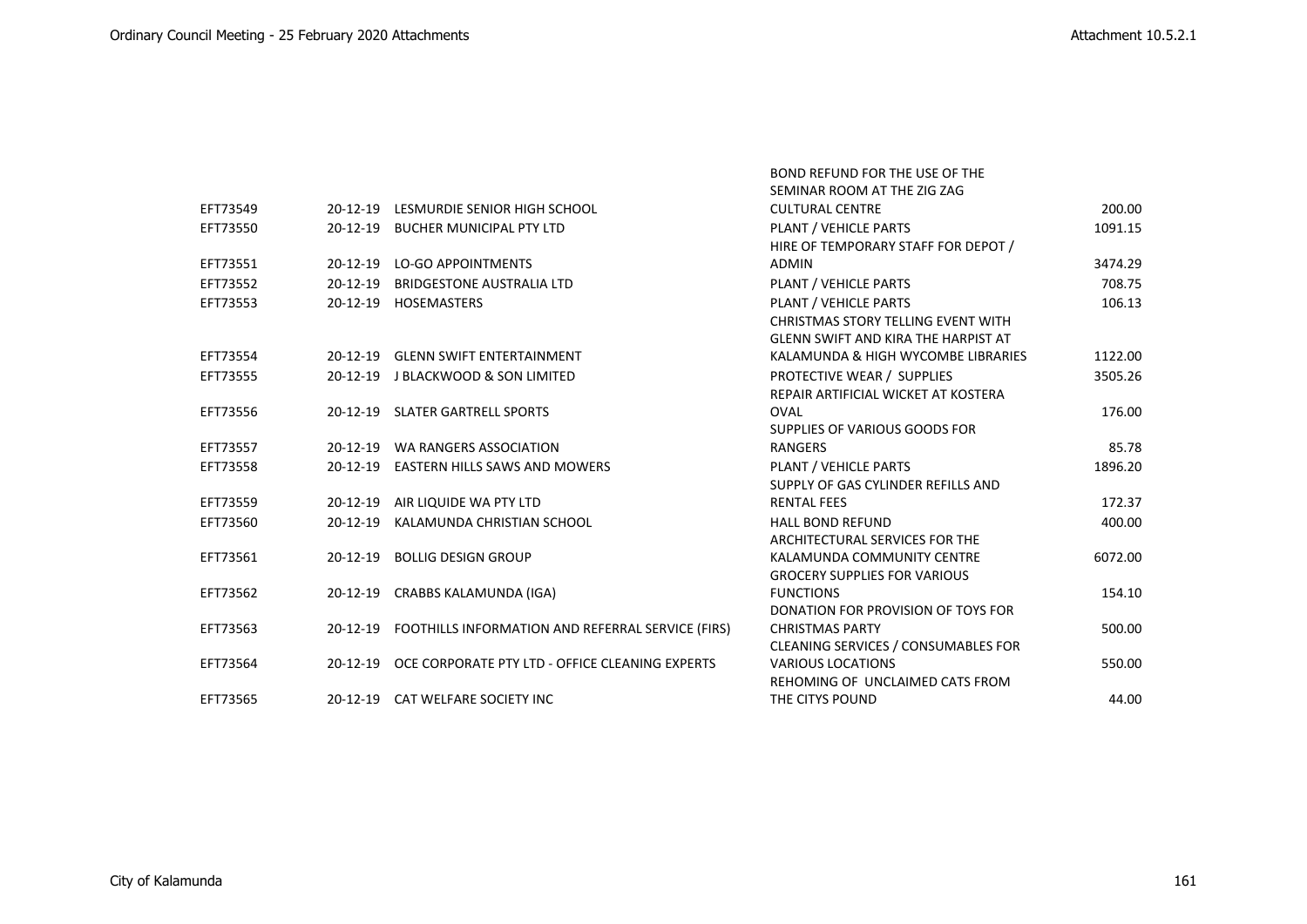FOODSAFE ONLINE SUBSCRIPTION FOR CITY

|          |            |                                                           | OF KALAMUNDA - PERIOD 09/08/19 -               |            |
|----------|------------|-----------------------------------------------------------|------------------------------------------------|------------|
| EFT73566 |            | 20-12-19 ENVIRONMENTAL HEALTH AUSTRALIA (WA) INC          | 30/06/19                                       | 504.16     |
| EFT73567 | $20-12-19$ | <b>ELLENBY TREE FARM</b>                                  | <b>GARDEN / RESERVE SUPPLIES</b>               | 4235.00    |
| EFT73568 |            | 20-12-19 MARTIN'S TRAILER PARTS                           | PLANT / VEHICLE PARTS                          | 237.88     |
|          |            |                                                           | <b>CHEMICALS &amp; SUPPLIES FOR OPERATIONS</b> |            |
| EFT73569 |            | 20-12-19 LANDMARK OPERATIONS LTD                          | <b>CENTRE</b>                                  | 580.10     |
|          |            |                                                           | MOWING SERVICES OF RESIDENTIAL                 |            |
| EFT73570 |            | 20-12-19 TURFMASTER PTY LTD                               | <b>VERGES</b>                                  | 20944.00   |
| EFT73571 |            | 20-12-19 RAC BUSINESS WISE                                | ROADSIDE ASSISTANT RENEWAL                     | 1448.00    |
|          |            |                                                           | KALAMUNDA SPORTING PRECINCT GRASS              |            |
|          |            |                                                           | TURF WICKETS SERVICE AGREEMENT-                |            |
| EFT73572 |            | 20-12-19 KALAMUNDA CRICKET CLUB                           | NOVEMBER - DECEMBER 2019                       | 4454.00    |
|          |            |                                                           | <b>VOLUNTEER POLICE CHECKS - NOVEMBER</b>      |            |
| EFT73573 | $20-12-19$ | <b>COMMISSIONER OF POLICE</b>                             | 2019                                           | 16.40      |
| EFT73574 |            | 20-12-19 SWAN EVENT HIRE                                  | <b>EQUIPMENT HIRE FOR VARIOUS EVENTS</b>       | 46.80      |
|          |            |                                                           | LANDSCAPING CONSTRUCTION TO                    |            |
|          |            |                                                           | <b>LESMURDIE SHOPPING CENTRE</b>               |            |
| EFT73575 |            | 20-12-19 TOTAL EDEN PTY LTD                               | <b>STREETSCAPE</b>                             | 24827.69   |
|          |            |                                                           | PLANT EQUIPMENT AND OPERATOR HIRE              |            |
| EFT73576 | 20-12-19   | <b>HAWLEY'S BOBCAT SERVICE</b>                            | FOR VARIOUS LOCATIONS                          | 3464.84    |
| EFT73577 | 20-12-19   | <b>BAILEYS FERTILISERS</b>                                | <b>GARDEN / RESERVE SUPPLIES</b>               | 990.00     |
| EFT73578 |            | 20-12-19 TOTAL PACKAGING (WA) PTY LTD                     | SUPPLY OF DOG LITTER BAGS                      | 1201.20    |
| EFT73579 |            | 20-12-19 AABEL LINE MARKING                               | LINE MARKING FOR VARIOUS LOCATIONS             | 357.50     |
|          |            |                                                           | 2019/20 - EMERGENCY SERVICES LEVY -            |            |
| EFT73580 |            | 20-12-19 DEPARTMENT OF FIRE AND EMERGENCY SERVICES (DFES) | <b>QUARTER 2</b>                               | 2153772.35 |
|          |            |                                                           | DRAINAGE SUPPLIES FOR VARIOUS                  |            |
| EFT73581 |            | 20-12-19 ACCESS ICON PTY LTD T/A CASCADA                  | <b>LOCATIONS</b>                               | 5142.50    |
|          |            |                                                           | SUPPLY AND FITTING OF COMMUNICATION            |            |
| EFT73582 |            | 20-12-19 CABCAR PTY LTD                                   | <b>EQUIPMENT</b>                               | 405.00     |
|          |            |                                                           | <b>GYM EQUIPMENT SUPPLIES FOR HARTFIELD</b>    |            |
| EFT73583 |            | 20-12-19 ORBIT HEALTH & FITNESS SOLUTIONS                 | <b>PARK RECREATION CENTRE</b>                  | 199.50     |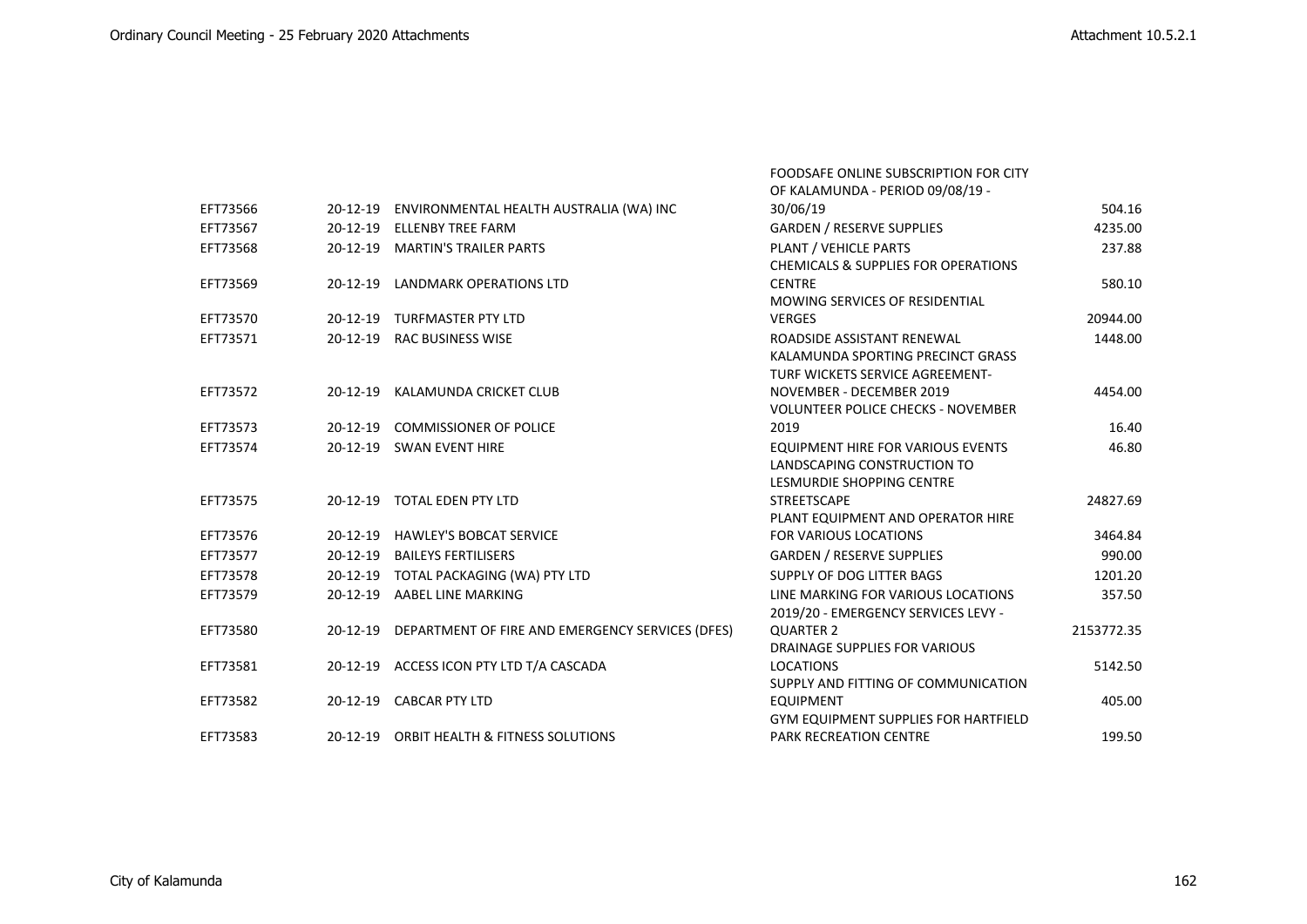|          |                 |                                                          | FIRE EQUIPMENT MAINTENANCE FOR               |          |
|----------|-----------------|----------------------------------------------------------|----------------------------------------------|----------|
| EFT73584 |                 | 20-12-19 AMEREX FIRE (WA) (E FIRE AND SAFETY)            | <b>VARIOUS LOCATIONS</b>                     | 3097.60  |
|          |                 |                                                          | <b>ROAD MATERIALS FOR VARIOUS</b>            |          |
| EFT73585 |                 | 20-12-19 B & J CATALANO PTY LTD                          | <b>LOCATIONS</b>                             | 15220.15 |
|          |                 |                                                          | SERVICE AND RECTIFY HIGH PRESSURE            |          |
| EFT73586 | 20-12-19 KWICKS |                                                          | <b>CLEANER AS REQUIRED</b>                   | 2176.90  |
| EFT73587 |                 | 20-12-19 ANDREW & MICHELLE PARKER                        | <b>FOOTPATH DEPOSIT REFUNDS</b>              | 4050.00  |
|          |                 |                                                          | HIRE OF TEMPORARY STAFF FOR ADMIN /          |          |
| EFT73588 |                 | 20-12-19 HAYS SPECIALIST RECRUITMENT (AUSTRALIA) PTY LTD | <b>DEPOT</b>                                 | 4309.04  |
|          |                 |                                                          | AIRCONDITIONING MAINTENANCE /                |          |
| EFT73589 |                 | 20-12-19 ENGIE MECHANICAL SERVICES AUSTRALIA PTY LTD     | <b>REPAIRS FOR VARIOUS LOCATIONS</b>         | 6450.21  |
|          |                 |                                                          | HIRE OF EQUIPMENT FOR CHRISTMAS              |          |
|          |                 |                                                          | THEMING PROPS AND LIGHTS AT THE ZIG          |          |
| EFT73590 | 20-12-19        | <b>STAGE &amp; STUDIO PRODUCTIONS</b>                    | <b>ZAG GALLERY</b>                           | 258.50   |
| EFT73591 |                 | 20-12-19 QUICK CORPORATE AUST PTY LTD                    | STATIONERY & OFFICE SUPPLIES                 | 2994.72  |
|          |                 |                                                          | COUNCILLOR ALLOWANCE - 01/12/19 -            |          |
| EFT73592 |                 | 20-12-19 SUSAN (SUE) BILICH                              | 31/12/19                                     | 2289.99  |
| EFT73593 |                 | 20-12-19 WREN OIL                                        | WASTE OIL RECYCLING - DISPOSAL FEES          | 16.50    |
|          |                 |                                                          | <b>6 MONTHS BUSINESS LICENCE SINGLE USER</b> |          |
| EFT73594 | 20-12-19        | <b>BUSINESS NEWS PTY LTD</b>                             | <b>SUBSCRIPTION TO BUSINESS NEWS</b>         | 434.50   |
|          |                 |                                                          | <b>VARIOUS SUPPLIES FOR FORRESTFIELD</b>     |          |
| EFT73595 |                 | 20-12-19 BIG W (AR W1.C3.U.07)                           | <b>LIBRARY</b>                               | 705.50   |
|          |                 |                                                          | SUPPLY & DELIVER DUSTMAG FOR DUST            |          |
|          |                 |                                                          | <b>CONTROL AT WALLISTON TRANSFER</b>         |          |
| EFT73596 |                 | 20-12-19 RAINSTORM DUST CONTROL PTY LTD                  | <b>STATION</b>                               | 3916.00  |
|          |                 |                                                          | DISCLOSURE OF INFORMATION OF                 |          |
| EFT73597 |                 | 20-12-19 DEPARTMENT OF TRANSPORT                         | <b>ELECTRONIC SERVICES</b>                   | 95.20    |
|          |                 |                                                          | SUPPLY AND INSTALLATION OF SIGNAGE           |          |
|          |                 |                                                          | AND PAVEMENT MARKING - CANNING               |          |
| EFT73598 | 20-12-19        | MAIN ROADS (WA)                                          | ROAD RD, CARMEL                              | 5244.65  |
| EFT73599 | $20 - 12 - 19$  | <b>BOC LIMITED</b>                                       | SUPPLY OF DRY ICE PELLETS                    | 9.84     |
|          |                 |                                                          | COUNCILLOR ALLOWANCE - 01/12/19 -            |          |
| EFT73600 | $20 - 12 - 19$  | <b>BROOKE O'DONNELL</b>                                  | 31/12/19                                     | 2289.99  |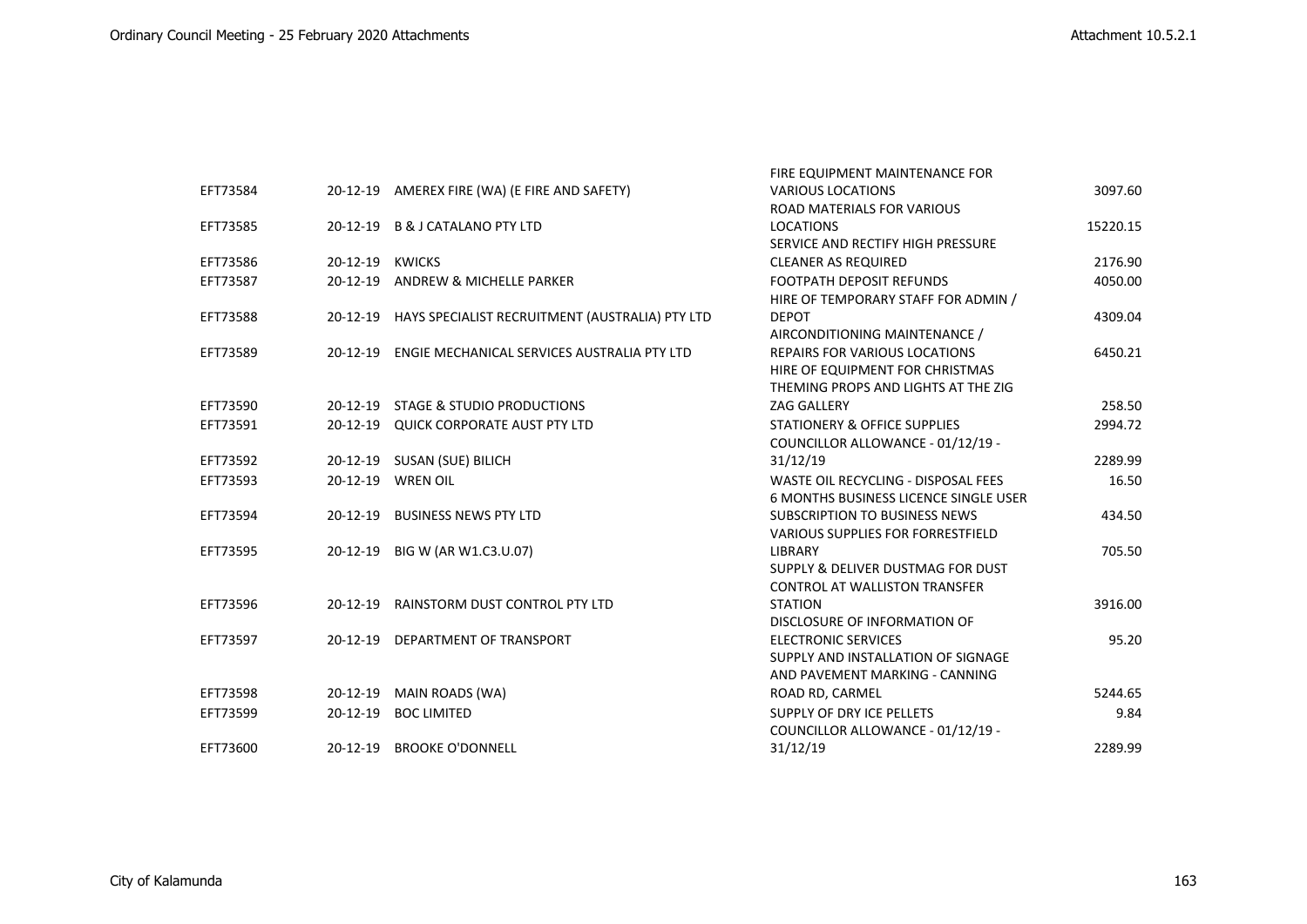| EFT73601 |                 | 20-12-19 SAI GLOBAL LTD                  | SUPPLY OF AUSTRALIAN STANDARDS          | 1135.80 |
|----------|-----------------|------------------------------------------|-----------------------------------------|---------|
| EFT73602 | $20 - 12 - 19$  | LOCK, STOCK & FARRELL LOCKSMITH PTY LTD  | PADLOCKS / KEYS SUPPLIES                | 1612.40 |
| EFT73603 | $20 - 12 - 19$  | <b>BGC RESIDENTIAL PTY LTD</b>           | <b>FOOTPATH DEPOSIT REFUND</b>          | 2500.00 |
| EFT73604 | 20-12-19        | <b>REPEAT PLASTICS (WA)</b>              | SUPPLIES OF RECYCLED PLASTIC PRODUCTS   | 773.51  |
|          |                 |                                          | KIOSK SUPPLIES FOR HARTFIELD            |         |
| EFT73605 |                 | 20-12-19 COCA-COLA AMATIL (AUST) PTY LTD | <b>RECREATION CENTRE</b>                | 764.45  |
| EFT73606 | 20-12-19 T-QUIP |                                          | PLANT / VEHICLE PARTS                   | 809.35  |
| EFT73607 |                 | 20-12-19 HOSECO                          | PLANT / VEHICLE PARTS                   | 121.00  |
|          |                 |                                          | BORES, WELLS AND PUMPS - SERVICE AND    |         |
| EFT73608 | $20 - 12 - 19$  | <b>HYDROQUIP PUMPS</b>                   | REPAIRS OF THE CITY'S BORE              | 8399.60 |
|          |                 |                                          | SUPPLY UNDERGROUND SERVICE              |         |
| EFT73609 |                 | 20-12-19 ABAXA (WH LOCATION SERVICES)    | LOCATIONS AT VARIOUS LOCATIONS          | 5280.00 |
|          |                 |                                          | TREE REPORTS AT 9 STANDING ROAD         |         |
|          |                 |                                          | LESMURDIE AND 15 CARISSA WAY            |         |
| EFT73610 |                 | 20-12-19 ARBOR LOGIC                     | <b>FORRESTFIELD</b>                     | 759.00  |
| EFT73611 | 20-12-19        | DIRECT TRADES SUPPLY PTY LTD             | <b>HARDWARE SUPPLIES</b>                | 71.50   |
|          |                 |                                          | SECURE DOCUMENT DISPOSAL BIN            |         |
| EFT73612 |                 | 20-12-19 SHRED-X PTY LTD                 | REMOVAL AND REPLACEMENT                 | 99.00   |
|          |                 |                                          | PLANTS AS SELECTED FOR THE BIBBULMUN    |         |
|          |                 |                                          | <b>TERMINUS &amp; WOODLUPINE LIVING</b> |         |
| EFT73613 |                 | 20-12-19 OZSCOT HORTICULTURE             | STREAM STAGE 2                          | 6110.28 |
| EFT73614 |                 | 20-12-19 STRATAGREEN                     | <b>GARDEN / RESERVE SUPPLIES</b>        | 601.70  |
|          |                 |                                          | COUNCILLOR ALLOWANCE - 01/12/19 -       |         |
| EFT73615 | $20-12-19$      | <b>MARGARET THOMAS</b>                   | 31/12/19                                | 8229.42 |
| EFT73616 | 20-12-19        | OFFICEWORKS SUPERSTORES PTY LTD          | <b>OFFICE SUPPLIES / STATIONERY</b>     | 236.40  |
|          |                 |                                          | SUPPLIES & CONSULTING SERVICES BASED    |         |
|          |                 |                                          | ON GEOGRAPHIC INFORMATION SYSTEMS       |         |
| EFT73617 | 20-12-19        | <b>ESRI AUSTRALIA</b>                    | <b>TECHNOLOGY</b>                       | 386.90  |
| EFT73618 | $20 - 12 - 19$  | <b>MAYDAY EARTHMOVING</b>                | PLANT AND EQUIPMENT HIRE                | 6006.00 |
|          |                 |                                          | CIVIL DESIGN SERVICES OF MILNER,        |         |
| EFT73619 |                 | 20-12-19 PORTER CONSULTING ENGINEERS     | SULTANA & BERKSHIRE ROADS               | 1375.00 |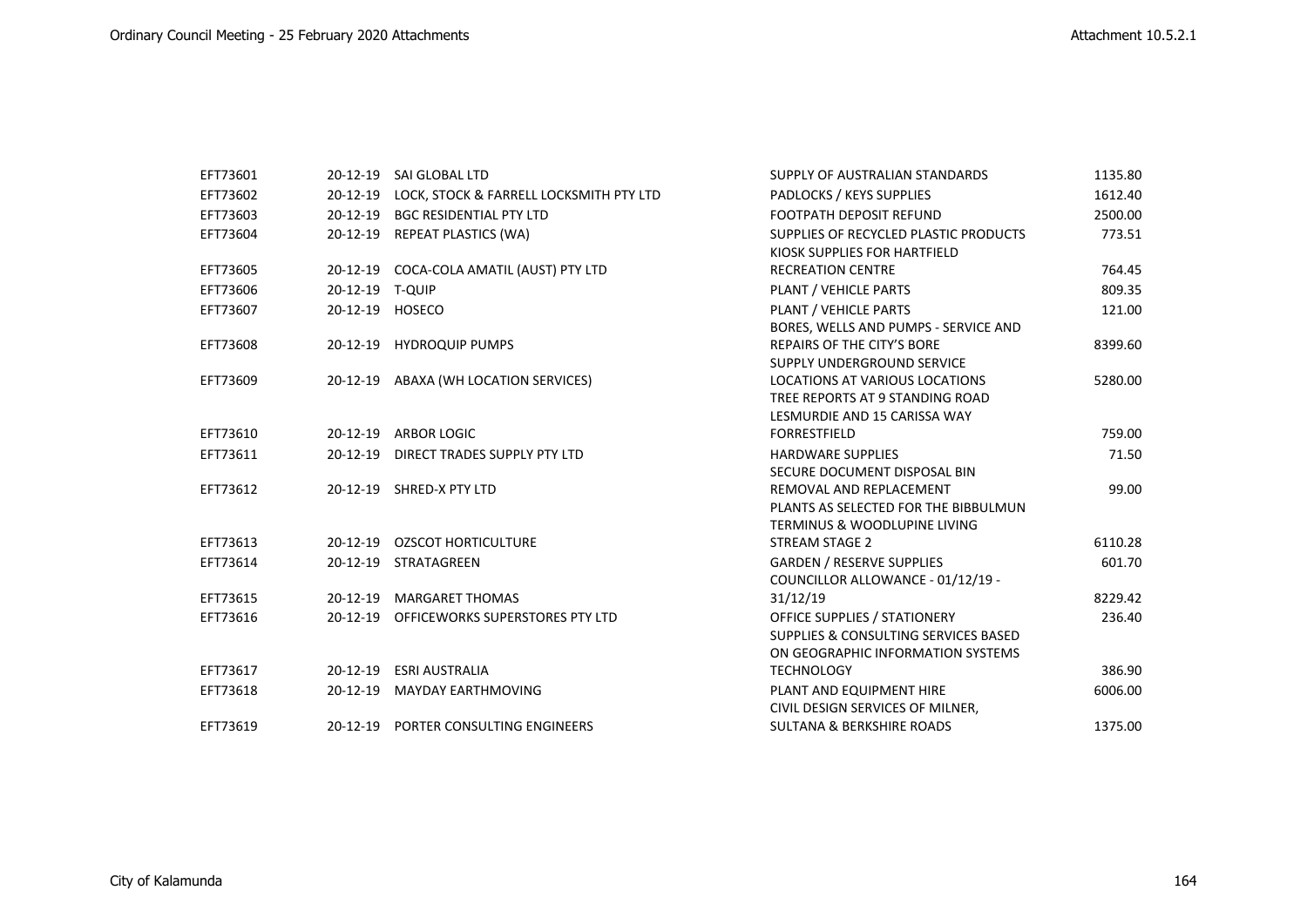|          |                |                                               | LIGHTING EQUIPMENT, SOUND SYSTEMS,        |          |
|----------|----------------|-----------------------------------------------|-------------------------------------------|----------|
|          |                |                                               | STAGING & AUDIOVISUAL SUPPLIES FOR        |          |
| EFT73620 |                | 20-12-19 MATRIX PRODUCTIONS AUSTRALIA PTY LTD | <b>KPAC</b>                               | 335.20   |
|          |                |                                               | <b>GROCERY SUPPLIES FOR VARIOUS</b>       |          |
| EFT73621 |                | 20-12-19 WOOLWORTHS GROUP LIMITED             | <b>FUNCTIONS</b>                          | 1353.38  |
|          |                |                                               | PODIATRY SERVICES AT JACK HEALEY          |          |
| EFT73622 |                | 20-12-19 GLENDA DAWN CHARLTON (PODIATRY)      | <b>CENTRE</b>                             | 1093.94  |
| EFT73623 |                | 20-12-19 WEBSITE WEED & PEST PTY LTD          | WEED CONTROL AT VARIOUS LOCATIONS         | 1155.00  |
|          |                |                                               | <b>BIANNUAL ASBESTOS REMOVAL &amp;</b>    |          |
|          |                |                                               | <b>REPORTING &amp; BRAND RD AND WATER</b> |          |
|          |                |                                               | MONITORING AT LEDGER RD AND               |          |
| EFT73624 |                | 20-12-19 360 ENVIRONMENTAL PTY LTD            | DAWSON RD CONTAMINATED SITES              | 32150.25 |
|          |                |                                               | SUPPLY OF GALVANISED HANDRAIL             |          |
|          |                |                                               | INSTALLED TO HEADWALL WITH CONCRETE       |          |
| EFT73625 |                | 20-12-19 SHEPPARD STEEL                       | <b>FOOTINGS AT VARIOUS LOCATIONS</b>      | 9285.00  |
|          |                |                                               | CRACKSEALING WORKS ON TANNER ROAD         |          |
| EFT73626 |                | 20-12-19 SUPERSEALING PTY LTD                 | CARMEL                                    | 3344.00  |
| EFT73627 |                | 20-12-19 FELTON INDUSTRIES PTY LTD            | SUPPLY OF PARK / RESERVES SETTINGS        | 1116.50  |
|          |                |                                               | <b>CLEANING / MAINTAINING STORM WATER</b> |          |
| EFT73628 | $20 - 12 - 19$ | DRAINFLOW SERVICES PTY LTD                    | <b>DRAINS</b>                             | 3715.80  |
| EFT73629 |                | 20-12-19 FORESTVALE TREES PTY LTD             | <b>GARDEN / VERGE SUPPLIES</b>            | 1985.50  |
| EFT73630 |                | 20-12-19 LOCHNESS LANDSCAPE SERVICES          | <b>MOWING OF VARIOUS RESERVES</b>         | 26656.50 |
|          |                |                                               | COUNCILLOR ALLOWANCE - 01/12/19 -         |          |
| EFT73631 |                | 20-12-19 DYLAN O'CONNOR                       | 31/12/19                                  | 3596.83  |
|          |                |                                               | BOND REFUND FOR THE USE OF THE            |          |
|          |                |                                               | <b>GALLERY AT THE ZIG ZAG CULTURAL</b>    |          |
| EFT73632 | 20-12-19       | JOHANNA LARKIN ART                            | <b>CENTRE</b>                             | 500.00   |
|          |                |                                               | <b>TRAFFIC MANAGEMENT FOR VARIOUS</b>     |          |
| EFT73633 |                | 20-12-19 CONTRAFLOW                           | <b>LOCATIONS</b>                          | 75042.02 |
|          |                |                                               | PROFESSIONAL FEES - AECOM SPRING 2019     |          |
|          |                |                                               | FLORA AND FAUNA SURVEY FOR MKSEA          |          |
| EFT73634 |                | 20-12-19 AECOM AUSTRALIA PTY LTD              | PRECINCT 3 - PERIOD 16/09/19 - 08/11/19   | 6802.03  |
| EFT73635 |                | 20-12-19 GT AUTOMOTIVE FASTENERS              | <b>PLANT / VEHICLE PARTS</b>              | 358.50   |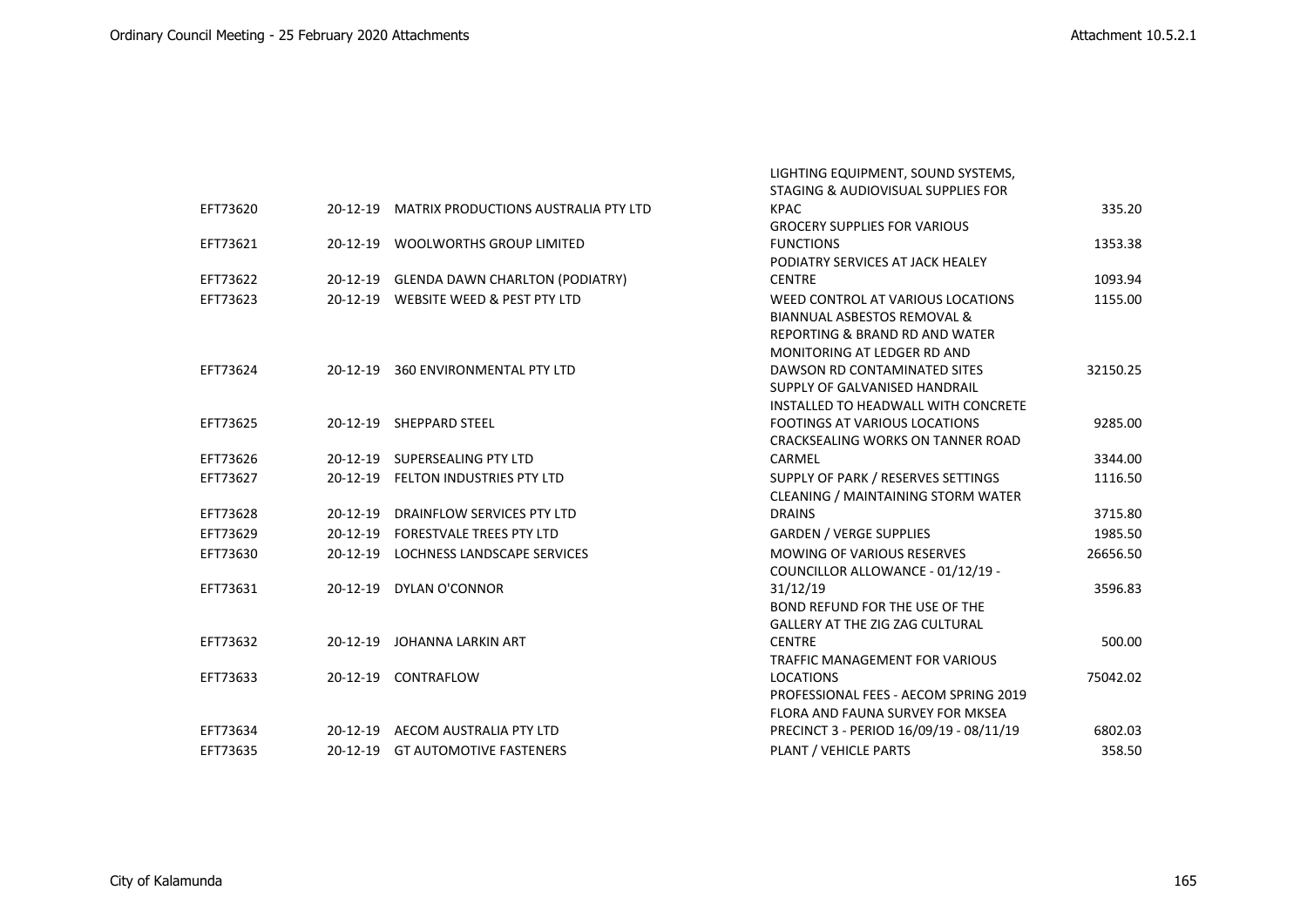|          |                 |                                                    | COMPUTER PARTS / ACCESSORY SUPPLIES                                     |           |
|----------|-----------------|----------------------------------------------------|-------------------------------------------------------------------------|-----------|
| EFT73636 |                 | 20-12-19 DELL AUSTRALIA                            | FOR IT DEPARTMENT                                                       | 1359.60   |
| EFT73637 |                 | 20-12-19 WEST-SURE GROUP PTY LTD                   | CASH IN TRANSIT - NOVEMBER 2019<br>TEMPORARY FENCING HIRE AT STIRK PARK | 1550.78   |
| EFT73638 |                 | 20-12-19 CENTURION TEMPORARY FENCING               | FOR FAMILY FUN DAY 2019                                                 | 308.00    |
|          |                 |                                                    | DRY CLEANING / WASHING SERVICES FOR                                     |           |
| EFT73639 |                 | 20-12-19 SEWING AND CRAFT WITH MEMA                | HARTFIELD PARK RECREATION CENTRE                                        | 50.00     |
| EFT73640 |                 | 20-12-19 FELICITY KINGSTON                         | <b>FOOTPATH DEPOSIT REFUND</b>                                          | 2100.00   |
|          |                 |                                                    | <b>VARIOUS LIBRARY SUPPLIES FOR</b>                                     |           |
| EFT73641 |                 | 20-12-19 ACCESS OFFICE INDUSTRIES                  | <b>FORRESTFIELD LIBRARY</b>                                             | 594.00    |
|          |                 |                                                    | COLLECTION AND DISPOSAL OF CHEMICAL /                                   |           |
| EFT73642 |                 | 20-12-19 CLEANAWAY CO PTY LTD (TOX FREE)           | <b>PAINT WASTES</b>                                                     | 1714.68   |
| EFT73643 |                 | 20-12-19 FUJI XEROX AUSTRALIA PTY LTD              | PHOTOCOPYING CHARGES                                                    | 74.48     |
|          |                 |                                                    | ENGAGEMENT AS ACTING MANAGER ASSET                                      |           |
| EFT73644 |                 | 20-12-19 ROBERT G WILLIS                           | DELIVERY - 25/11/19 - 5/12/19                                           | 7700.00   |
|          |                 |                                                    | <b>BUILDING MAINTENANCE TELEPHONE /</b>                                 |           |
| EFT73645 |                 | 20-12-19 LEWIS FAMILY TRUST T/A DATA TECH SERVICES | <b>SECURITY LINE REPAIR WORK</b>                                        | 154.00    |
|          |                 |                                                    | COLLECTION AND RECYCLING OF                                             |           |
|          |                 |                                                    | CARDBOARD AT WALLISTON TRANSFER                                         |           |
| EFT73646 |                 | 20-12-19 REMONDIS AUSTRALIA PTY LTD                | STATION - PERIOD - 01/11/19 - 30/11/19                                  | 2301.20   |
|          |                 |                                                    | <b>ROAD MATERIALS FOR VARIOUS</b>                                       |           |
| EFT73647 |                 | 20-12-19 ASPHALTECH PTY LTD                        | <b>LOCATIONS</b>                                                        | 415667.88 |
|          |                 |                                                    | COUNCILLOR ALLOWANCE - 01/12/19 -                                       |           |
| EFT73648 |                 | 20-12-19 JANELLE SEWELL                            | 31/12/19                                                                | 2289.99   |
|          |                 |                                                    | <b>VARIOUS LIBRARY SUPPLIES FOR</b>                                     |           |
| EFT73649 |                 | 20-12-19 DYMOCKS PERTH PTY LTD T/A DYMOCKS MIDLAND | <b>FORRESTFIELD LIBRARY</b>                                             | 532.77    |
|          |                 |                                                    | <b>MONTHLY SUBSCRIPTION FEE FOR</b>                                     |           |
| EFT73650 | 20-12-19 FOXTEL |                                                    | DECEMBER 2019                                                           | 210.00    |
| EFT73651 |                 | 20-12-19 PERTH BRAKE PARTS                         | PLANT / VEHICLE PARTS                                                   | 237.00    |
|          |                 |                                                    | <b>HEPATITIS VACCINATION SUPPLIES FOR</b>                               |           |
| EFT73652 |                 | 20-12-19 HANDS-ON INFECTION CONTROL                | <b>STAFF MEMBERS</b>                                                    | 227.52    |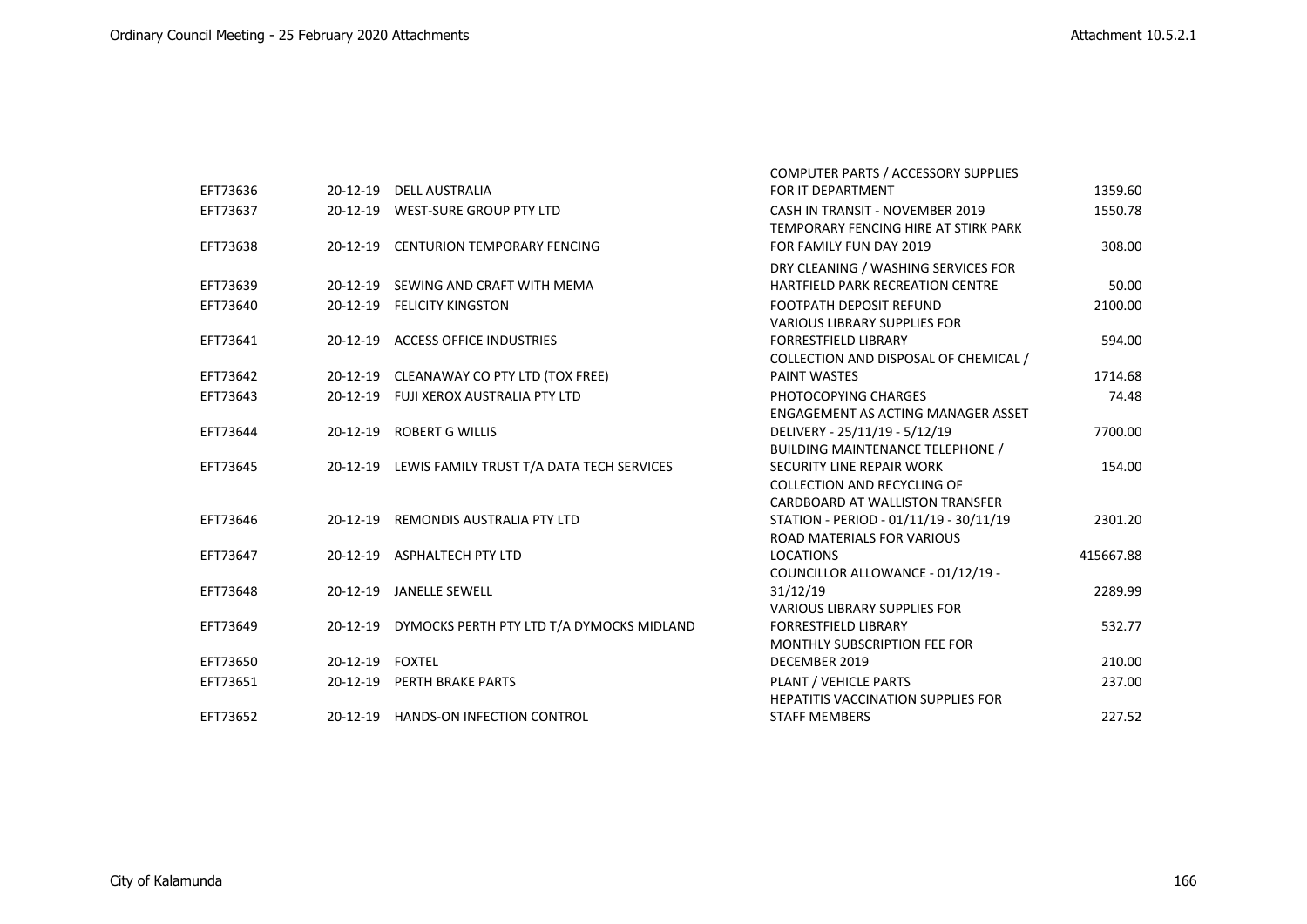|          |                |                                                     | COUNCILLOR ALLOWANCE - 01/12/19 -     |          |
|----------|----------------|-----------------------------------------------------|---------------------------------------|----------|
| EFT73653 |                | 20-12-19 MARY CANNON                                | 31/12/19                              | 2289.99  |
|          |                |                                                     | ELECTRICAL REPAIRS / MAINTENANCE FOR  |          |
| EFT73654 |                | 20-12-19 KALAMUNDA ELECTRICS                        | <b>VARIOUS LOCATIONS</b>              | 19854.84 |
|          |                |                                                     | VARIOUS ELECTRICAL / COMPUTER /       |          |
| EFT73655 |                | 20-12-19 JB HI-FI COMMERCIAL                        | <b>ACCESSORY SUPPLIES</b>             | 1249.00  |
|          |                |                                                     | SUPPLY AND INSTALLATION OF NEW        |          |
|          |                |                                                     | WATER MAIN AT PALM TERRACE            |          |
| EFT73656 |                | 20-12-19 JDSI CONSULTING ENGINEERS PTY LTD          | <b>FORRESTFIELD</b>                   | 3762.00  |
|          |                |                                                     | <b>COLLECTION AND INSTALLATION OF</b> |          |
| EFT73657 |                | 20-12-19 TTM HOME SERVICES                          | <b>BANNERS AT VARIOUS LOCATIONS</b>   | 595.00   |
|          |                |                                                     | CLEANING SERVICES / CONSUMABLES FOR   |          |
| EFT73658 | $20 - 12 - 19$ | <b>DMC CLEANING</b>                                 | <b>VARIOUS LOCATIONS</b>              | 770.00   |
| EFT73659 |                | 20-12-19 ASHJAD PTY LTD T/A CUROST MILK SUPPLY      | MILK SUPPLY FOR OPERATIONS CENTRE     | 203.90   |
|          |                |                                                     | WEED CONTROL SERVICES AT VARIOUS      |          |
| EFT73660 | 20-12-19       | NATURAL AREA MANAGEMENT & SERVICES                  | <b>LOCATIONS- NOVEMBER 2019</b>       | 22276.38 |
|          |                |                                                     | COUNCILLOR ALLOWANCE - 01/12/19 -     |          |
| EFT73661 |                | 20-12-19 CAMERON BLAIR                              | 31/12/19                              | 2289.99  |
|          |                |                                                     | CLEAN AND RECOAT COURTS 1 TO 4        |          |
|          |                |                                                     | INCLUSIVE AT RAY OWEN BASKETBALL      |          |
| EFT73662 |                | 20-12-19 FLOORGUARD                                 | <b>STADIUM</b>                        | 10415.13 |
|          |                |                                                     | <b>BALANCE OF FUNDING - KALAMUNDA</b> |          |
|          |                |                                                     | ANNUAL SHOW - HELD OVER IN LIEU FULL  |          |
| EFT73663 |                | 20-12-19 KALAMUNDA SHOW COMMITTEE                   | <b>EVENT ACQUITAL</b>                 | 2000.00  |
|          |                |                                                     | <b>BOTTLED WATER SUPPLIES /</b>       |          |
| EFT73664 |                | 20-12-19 NEVERFAIL SPRINGWATER LTD (ADMIN OFFICE)   | <b>MAINTENANCE FOR FRONT COUNTER</b>  | 92.40    |
|          |                |                                                     | SUPPLY OF PROTECTIVE SUPPLIES FOR     |          |
| EFT73665 | 20-12-19       | PROTECTIVE CASES                                    | <b>OPERATIONS CENTRE</b>              | 1028.50  |
| EFT73666 |                | 20-12-19 STAN THE TYRE MAN (STAN'S TYRE SERVICE WA) | PLANT / VEHICLE PARTS                 | 115.50   |
| EFT73667 | 20-12-19       | FIRE RESCUE SAFETY AUSTRALIA (FRSA)                 | SUPPLIES OF FIRE PROTECTION GOODS     | 217.56   |
|          |                |                                                     | SALE OF ARTWORK - OUT ON A LIMB       |          |
| EFT73668 |                | 20-12-19 ROSE VAN SON                               | <b>EXHIBITION</b>                     | 140.00   |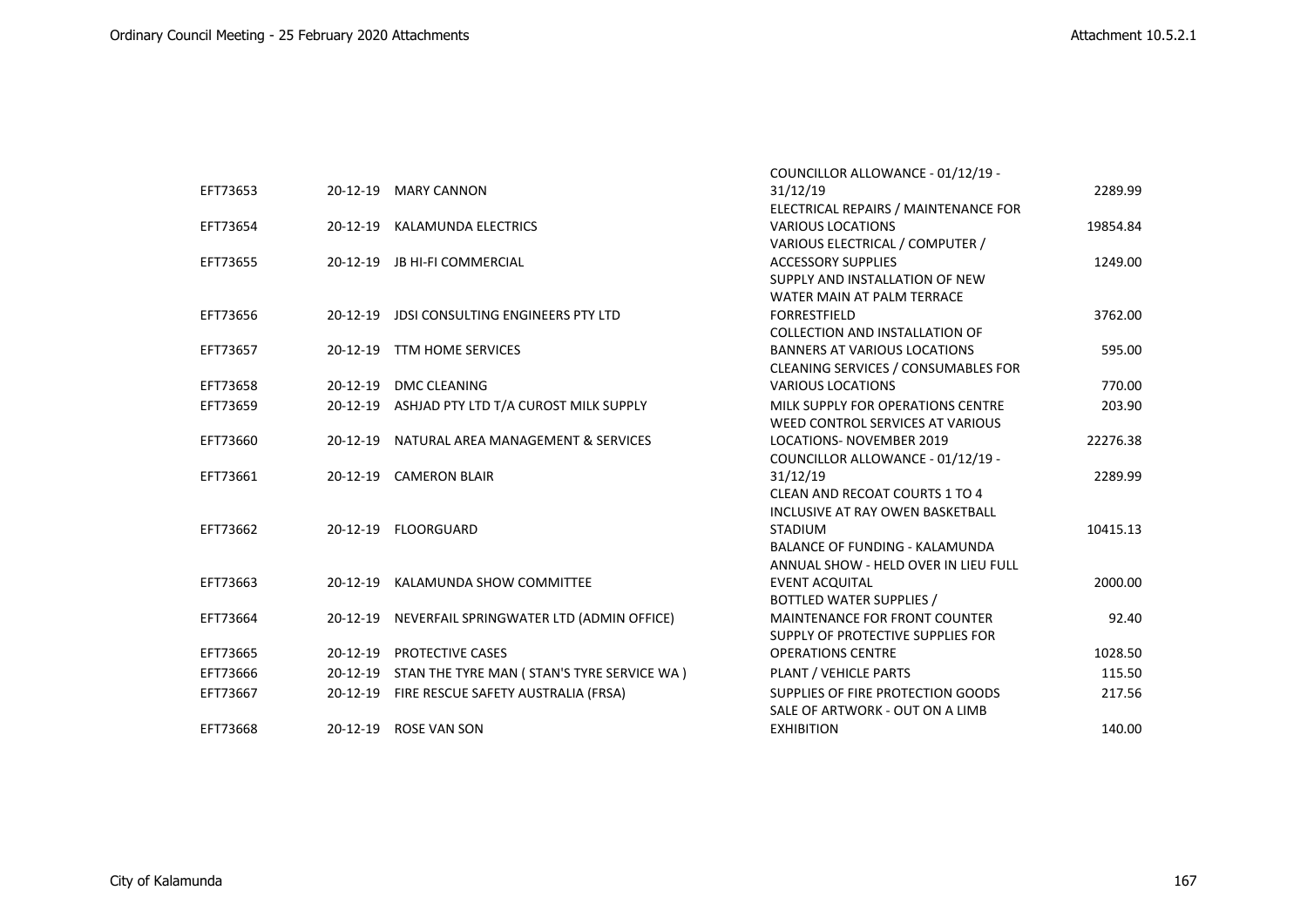|          |                |                                                     | <b>BULK BIN SERVICES FOR GREEN AND MIXED</b> |          |
|----------|----------------|-----------------------------------------------------|----------------------------------------------|----------|
| EFT73669 |                | 20-12-19 SUEZ RECYCLING & RECOVERY (PERTH) PTY LTD  | WASTE COLLECTIONS AND DISPOSAL               | 1322.33  |
|          |                |                                                     | MONTHLY OFFSITE STORAGE FEES PERIOD          |          |
| EFT73670 |                | 20-12-19 ZIRCODATA PTY LTD                          | 26/10/19 - 25/11/19                          | 1027.24  |
|          |                |                                                     | SAND AND SEAL TIMBER FLOORS AT THE           |          |
| EFT73671 |                | 20-12-19 SHERWOOD FLOORING PTY LTD                  | <b>LESMURDIE HALL</b>                        | 2431.00  |
|          |                |                                                     | PRINTING OF BROCHURES / INVITES FOR          |          |
| EFT73672 |                | 20-12-19 DAYTONE PRINTING PTY LTD                   | <b>VARIOUS LOCATIONS</b>                     | 3239.50  |
| EFT73673 | $20 - 12 - 19$ | <b>ALLPET PRODUCTS</b>                              | SUPPLIES OF PET FOOD FOR POUND               | 112.56   |
|          |                |                                                     | SUPPLIES OF MAGNETIC SIGNS FOR CASUAL        |          |
| EFT73674 | 20-12-19       | <b>FINELINE SIGNS</b>                               | <b>FCO VEHICLES</b>                          | 158.40   |
|          |                |                                                     | REMOVAL & PROCESSING OF BUILDING             |          |
| EFT73675 |                | 20-12-19 WEST TIP WASTE CONTROL PTY LTD             | RUBBLE, GULLY EDUCTING, SWEEPINGS            | 54579.57 |
|          |                |                                                     | NEWSPAPERS / MAGAZINES SUPPLIES FOR          |          |
| EFT73676 |                | 20-12-19 THE LUCKY CHARM                            | <b>VARIOUS LOCATIONS</b>                     | 60.93    |
| EFT73677 | $20 - 12 - 19$ | <b>ALLPEST WA</b>                                   | TREAT BEES NEST AT VARIOUS LOCATIONS         | 535.00   |
| EFT73678 |                | 20-12-19 SEATADVISOR PTY LTD                        | <b>MONTHLY TICKET SALES FEES</b>             | 117.70   |
|          |                |                                                     | SUPPLY OF MORNING MUSIC DL FRIDGE            |          |
| EFT73679 |                | 20-12-19 A TEAM PRINTING                            | <b>CARDS WITH MAGNETS</b>                    | 495.00   |
|          |                |                                                     | SUPPLY OF SECONDHAND 2 TONNE                 |          |
| EFT73680 |                | 20-12-19 JP PALLETS                                 | <b>PALLETS FOR OPERATIONS CENTRE</b>         | 451.00   |
| EFT73681 |                | 20-12-19 CREATIVE DESIGN & PLANNING                 | HEIDELBERG PARK CONCEPT PLAN REVIEW          | 1815.00  |
| EFT73682 |                | 20-12-19 HOPGOODGANIM                               | <b>LEGAL EXPENSES</b>                        | 38247.00 |
|          |                |                                                     | SECURITY MONITORING, EQUIPMENT AND           |          |
| EFT73683 |                | 20-12-19 SAPIO PTY LTD                              | REPAIRS TO GOOSEBERRY HILL HALL              | 368.50   |
|          |                | BLUE STEEL ENTERPRISES PTY LTD T/A FRONTLINE FIRE & | MAINTENANCE OF FIRE AND RESCUE               |          |
| EFT73684 | 20-12-19       | <b>RESCUE EQUIPMENT</b>                             | <b>EQUIPMENT</b>                             | 4128.85  |
|          |                |                                                     | PRINTING OF VARIOUS STRATERGIES &            |          |
|          |                |                                                     | DOOR HANGERS WITH POCKETS FOR FIRE           |          |
| EFT73685 |                | 20-12-19 QUALITY PRESS                              | <b>INSPECTIONS</b>                           | 4329.66  |
|          |                |                                                     | <b>WASTE TRANSPORTATION SERVICES, HOOK</b>   |          |
| EFT73686 |                | 20-12-19 INSTANT WASTE MANAGEMENT                   | LIFT BINS - WALLISTON TRANSFER STATION       | 9350.00  |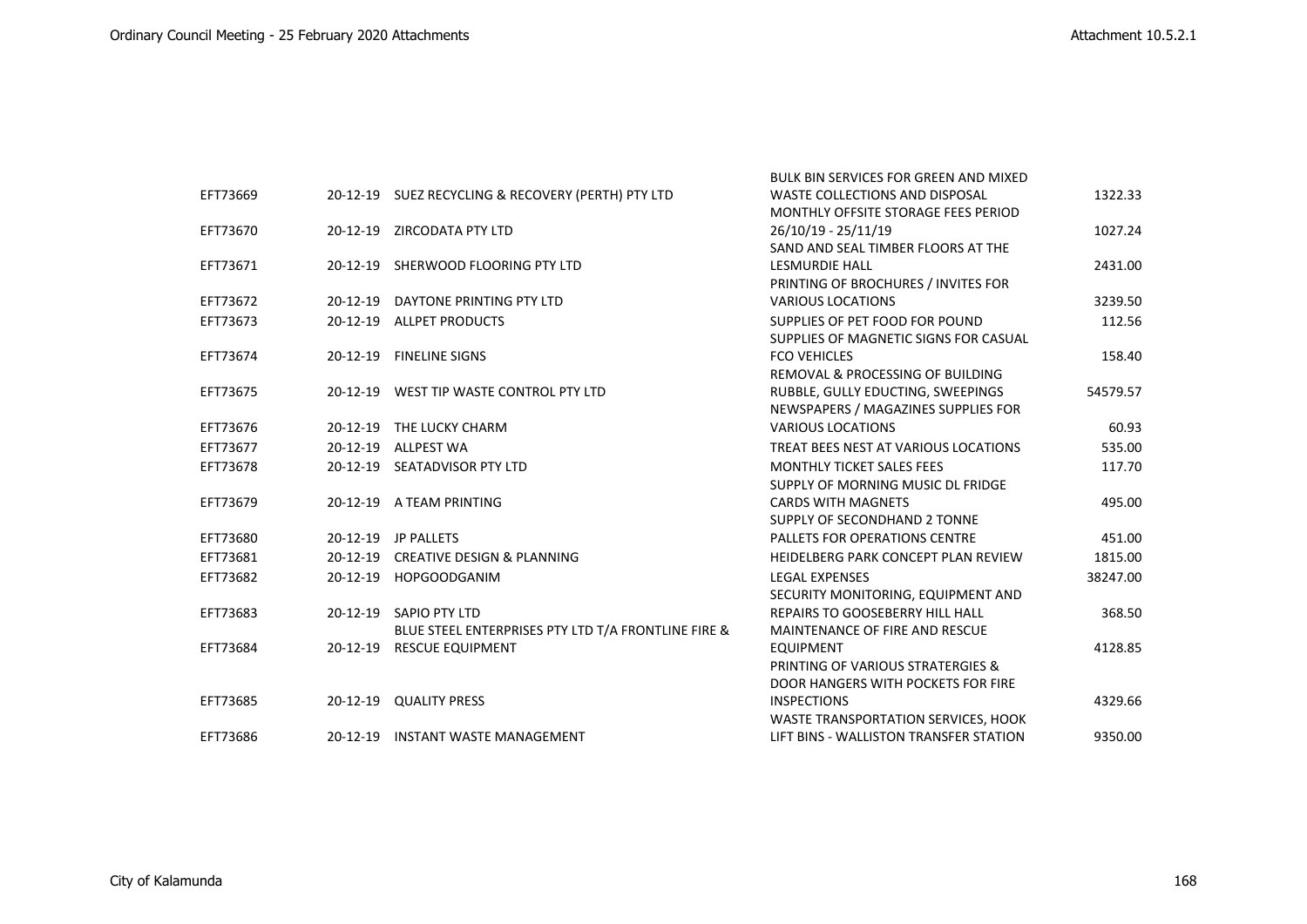|          |                                                | REMOVAL OF STOP LINE, AT THE                 |          |
|----------|------------------------------------------------|----------------------------------------------|----------|
|          |                                                | INTERSECTION OF LEWIS ROAD AND               |          |
| EFT73687 | 20-12-19 ROADLINE REMOVAL WA                   | ABERNETHY ROAD, HIGH WYCOMBE                 | 495.00   |
|          |                                                | SUPPLY / INSTALLATION & MAINTAINENCE         |          |
| EFT73688 | 20-12-19 BLUE FORCE PTY LTD                    | OF SECURITY SERVICES                         | 535.70   |
|          |                                                | SUPPLY OF TRAP WITH 2.2LTR CATCH             |          |
|          |                                                | <b>BUCKET (WITHOUT VERANDAH) FOR</b>         |          |
| EFT73689 | 20-12-19 ZANZARA TRAPS                         | <b>HEALTH DEPARTMENT</b>                     | 165.80   |
|          |                                                | STAFF CONTRIBUTIONS TO NOVATED /             |          |
| EFT73690 | 20-12-19 ALLCREDIT PTY LTD                     | <b>OPERATING LEASES</b>                      | 490.00   |
|          |                                                | SUPPLY OF 1 X FACE PAINTERS FOR THE          |          |
|          |                                                | 2019 FORRESTFIELD CAROLS AND MOVIE           |          |
| EFT73691 | 20-12-19 ALL FUN FACE PAINTING                 | <b>NIGHT</b>                                 | 262.00   |
|          |                                                | <b>EMBROIDERY SERVICES FOR FIRE BRIGADES</b> |          |
| EFT73692 | 20-12-19 EMBROIDERY WAREHOUSE                  | <b>PROTECTIVE WEAR</b>                       | 970.00   |
|          |                                                | FIREBREAK MAINTENANCE AT VARIOUS             |          |
| EFT73693 | 20-12-19 ENTIRE FIRE MANAGEMENT                | <b>LOCATIONS</b>                             | 8547.00  |
|          |                                                | TOILET REFURBISHMENT ADJACENT TO             |          |
|          |                                                | FOYER OUTSIDE OF COURT 5/6 AT THE RAY        |          |
| EFT73694 | 20-12-19 SOLUTION 4 BUILDING                   | <b>OWEN STADIUM</b>                          | 68496.34 |
|          |                                                | REPLACEMENT OF MICROSOFT SURFACE             |          |
| EFT73695 | 20-12-19 MICROSOFT PTY LTD                     | SENT FOR REPAIR. - CRACKED SCREEN            | 716.10   |
|          |                                                | SUPPLY AND LAY CONCRETE PATHWAYS.            |          |
|          |                                                | MAINTENANCE AND MISC. WORKS AT               |          |
| EFT73696 | 20-12-19 DOWSING GROUP PTY LTD                 | <b>VARIOUS LOCATIONS</b>                     | 9096.34  |
|          |                                                | <b>FALCON CROWDSTRIKE EPP 12 MONTH</b>       |          |
| EFT73697 | 20-12-19 ASTERISK INFORMATION SECURITY PTY LTD | RENEWAL - 300 SENSORS                        | 19079.01 |
|          |                                                | <b>GREEN WASTE PROCESSING SERVICES AT</b>    |          |
| EFT73698 | 20-12-19 WESTERN TREE RECYCLERS                | <b>WALLISTON TRANSFER STATION</b>            | 12984.58 |
|          |                                                | DISPLAY SIGN WITH DIGITAL PRINT AND          |          |
|          |                                                | <b>INSTALLATION AT HARTFIELD PARK</b>        |          |
|          |                                                | (ABORIGINAL SIGNAGE - FEDERATION             |          |
| EFT73699 | 20-12-19 SIGNARAMA WELSHPOOL                   | GARDEN)                                      | 6907.97  |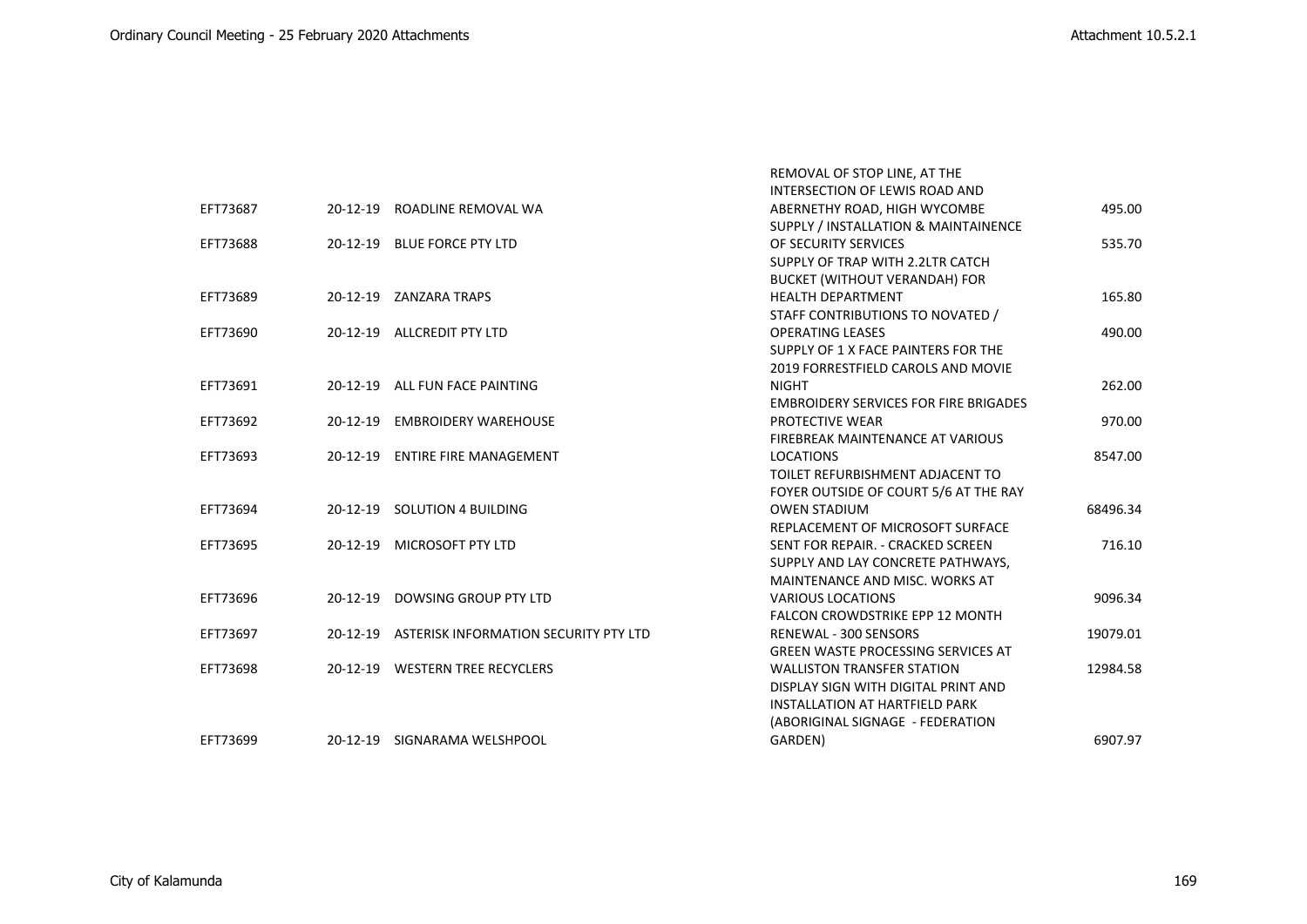|          |          |                                                         | SUPPLIES OF SIGNAGE AND RELATED           |          |
|----------|----------|---------------------------------------------------------|-------------------------------------------|----------|
| EFT73700 |          | 20-12-19 CORSIGN WA PTY LTD                             | <b>EQUIPMENT</b>                          | 2961.20  |
|          |          |                                                         | SUPPLY OF UNIDEN UH950S RAIDIOS FOR       |          |
| EFT73701 |          | 20-12-19 PRESTIGE COMMUNICATIONS                        | <b>OPERATION CENTRE</b>                   | 1787.50  |
|          |          |                                                         | <b>VIDEOGRAPHY SERVICES FOR RAP EVENT</b> |          |
|          |          |                                                         | AT FORRESTFIELD ON THURSDAY 21            |          |
|          |          |                                                         | NOVEMBER. AS PER PROVIDED QUOTE -         |          |
|          |          |                                                         | CDM V 023 LABOUR - FIELD WORK,            |          |
|          |          |                                                         | EDITING, DRONE PURCHASES - USB, MUSIC     |          |
| EFT73702 |          | 20-12-19 CONNOR DEVLIN MEDIA                            | <b>ROYALTIES</b>                          | 805.00   |
|          |          |                                                         | CAMBRIDGE RESERVE LWMS REPORT             |          |
| EFT73703 |          | 20-12-19 URBAQUA LTD                                    | <b>FOLLOWING DBCA COMMENTS</b>            | 1034.00  |
|          |          |                                                         | HOSTED MSA - MONTHLY FEE - HOSTED         |          |
|          |          |                                                         | <b>MANAGEENGINE - 14 TECHNICIANS WITH</b> |          |
| EFT73704 |          | 20-12-19 VIZSTONE                                       | 100 ASSETS                                | 1899.87  |
|          |          |                                                         | PLANTING OF 130 x 45L ASSORTED TREES      |          |
|          |          |                                                         | ON WOODLUPINE BROOK RESERVE &             |          |
|          |          |                                                         | WEEKLEY MAINTENANCE OF BIBULUMUN          |          |
| EFT73705 |          | 20-12-19 HORIZON WEST LANDSCAPE & IRRIGATION PTY LTD    | <b>TRACK &amp; WATERING SERVICES</b>      | 20077.42 |
| EFT73706 |          | 20-12-19 ILLION AUSTRALIA PTY LTD T/A ILLION TENDERLINK | TENDERLINK COSTS FOR ADVERTISING          | 354.20   |
|          |          |                                                         | <b>BOORALIE WAY RESERVE - TO EXCAVATE</b> |          |
|          |          |                                                         | AROUND PLAYGROUND, INSTALL LATERITE       |          |
|          |          |                                                         | <b>BLOCK SURROUND AND BACKFILL WITH</b>   |          |
| EFT73707 |          | 20-12-19 A PROUD LANDMARK PTY LTD                       | <b>WHITE SAND</b>                         | 7041.10  |
| EFT73708 |          | 20-12-19 JBS&G AUSTRALIA PTY LTD                        | BRAND ROAD LANDFILL AUDIT                 | 4950.00  |
|          |          |                                                         | <b>MONTHLY MAINTENANCE SERVICES TO</b>    |          |
| EFT73709 |          | 20-12-19 BUZZ ENTERPRISES PTY LTD T/A SIFTING SANDS     | <b>VARIOUS PLAYGROUNDS</b>                | 7040.00  |
|          |          |                                                         | REMOVE 4 DAMAGED SEATS IN CENTRAL         |          |
| EFT73710 | 20-12-19 | <b>DONEGAN ENTERPRISES</b>                              | MALL, REFURBISH AND RE-INSTALL            | 5005.00  |
|          |          |                                                         | SUPPLY OF 50 X 35L PISTASCIA CHINENSIS    |          |
| EFT73711 |          | 20-12-19 TIM EVA'S NURSERY                              | TO OPERATIONS CENTRE                      | 4488.00  |
|          |          |                                                         | REPAIR DAMAGED RUBBER SOFTFALL AT         |          |
| EFT73712 |          | 20-12-19 PLAYFIX WA PTY LTD                             | <b>SCOTT RESERVE</b>                      | 935.00   |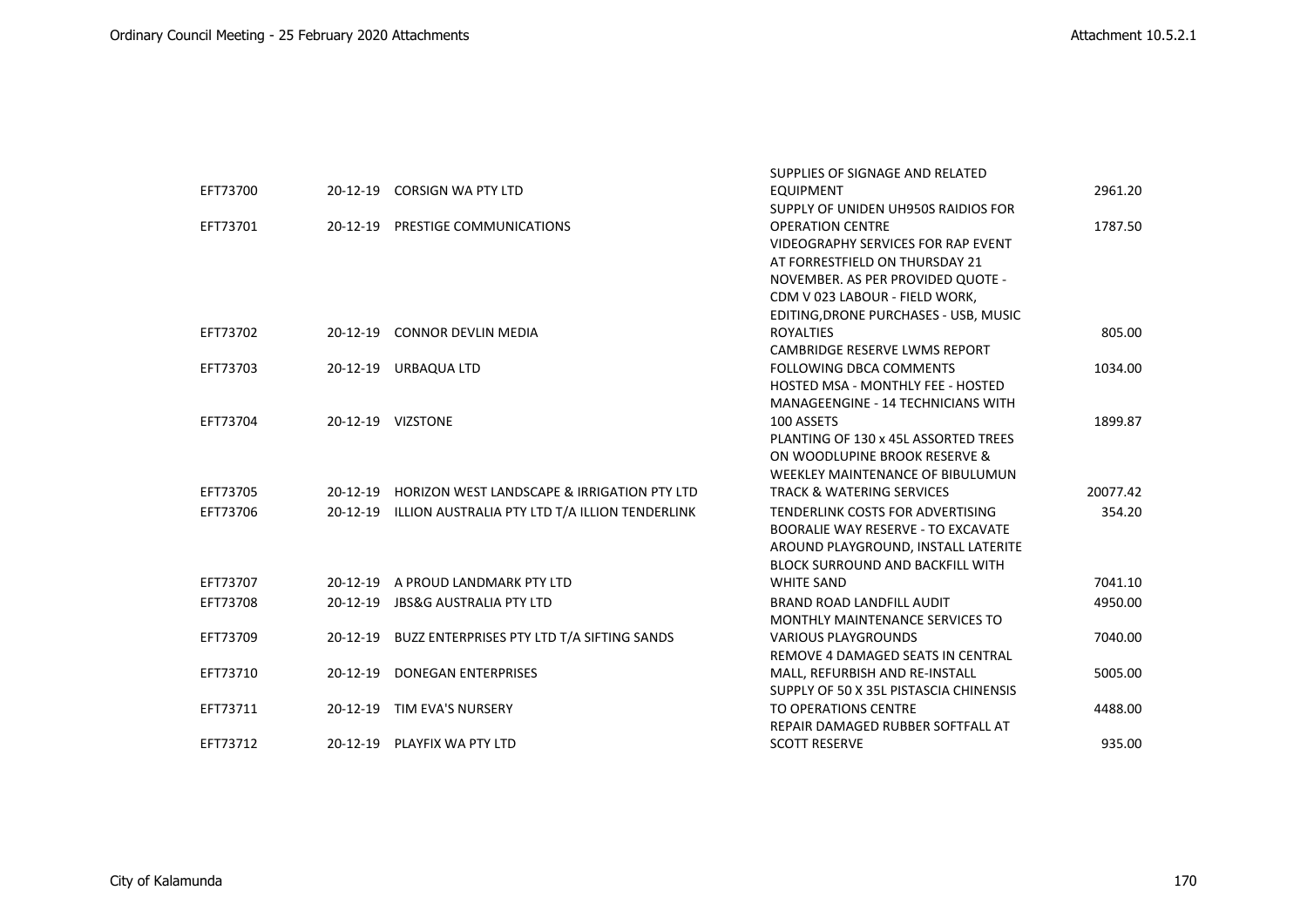|          |                 |                                                        | SUPPLY AND DELIVER 50m <sup>3</sup> PINE BARK |          |
|----------|-----------------|--------------------------------------------------------|-----------------------------------------------|----------|
|          |                 | FITONIA PTY LTD AS TRUSTEE FOR THE SILVERSPRING TRUST  | MULCH TO CITY OF KALAMUNDA                    |          |
| EFT73713 |                 | 20-12-19 T/A T J DEPIAZZI & SONS                       | <b>OPERATIONS CENTRE</b>                      | 3259.85  |
|          |                 |                                                        | HAND WATER AND FERTILISE TREES AND            |          |
| EFT73714 |                 | 20-12-19 TREE WATERING SERVICES                        | <b>SHRUBS AT VARIOUS LOCATIONS</b>            | 980.00   |
|          |                 |                                                        | REVIEW OF TENDER DOCUMENT FOR CCTV            |          |
|          |                 |                                                        | <b>MAINTENANCE &amp; ASSIST WITH TENDER</b>   |          |
| EFT73715 |                 | 20-12-19 AMLEC HOUSE PTY LTD                           | <b>EVALUATION</b>                             | 1500.00  |
|          |                 |                                                        | MONTLY GUTTER CLEANING AND                    |          |
|          |                 |                                                        | REPORTING SERVICES TO VARIOUS                 |          |
| EFT73716 |                 | 20-12-19 PROTEK 247 BUILDING                           | <b>LOCATIONS</b>                              | 7478.90  |
|          |                 |                                                        | SUPPLY OF VARIOUS GOODS FOR                   |          |
| EFT73717 |                 | 20-12-19 EUROPEAN FOODS WHOLESALERS PTY LTD            | <b>OPERATIONS CENTRE</b>                      | 565.14   |
|          |                 |                                                        | GENERAL GLAZING, REPAIRS AND                  |          |
|          |                 |                                                        | <b>INSTALATION SERVICES AT RAY OWEN</b>       |          |
| EFT73718 |                 | 20-12-19 ACTION GLASS & ALUMINIUM                      | <b>SPORTS STADIUM</b>                         | 393.47   |
|          |                 |                                                        | SITEFINITY LICENSE ONLINE MARKETING           |          |
| EFT73719 | 20-12-19 ISOBAR |                                                        | <b>EDITION (PERPETUAL)</b>                    | 47026.09 |
|          |                 |                                                        | SUPPLY & LAY HOT ASPHALT INCLUDING            |          |
|          |                 |                                                        | PREP WORKS TO RAOD REPAIRS AT 129             |          |
| EFT73720 |                 | 20-12-19 MERGER CONTRACTING P/L T/AS J&M ASPHALT       | MAIDA VALE ROAD MAIDA VALE                    | 5362.50  |
|          |                 |                                                        | CHRISTMAS FESTIVAL MOVIE SCREENING            |          |
|          |                 |                                                        | AT HARTFIELD PARK RUGBY FIELD IN              |          |
| EFT73721 |                 | 20-12-19 GREG J PARSONS - GREG'S CINEMAS               | <b>FORRESTFIELD</b>                           | 1352.00  |
|          |                 |                                                        | RENTAL OF 3 VEHICLES FOR CASUAL FIRE          |          |
| EFT73722 |                 | 20-12-19 KINGMILL PTY LTD T/A THRIFTY CAR RENTAL       | INSPECTORS - PERIOD 25/10/19 - 24/11/19       | 6266.70  |
|          |                 |                                                        |                                               |          |
|          |                 |                                                        | <b>CONSULTING SERVICES TO ASSIST WITH</b>     |          |
| EFT73723 |                 | 20-12-19 JK BUSINESS CONSULTING                        | ROLL OUT OF 2019/20 BUSINESS PLANNING         | 3410.00  |
|          |                 |                                                        | HIRE OF TEMPORARY STAFF FOR DEPOT /           |          |
| EFT73724 |                 | 20-12-19 INDUSTRIAL RECRUITMENT PARTNERS (IRP) PTY LTD | <b>ADMIN</b>                                  | 22921.15 |
|          |                 |                                                        | APPLICATION OF INSECTICIDE, HERBICIDE &       |          |
|          |                 |                                                        | NEMATODE TESTING AT VARIOUS                   |          |
| EFT73725 |                 | 20-12-19 GLOBE AUSTRALIA PTY LTD                       | <b>LOCATIONS</b>                              | 32959.30 |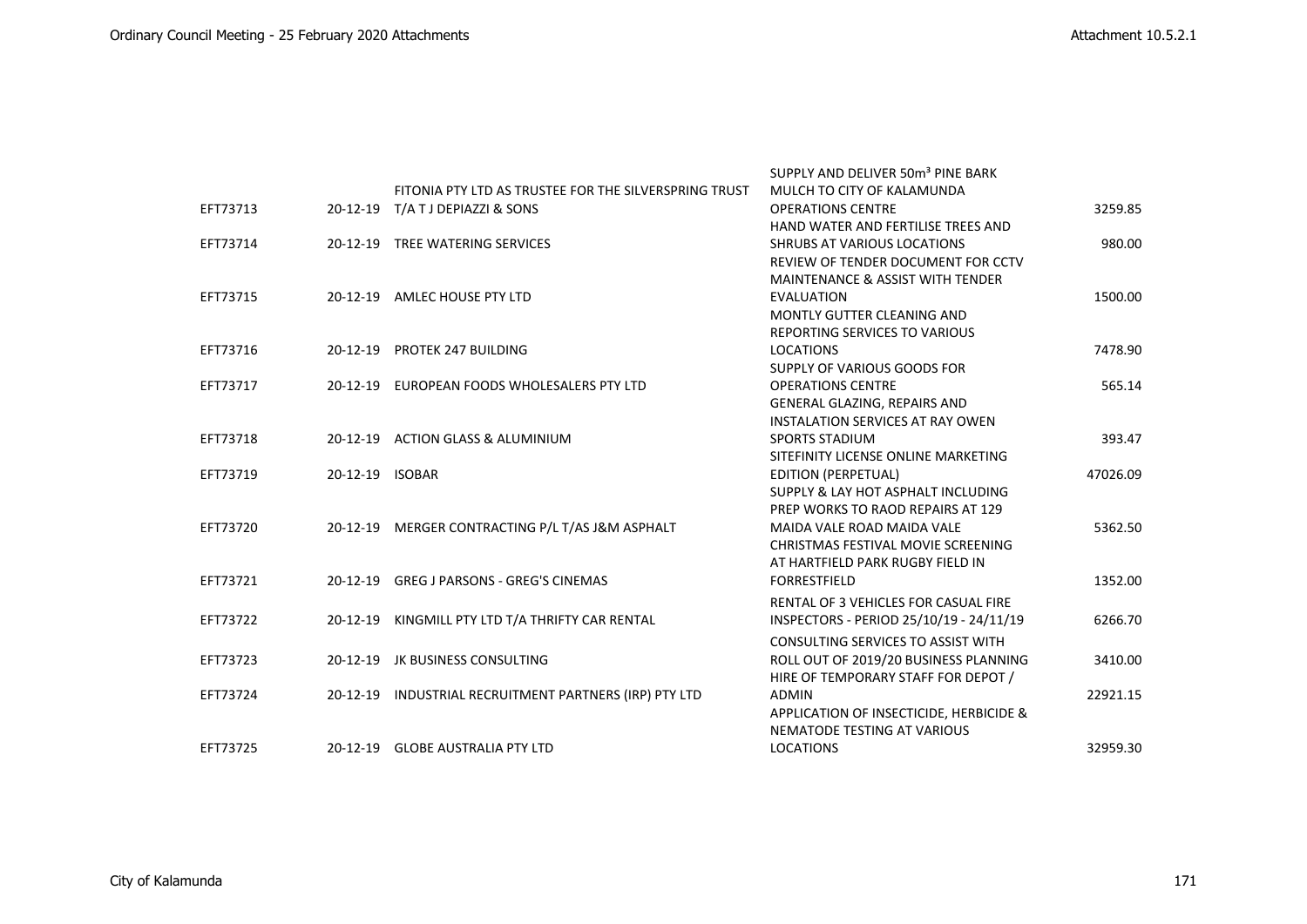| EFT73726 |                | 20-12-19 MOVE TO INSPIRE DANCE ACADEMY                | <b>HALL BOND REFUND</b>              | 400.00   |
|----------|----------------|-------------------------------------------------------|--------------------------------------|----------|
|          |                |                                                       | CHRISTMAS STAGE SHOWS AND ROVING     |          |
|          |                |                                                       | PERFORMERS AT 2019 CAROLS AND MOVIE  |          |
| EFT73727 |                | 20-12-19 ROCK N TODDLE                                | <b>NIGHT</b>                         | 1518.00  |
|          |                |                                                       | REFUND OF EMPLOYMENT CONTRACT        |          |
| EFT73728 |                | 20-12-19 ALIDA FERREIRA                               | <b>ALLOWANCE</b>                     | 660.00   |
| EFT73729 |                | 20-12-19 CELINA CHUNG (CC DANCE COMPANY)              | <b>HALL BOND REFUND</b>              | 400.00   |
|          |                |                                                       | ELECTRICIAL SERVICES AT RAY OWEN     |          |
| EFT73730 |                | 20-12-19 PEARMANS ELECTRICAL SERVICES                 | <b>BASKETBALL STADIUM</b>            | 2553.10  |
|          |                |                                                       | LANDSCAPE ARCHITECT SUPPORT & OTHER  |          |
|          |                |                                                       | SUPPLEMENTARY SUPPORT SERVICES AT    |          |
| EFT73731 |                | 20-12-19 GLEN FLOOD GROUP PTY LTD T/A GFG TEMP ASSIST | <b>VARIOUS LOCATIONS</b>             | 8567.87  |
| EFT73732 | $20-12-19$     | <b>HILLS MOTO &amp; MOWERS WA</b>                     | PLANT / VEHICLE PARTS                | 92.70    |
|          |                |                                                       | SATELLITE SECURITY GPS MONITORING    |          |
|          |                |                                                       | 01/09/19 - 31/12/19 AT KALAMUNDA     |          |
| EFT73733 |                | 20-12-19 SATELLITE SECURITY SERVICES PTY LTD          | <b>HOCKEY CLUBROOMS</b>              | 188.23   |
| EFT73734 | $20 - 12 - 19$ | DARLING SCARP ARTISANS INC                            | <b>HALL &amp; KEY BOND REFUND</b>    | 450.00   |
|          |                |                                                       | <b>FACILITATION AND CONSULTANCY</b>  |          |
|          |                |                                                       | SERVICES FOR PREPARATION OF A        |          |
|          |                |                                                       | <b>MAINTENANCE PLAN FOR</b>          |          |
|          |                |                                                       | INFRASTRUCTURE AND BUILDING          |          |
| EFT73735 |                | 20-12-19 GLEN FLOOD GROUP PTY LTD T/A GFG CONSULTING  | <b>MAINTENANCE</b>                   | 6997.27  |
|          |                |                                                       | SUPPLY OF DIESEL FUEL FOR OPERATIONS |          |
| EFT73736 |                | 20-12-19 PUMA ENERGY (AUSTRALIA) FUELS PTY LTD        | <b>CENTRE</b>                        | 25674.87 |
|          |                |                                                       | DELIVERY OF THE DRUG AWARE           |          |
|          |                |                                                       | TORCHLIGHT YOUTH FILM FESTIVAL FILM  |          |
| EFT73737 |                | 20-12-19 WOODS FILMS                                  | <b>WORKSHOPS</b>                     | 3300.00  |
|          |                |                                                       | PROFESSIONAL CERVICES - DESIGN       |          |
| EFT73738 |                | 20-12-19 SCARTERFIELD CONSULTANCY SERVICES            | ALTERATIONS OLLIE WORREL RESERVE     | 1271.60  |
|          |                |                                                       | SUPPLY OF 6 X TEAR DROP FLAGS WITH   |          |
| EFT73739 | $20-12-19$     | PROMOCOLOUR                                           | <b>NEW LOGO</b>                      | 748.98   |
|          |                |                                                       | SUPPLY OF 16PP X 20,000 COPIES -     |          |
| EFT73740 |                | 20-12-19 TM TYPOGRAPHICS                              | RECREATION SEMESTER 1/2020 BROCHURE  | 3280.20  |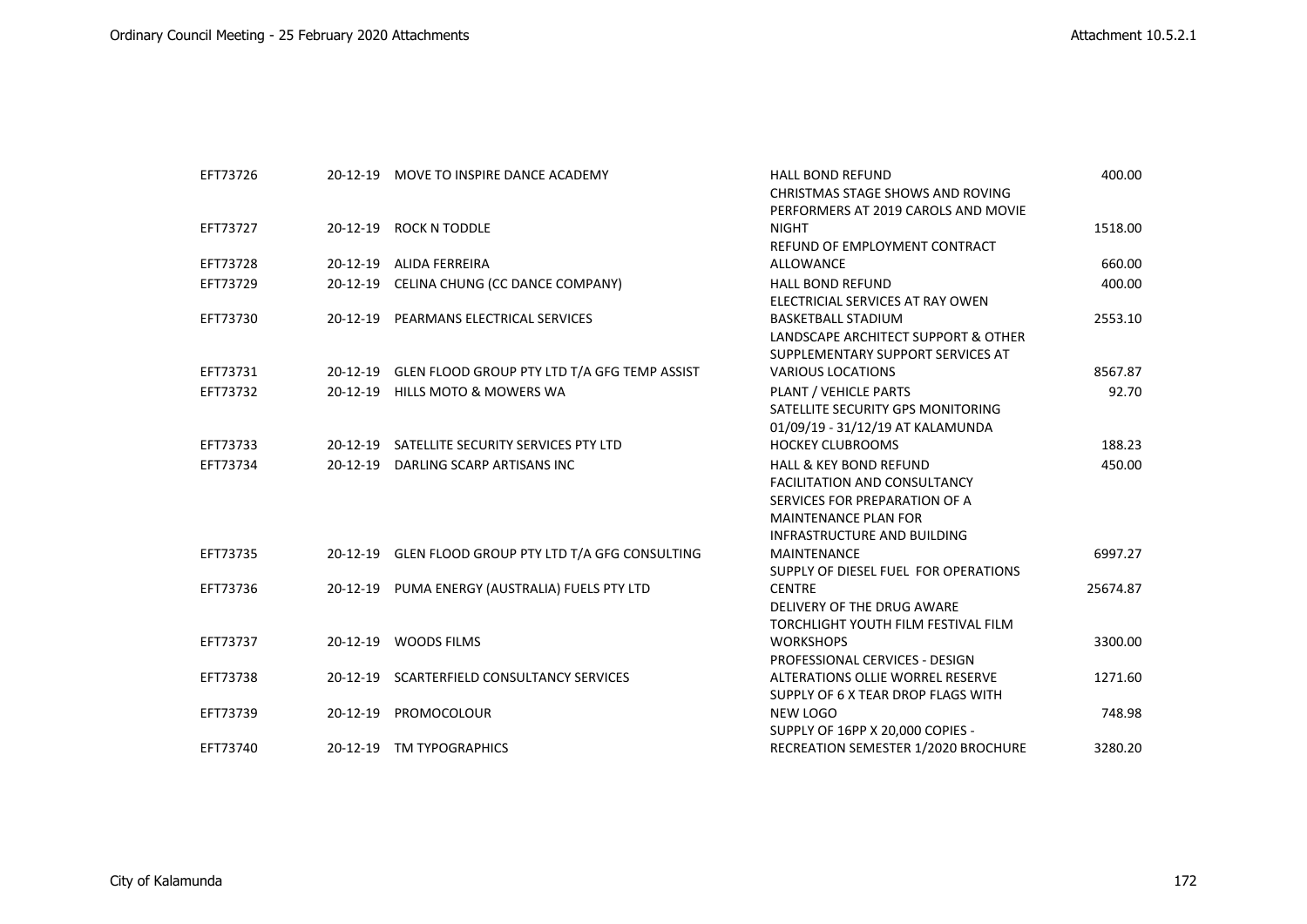|           |                |                                                        | <b>WATTLE GROVE SOUTH CONCEPT</b>   |          |
|-----------|----------------|--------------------------------------------------------|-------------------------------------|----------|
|           |                |                                                        | PLANNING AND COMMUNITY              |          |
| EFT73741  | 20-12-19       | <b>ROBERTS DAY</b>                                     | ENGAGEMENT                          | 11954.80 |
|           |                |                                                        | PERFORMANCE AT CLOSE TO HOME        |          |
| EFT73742  | $20 - 12 - 19$ | <b>MATT CAL MUSIC</b>                                  | OPENING AT ZIG ZAG GALLERY          | 440.00   |
|           |                |                                                        | SUPPLY OF VARIOUS FIRE PROTECTION   |          |
| EFT73743  | 20-12-19       | INTERFIRE AGENCIES PTY LTD TTF THE LOVETT FAMILY TRUST | <b>ITEMS</b>                        | 2987.47  |
|           |                |                                                        | BOND REFUND FOR THE USE OF THE      |          |
|           |                |                                                        | SEMINAR ROOM AT THE ZIG ZAG         |          |
| EFT73744  |                | 20-12-19 HOLLY JUST                                    | <b>CULTURAL CENTRE</b>              | 200.00   |
|           |                |                                                        | SALE OF ARTWORK - OUT ON A LIMB     |          |
| EFT73745  | $20 - 12 - 19$ | <b>LYNNE MITCHELL</b>                                  | <b>EXHIBITION</b>                   | 462.00   |
|           |                |                                                        | AUDIT FEES - ANNUAL STATUTORY AUDIT |          |
| EFT73746  |                | 20-12-19 OFFICER OF THE AUDITOR GENERAL WA (OAG)       | OF THE CITY 2018/19                 | 44000.00 |
|           |                |                                                        | SALE OF ARTWORK - OUT ON A LIMB     |          |
| EFT73747  | $20 - 12 - 19$ | <b>DENISE GILLIES</b>                                  | <b>EXHIBITION</b>                   | 1022.00  |
| DD42758.1 | $10-12-19$     | WA LOCAL GOVERNMENT SUPERANNUATION PLAN                | SUPERANNUATION CONTRIBUTIONS        | 97666.00 |
| DD42758.2 | 10-12-19       | JOHNSON FAMILY SUPERANNUATION                          | SUPERANNUATION CONTRIBUTIONS        | 246.79   |
| DD42758.3 | 10-12-19       | <b>MARITIME SUPER</b>                                  | SUPERANNUATION CONTRIBUTIONS        | 251.40   |
| DD42758.4 | 10-12-19       | ANZ SMART CHOICE SUPER                                 | SUPERANNUATION CONTRIBUTIONS        | 424.38   |
| DD42758.5 | $10-12-19$     | MLC MASTERKEY SUPER GOLD STAR VERSION ACCOUNT          | SUPERANNUATION CONTRIBUTIONS        | 182.75   |
| DD42758.6 | $10-12-19$     | <b>HOSTPLUS PTY LTD</b>                                | SUPERANNUATION CONTRIBUTIONS        | 849.26   |
|           |                | AUSTRALIAN CATHOLIC SUPERANNUATION & RETIREMENT        |                                     |          |
| DD42758.7 | 10-12-19       | FUND (ACSRF)                                           | SUPERANNUATION CONTRIBUTIONS        | 275.97   |
| DD42758.8 | $10-12-19$     | BURDON GROUP PTY LTD ATF M G BURDON SMSF               | SUPERANNUATION CONTRIBUTIONS        | 139.11   |
| DD42758.9 | $10-12-19$     | <b>ONEPATH MASTERFUND</b>                              | SUPERANNUATION CONTRIBUTIONS        | 61.76    |
| DD42827.1 | 24-12-19       | WA LOCAL GOVERNMENT SUPERANNUATION PLAN                | SUPERANNUATION CONTRIBUTIONS        | 99321.65 |
| DD42827.2 | 24-12-19       | <b>ESSENTIAL SUPER</b>                                 | SUPERANNUATION CONTRIBUTIONS        | 66.05    |
| DD42827.3 | 24-12-19       | <b>MARITIME SUPER</b>                                  | SUPERANNUATION CONTRIBUTIONS        | 150.84   |
| DD42827.4 | 24-12-19       | ANZ SMART CHOICE SUPER                                 | SUPERANNUATION CONTRIBUTIONS        | 419.98   |
| DD42827.5 | 24-12-19       | MLC MASTERKEY SUPER GOLD STAR VERSION ACCOUNT          | SUPERANNUATION CONTRIBUTIONS        | 224.23   |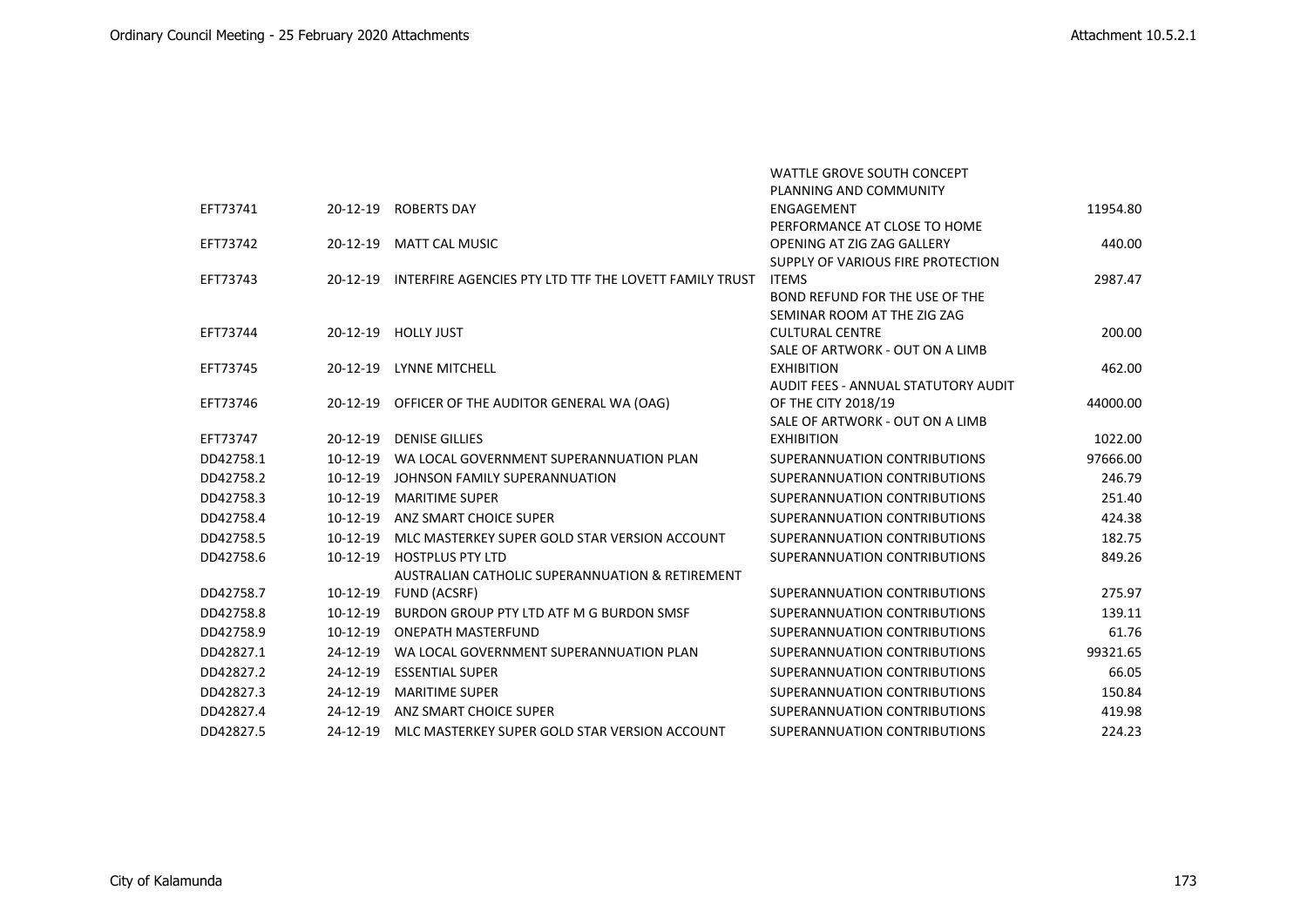| DD42827.6  |            | 24-12-19 HOSTPLUS PTY LTD                       | SUPERANNUATION CONTRIBUTIONS | 899.29  |
|------------|------------|-------------------------------------------------|------------------------------|---------|
|            |            | AUSTRALIAN CATHOLIC SUPERANNUATION & RETIREMENT |                              |         |
| DD42827.7  | 24-12-19   | FUND (ACSRF)                                    | SUPERANNUATION CONTRIBUTIONS | 275.97  |
| DD42827.8  | 24-12-19   | <b>AMP SUPER</b>                                | SUPERANNUATION CONTRIBUTIONS | 96.62   |
| DD42827.9  | 24-12-19   | BURDON GROUP PTY LTD ATF M G BURDON SMSF        | SUPERANNUATION CONTRIBUTIONS | 139.11  |
| DD42758.10 | $10-12-19$ | THE TRUSTEE FOR DK ALWAYS SUPERANNUATION FUND   | SUPERANNUATION CONTRIBUTIONS | 505.53  |
| DD42758.11 | $10-12-19$ | STATEWIDE SUPERANNUATION TRUST                  | SUPERANNUATION CONTRIBUTIONS | 513.76  |
| DD42758.12 | 10-12-19   | <b>REST SUPERANNUATION</b>                      | SUPERANNUATION CONTRIBUTIONS | 2443.46 |
| DD42758.13 | $10-12-19$ | <b>BWMT SUPERANNUATION FUND</b>                 | SUPERANNUATION CONTRIBUTIONS | 261.87  |
| DD42758.14 | 10-12-19   | <b>HESTA SUPER FUND</b>                         | SUPERANNUATION CONTRIBUTIONS | 133.44  |
| DD42758.15 | $10-12-19$ | MLC NOMINEES PTY LTD                            | SUPERANNUATION CONTRIBUTIONS | 50.67   |
| DD42758.16 | 10-12-19   | <b>COLONIAL 1ST STATE SUPERANNUATION</b>        | SUPERANNUATION CONTRIBUTIONS | 607.08  |
| DD42758.17 | $10-12-19$ | <b>AMPLIFE LIMITED</b>                          | SUPERANNUATION CONTRIBUTIONS | 1041.21 |
| DD42758.18 | 10-12-19   | <b>AUSTRALIAN SUPERANNUATION</b>                | SUPERANNUATION CONTRIBUTIONS | 4946.53 |
| DD42758.19 | 10-12-19   | <b>BT SUPER FOR LIFE</b>                        | SUPERANNUATION CONTRIBUTIONS | 20.00   |
| DD42758.20 | $10-12-19$ | AMP SUPER LEADER                                | SUPERANNUATION CONTRIBUTIONS | 127.58  |
| DD42758.21 | 10-12-19   | <b>MERCER SUPER TRUST</b>                       | SUPERANNUATION CONTRIBUTION  | 628.92  |
| DD42758.22 | $10-12-19$ | <b>UNISUPER</b>                                 | SUPERANNUATION CONTRIBUTIONS | 71.87   |
| DD42758.23 | $10-12-19$ | <b>ESSENTIAL SUPER</b>                          | SUPERANNUATION CONTRIBUTIONS | 330.27  |
| DD42827.10 | 24-12-19   | <b>ONEPATH MASTERFUND</b>                       | SUPERANNUATION CONTRIBUTIONS | 74.11   |
| DD42827.11 | 24-12-19   | THE TRUSTEE FOR DK ALWAYS SUPERANNUATION FUND   | SUPERANNUATION CONTRIBUTIONS | 535.63  |
| DD42827.12 | 24-12-19   | <b>REST SUPERANNUATION</b>                      | SUPERANNUATION CONTRIBUTIONS | 2505.56 |
| DD42827.13 | 24-12-19   | STATEWIDE SUPERANNUATION TRUST                  | SUPERANNUATION CONTRIBUTIONS | 540.67  |
| DD42827.14 | 24-12-19   | <b>BWMT SUPERANNUATION FUND</b>                 | SUPERANNUATION CONTRIBUTIONS | 261.87  |
| DD42827.15 | 24-12-19   | <b>HESTA SUPER FUND</b>                         | SUPERANNUATION CONTRIBUTIONS | 161.70  |
| DD42827.16 | 24-12-19   | MLC NOMINEES PTY LTD                            | SUPERANNUATION CONTRIBUTIONS | 23.37   |
| DD42827.17 | 24-12-19   | <b>COLONIAL 1ST STATE SUPERANNUATION</b>        | SUPERANNUATION CONTRIBUTIONS | 703.73  |
| DD42827.18 | 24-12-19   | <b>AUSTRALIAN SUPERANNUATION</b>                | SUPERANNUATION CONTRIBUTIONS | 5697.45 |
| DD42827.19 | 24-12-19   | <b>BT SUPER FOR LIFE</b>                        | SUPERANNUATION CONTRIBUTIONS | 20.00   |
| DD42827.20 | 24-12-19   | <b>SUNSUPER PTY LTD</b>                         | SUPERANNUATION CONTRIBUTIONS | 516.73  |